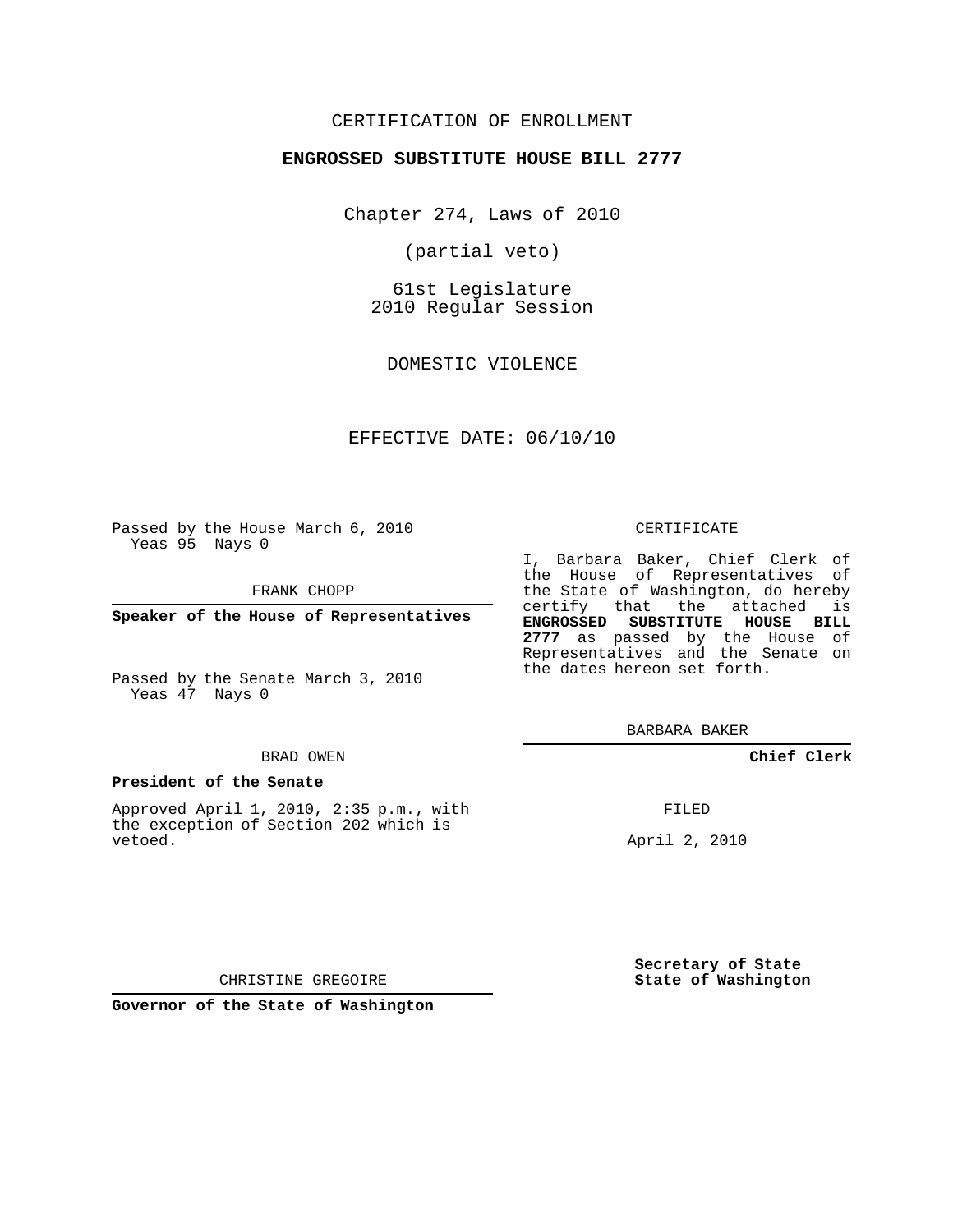## **ENGROSSED SUBSTITUTE HOUSE BILL 2777** \_\_\_\_\_\_\_\_\_\_\_\_\_\_\_\_\_\_\_\_\_\_\_\_\_\_\_\_\_\_\_\_\_\_\_\_\_\_\_\_\_\_\_\_\_

\_\_\_\_\_\_\_\_\_\_\_\_\_\_\_\_\_\_\_\_\_\_\_\_\_\_\_\_\_\_\_\_\_\_\_\_\_\_\_\_\_\_\_\_\_

## AS AMENDED BY THE SENATE

Passed Legislature - 2010 Regular Session

## **State of Washington 61st Legislature 2010 Regular Session**

**By** House Public Safety & Emergency Preparedness (originally sponsored by Representatives Goodman, O'Brien, Driscoll, Kessler, Maxwell, Finn, Hurst, Williams, Appleton, Hudgins, Kelley, Ericks, Morrell, McCoy, Seaquist, Green, Carlyle, Conway, Pearson, and Simpson)

READ FIRST TIME 01/29/10.

1 AN ACT Relating to modifying domestic violence provisions; amending RCW 10.31.100, 10.99.045, 26.50.020, 26.50.060, 26.50.070, 10.99.040, 9.94A.030, 9.94A.525, 3.66.068, 3.50.330, 35.20.255, 26.50.150, and 68.50.160; reenacting and amending RCW 9.94A.535; adding a new section to chapter 36.28A RCW; adding new sections to chapter 26.50 RCW; adding a new section to chapter 7.90 RCW; adding a new section to chapter 10.14 RCW; adding new sections to chapter 2.56 RCW; adding a new section to chapter 10.99 RCW; and creating a new section.

9 BE IT ENACTED BY THE LEGISLATURE OF THE STATE OF WASHINGTON:

# 10 **PART ONE**

## 11 **INTENT**

 NEW SECTION. **Sec. 101.** The legislature intends to improve the lives of persons who suffer from the adverse effects of domestic violence and to require reasonable, coordinated measures to prevent domestic violence from occurring. The legislature intends to give law enforcement and the courts better tools to identify violent perpetrators of domestic violence and hold them accountable. The legislature intends to: Increase the safety afforded to individuals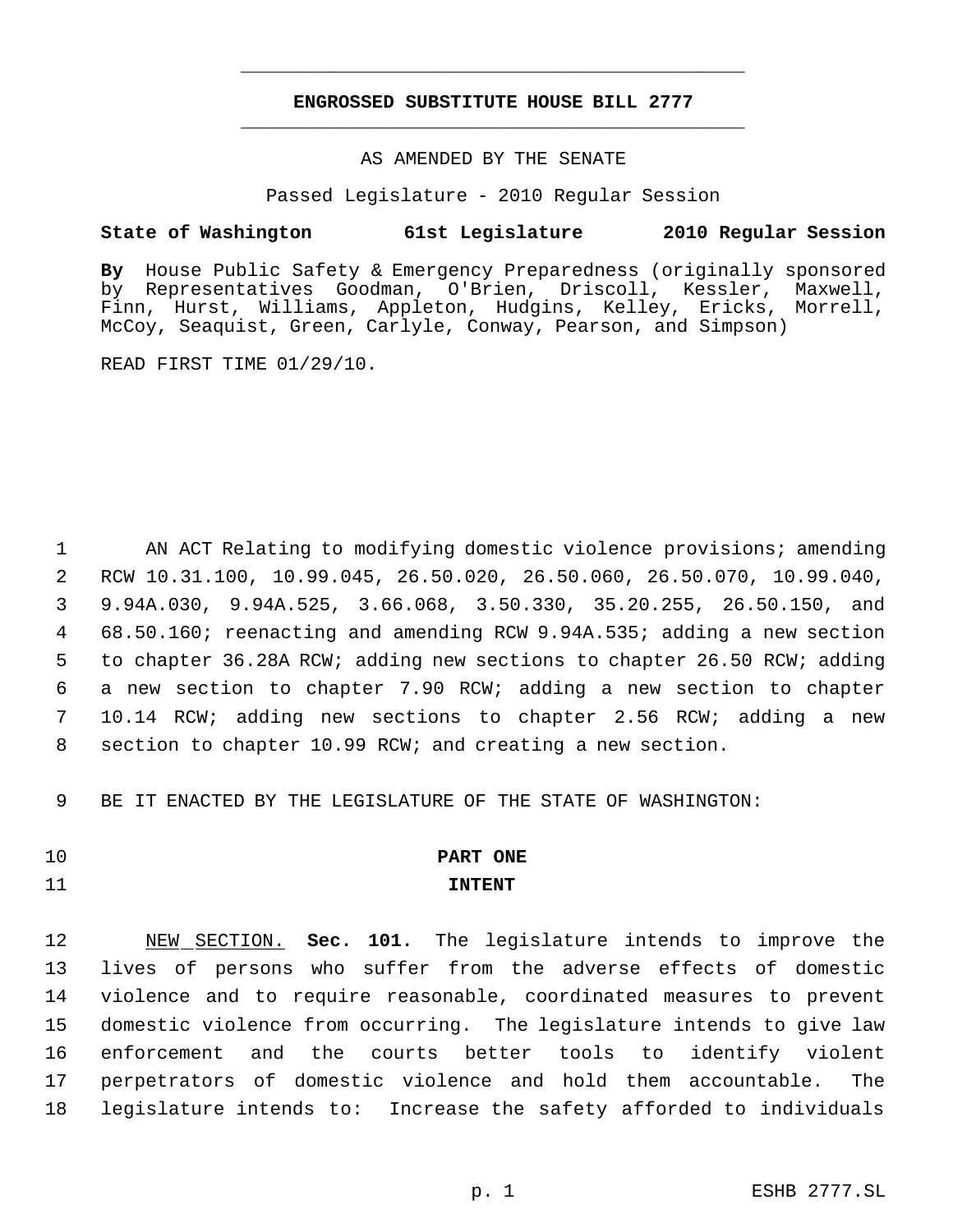who seek protection of public and private agencies involved in domestic violence prevention; improve the ability of agencies to address the needs of victims and their children and the delivery of services; upgrade the quality of treatment programs; and enhance the ability of the justice system to respond quickly and fairly to domestic violence. In order to improve the lives of persons who have, or may suffer, the effects of domestic violence the legislature intends to achieve more uniformity in the decision-making processes at public and private agencies that address domestic violence by reducing inconsistencies and duplications allowing domestic violence victims to achieve safety and stability in their lives.

# **PART TWO LAW ENFORCEMENT/ARREST PROVISIONS**

 **Sec. 201.** RCW 10.31.100 and 2006 c 138 s 23 are each amended to read as follows:

 A police officer having probable cause to believe that a person has committed or is committing a felony shall have the authority to arrest the person without a warrant. A police officer may arrest a person without a warrant for committing a misdemeanor or gross misdemeanor only when the offense is committed in the presence of the officer, except as provided in subsections (1) through (10) of this section.

 (1) Any police officer having probable cause to believe that a person has committed or is committing a misdemeanor or gross misdemeanor, involving physical harm or threats of harm to any person or property or the unlawful taking of property or involving the use or possession of cannabis, or involving the acquisition, possession, or consumption of alcohol by a person under the age of twenty-one years under RCW 66.44.270, or involving criminal trespass under RCW 9A.52.070 or 9A.52.080, shall have the authority to arrest the person.

 (2) A police officer shall arrest and take into custody, pending release on bail, personal recognizance, or court order, a person without a warrant when the officer has probable cause to believe that:

 (a) An order has been issued of which the person has knowledge under RCW 26.44.063, or chapter 7.90, 10.99, 26.09, 26.10, 26.26, 26.50, or 74.34 RCW restraining the person and the person has violated the terms of the order restraining the person from acts or threats of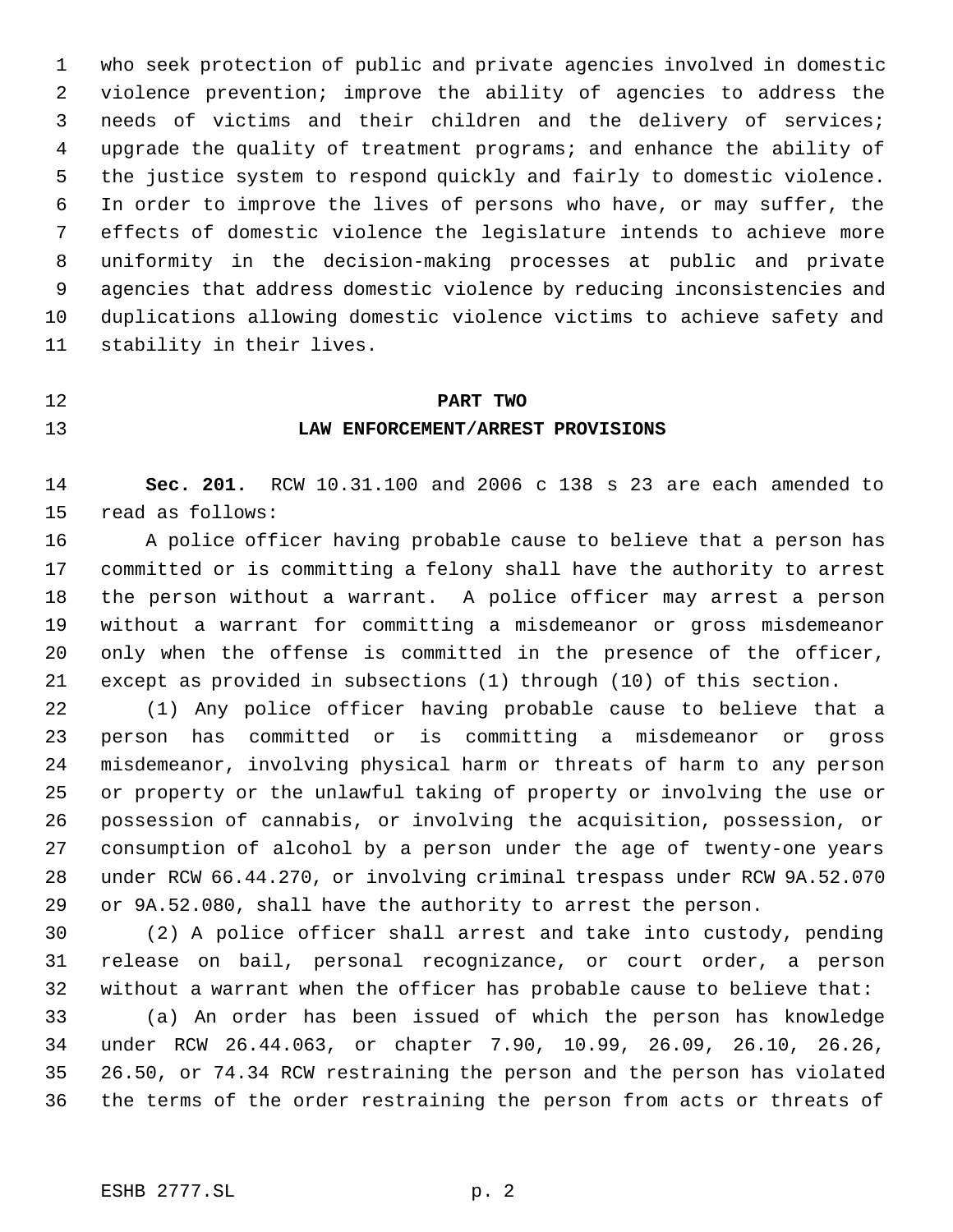violence, or restraining the person from going onto the grounds of or entering a residence, workplace, school, or day care, or prohibiting the person from knowingly coming within, or knowingly remaining within, a specified distance of a location or, in the case of an order issued under RCW 26.44.063, imposing any other restrictions or conditions upon the person; or

 (b) A foreign protection order, as defined in RCW 26.52.010, has been issued of which the person under restraint has knowledge and the person under restraint has violated a provision of the foreign protection order prohibiting the person under restraint from contacting or communicating with another person, or excluding the person under restraint from a residence, workplace, school, or day care, or prohibiting the person from knowingly coming within, or knowingly remaining within, a specified distance of a location, or a violation of any provision for which the foreign protection order specifically indicates that a violation will be a crime; or

 (c) The person is sixteen years or older and within the preceding four hours has assaulted a family or household member as defined in RCW 10.99.020 and the officer believes: (i) A felonious assault has occurred; (ii) an assault has occurred which has resulted in bodily injury to the victim, whether the injury is observable by the responding officer or not; or (iii) that any physical action has occurred which was intended to cause another person reasonably to fear imminent serious bodily injury or death. Bodily injury means physical pain, illness, or an impairment of physical condition. When the officer has probable cause to believe that family or household members have assaulted each other, the officer is not required to arrest both persons. The officer shall arrest the person whom the officer believes to be the primary physical aggressor. In making this determination, the officer shall make every reasonable effort to consider: (i) The intent to protect victims of domestic violence under RCW 10.99.010; (ii) the comparative extent of injuries inflicted or serious threats creating fear of physical injury; and (iii) the history of domestic 34 violence (( $between - the$ )) of each person( $(s)$ ) involved<sub>1</sub> including 35 whether the conduct was part of an ongoing pattern of abuse.

 (3) Any police officer having probable cause to believe that a person has committed or is committing a violation of any of the following traffic laws shall have the authority to arrest the person: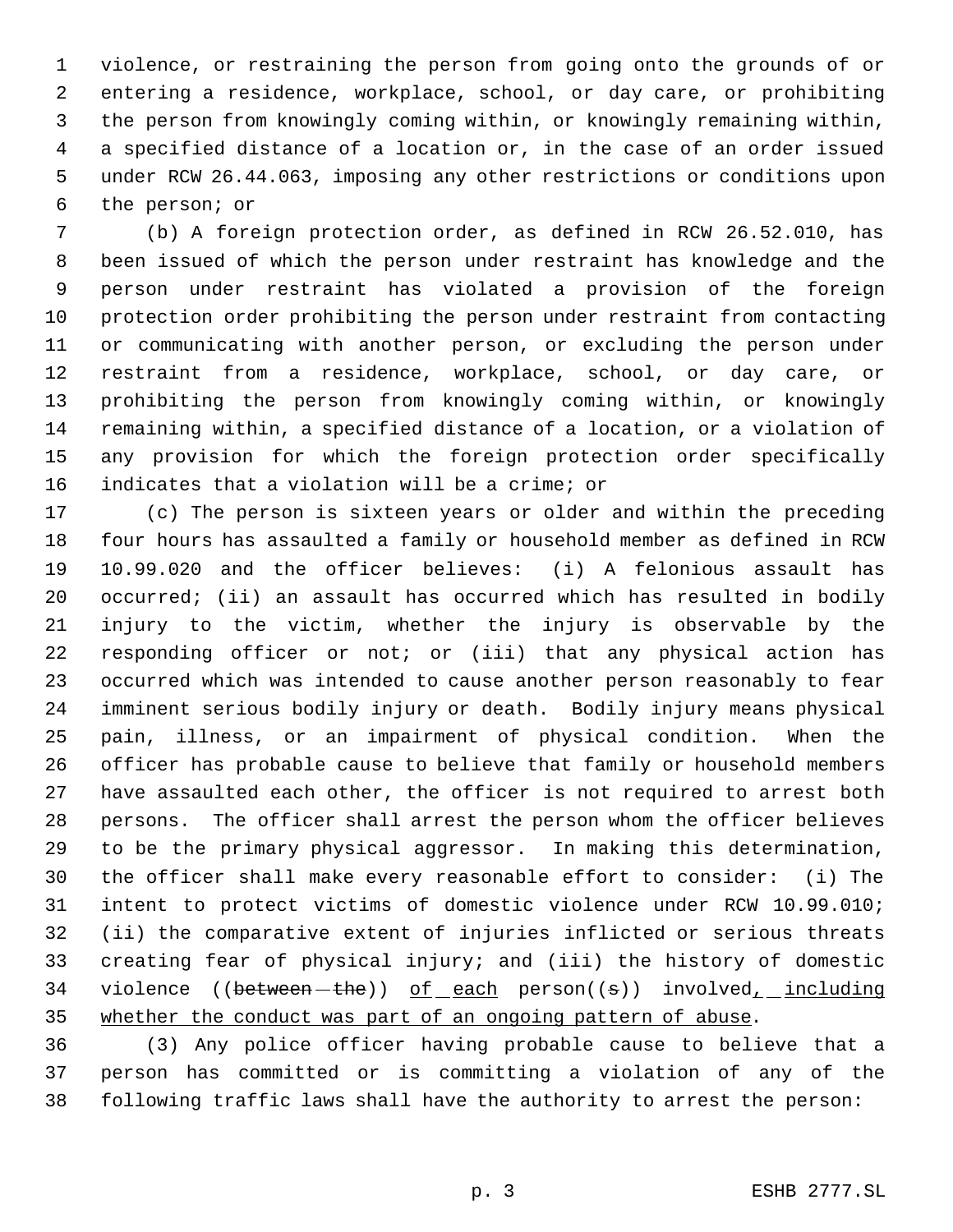(a) RCW 46.52.010, relating to duty on striking an unattended car or other property;

 (b) RCW 46.52.020, relating to duty in case of injury to or death of a person or damage to an attended vehicle;

 (c) RCW 46.61.500 or 46.61.530, relating to reckless driving or racing of vehicles;

 (d) RCW 46.61.502 or 46.61.504, relating to persons under the 8 influence of intoxicating liquor or drugs;

 (e) RCW 46.20.342, relating to driving a motor vehicle while 10 operator's license is suspended or revoked;

 (f) RCW 46.61.5249, relating to operating a motor vehicle in a negligent manner.

 (4) A law enforcement officer investigating at the scene of a motor vehicle accident may arrest the driver of a motor vehicle involved in the accident if the officer has probable cause to believe that the driver has committed in connection with the accident a violation of any traffic law or regulation.

 (5) Any police officer having probable cause to believe that a person has committed or is committing a violation of RCW 79A.60.040 shall have the authority to arrest the person.

 (6) An officer may act upon the request of a law enforcement officer in whose presence a traffic infraction was committed, to stop, detain, arrest, or issue a notice of traffic infraction to the driver who is believed to have committed the infraction. The request by the witnessing officer shall give an officer the authority to take appropriate action under the laws of the state of Washington.

 (7) Any police officer having probable cause to believe that a person has committed or is committing any act of indecent exposure, as defined in RCW 9A.88.010, may arrest the person.

 (8) A police officer may arrest and take into custody, pending release on bail, personal recognizance, or court order, a person without a warrant when the officer has probable cause to believe that an order has been issued of which the person has knowledge under chapter 10.14 RCW and the person has violated the terms of that order.

 (9) Any police officer having probable cause to believe that a person has, within twenty-four hours of the alleged violation, committed a violation of RCW 9A.50.020 may arrest such person.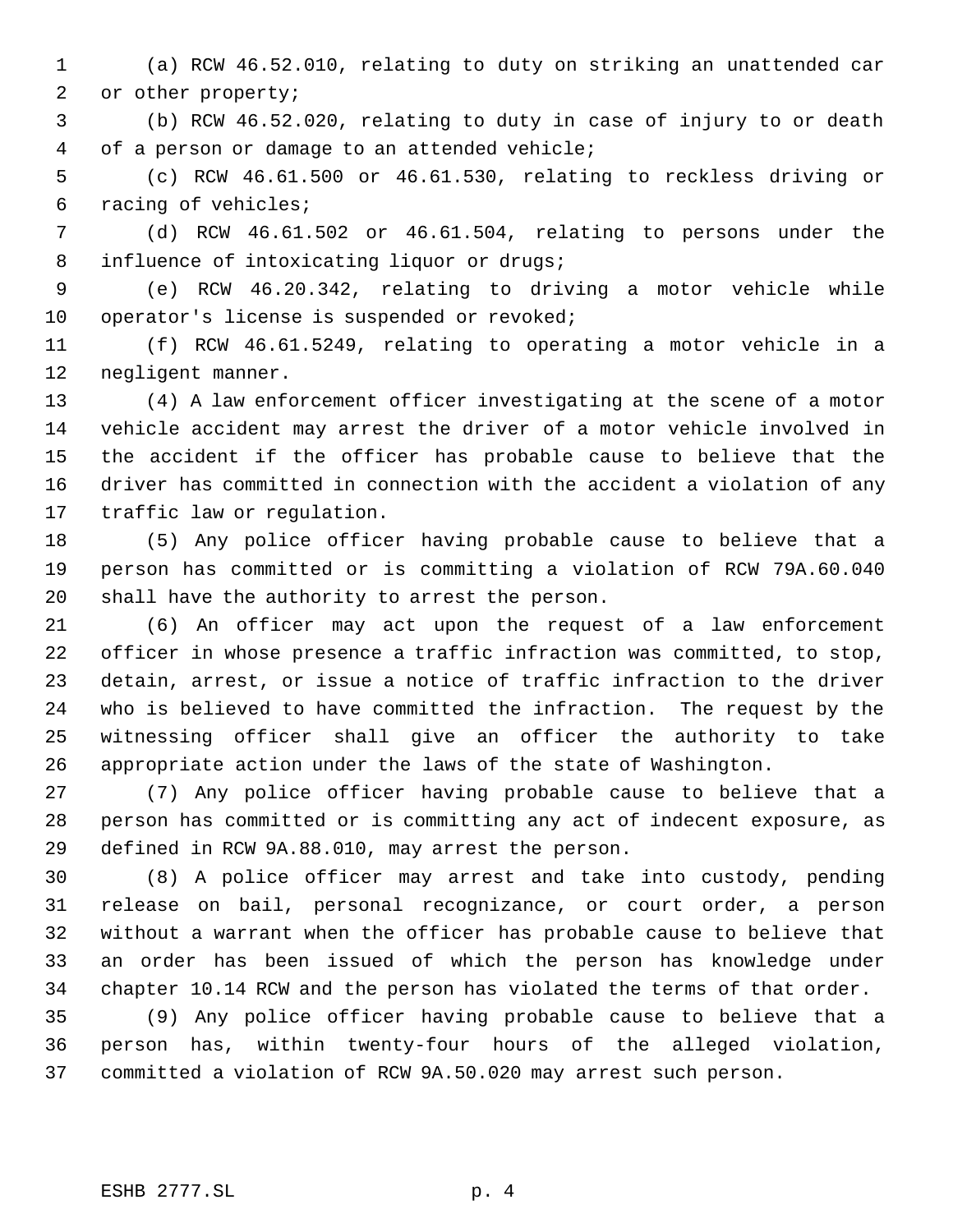(10) A police officer having probable cause to believe that a person illegally possesses or illegally has possessed a firearm or other dangerous weapon on private or public elementary or secondary school premises shall have the authority to arrest the person.

 For purposes of this subsection, the term "firearm" has the meaning defined in RCW 9.41.010 and the term "dangerous weapon" has the meaning defined in RCW 9.41.250 and 9.41.280(1) (c) through (e).

 (11) Except as specifically provided in subsections (2), (3), (4), and (6) of this section, nothing in this section extends or otherwise affects the powers of arrest prescribed in Title 46 RCW.

 (12) No police officer may be held criminally or civilly liable for 12 making an arrest pursuant to ((RCW 10.31.100)) subsection (2) or (8) of 13 this section if the police officer acts in good faith and without malice.

 *\*NEW SECTION. Sec. 202. A new section is added to chapter 36.28A RCW to read as follows:*

 *(1)(a) When funded, the Washington association of sheriffs and police chiefs shall convene a work group to develop a model policy regarding the reporting of domestic violence as defined in RCW 10.99.020 to law enforcement in cases where the victim is unable or unwilling to make a report in the jurisdiction where the alleged crime occurred.*

 *(b) The model policy must include policies and procedures related to:*

*(i) Collecting and securing evidence; and*

 *(ii) Creating interlocal agreements between law enforcement agencies.*

 *(2) In developing the model policy under subsection (1)(a) of this section, the association shall consult with appropriate stakeholders and government agencies.*

*\*Sec. 202 was vetoed. See message at end of chapter.*

## **PART THREE**

## **NO-CONTACT AND PROTECTION ORDERS**

 **Sec. 301.** RCW 10.99.045 and 2000 c 119 s 19 are each amended to read as follows: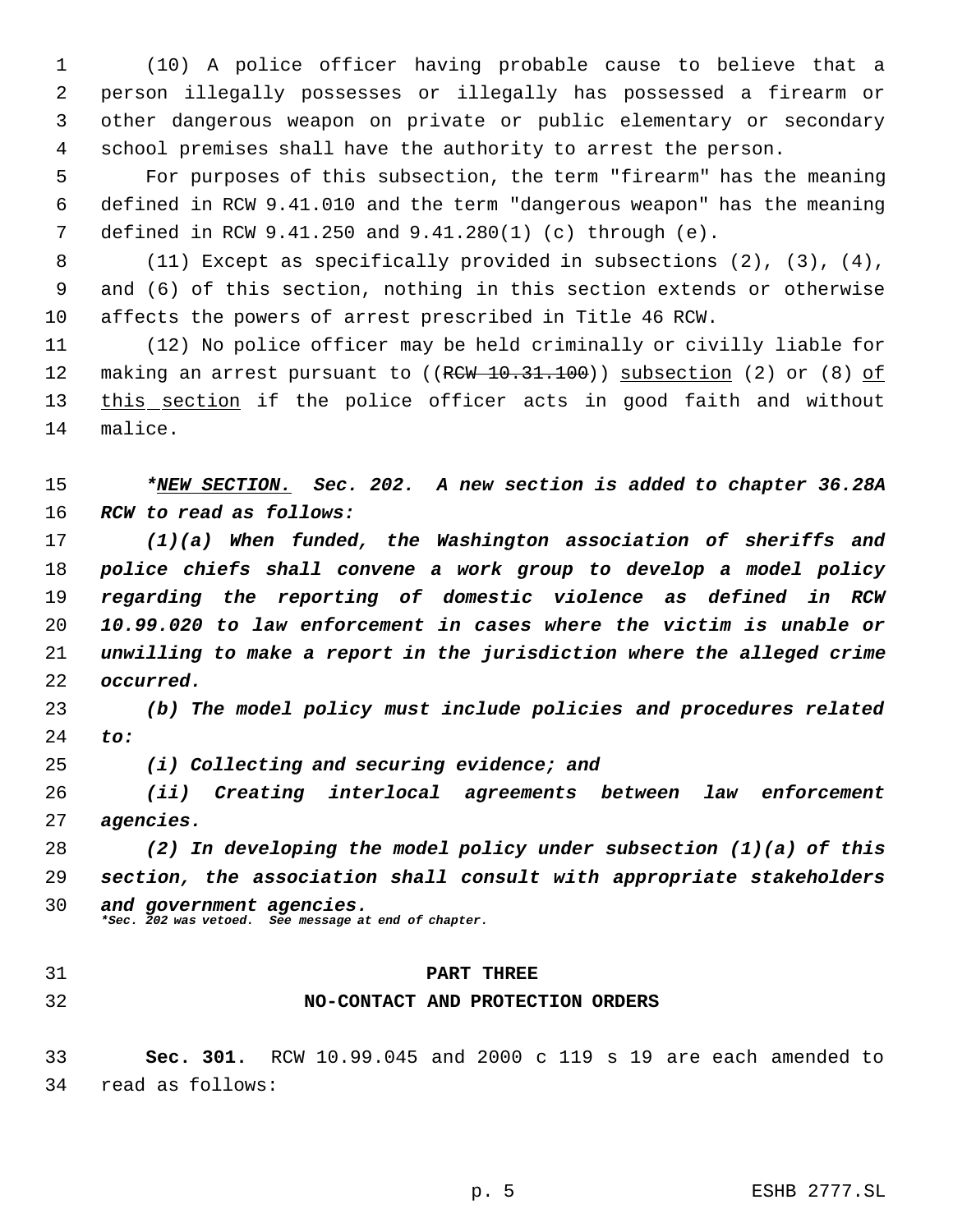(1) A defendant arrested for an offense involving domestic violence as defined by RCW 10.99.020 shall be required to appear in person before a magistrate within one judicial day after the arrest.

 (2) A defendant who is charged by citation, complaint, or information with an offense involving domestic violence as defined by RCW 10.99.020 and not arrested shall appear in court for arraignment in person as soon as practicable, but in no event later than fourteen days after the next day on which court is in session following the issuance of the citation or the filing of the complaint or information.

 (3)(a) At the time of the appearances provided in subsection (1) or (2) of this section, the court shall determine the necessity of imposing a no-contact order or other conditions of pretrial release according to the procedures established by court rule for a preliminary appearance or an arraignment. The court may include in the order any conditions authorized under RCW 9.41.800 and 10.99.040.

 (b) For the purposes of (a) of this subsection, the prosecutor 17 shall provide for the court's review:

18 (i) The defendant's criminal history, if any, that occurred in Washington or any other state;

20 (ii) If available, the defendant's criminal history that occurred in any tribal jurisdiction; and

(iii) The defendant's individual order history.

23 (c) For the purposes of (b) of this subsection, criminal history 24 includes all previous convictions and orders of deferred prosecution, 25 as reported through the judicial information system or otherwise 26 available to the court or prosecutor, current to within the period specified in (d) of this subsection before the date of the appearance.

28 (d) The periods applicable to previous convictions and orders of deferred prosecution are:

 (i) One working day, in the case of previous actions of courts that 31 fully participate in the state judicial information system; and

 (ii) Seven calendar days, in the case of previous actions of courts that do not fully participate in the judicial information system. For the purposes of this subsection, "fully participate" means regularly 35 providing records to and receiving records from the system by electronic means on a daily basis.

 (4) Appearances required pursuant to this section are mandatory and cannot be waived.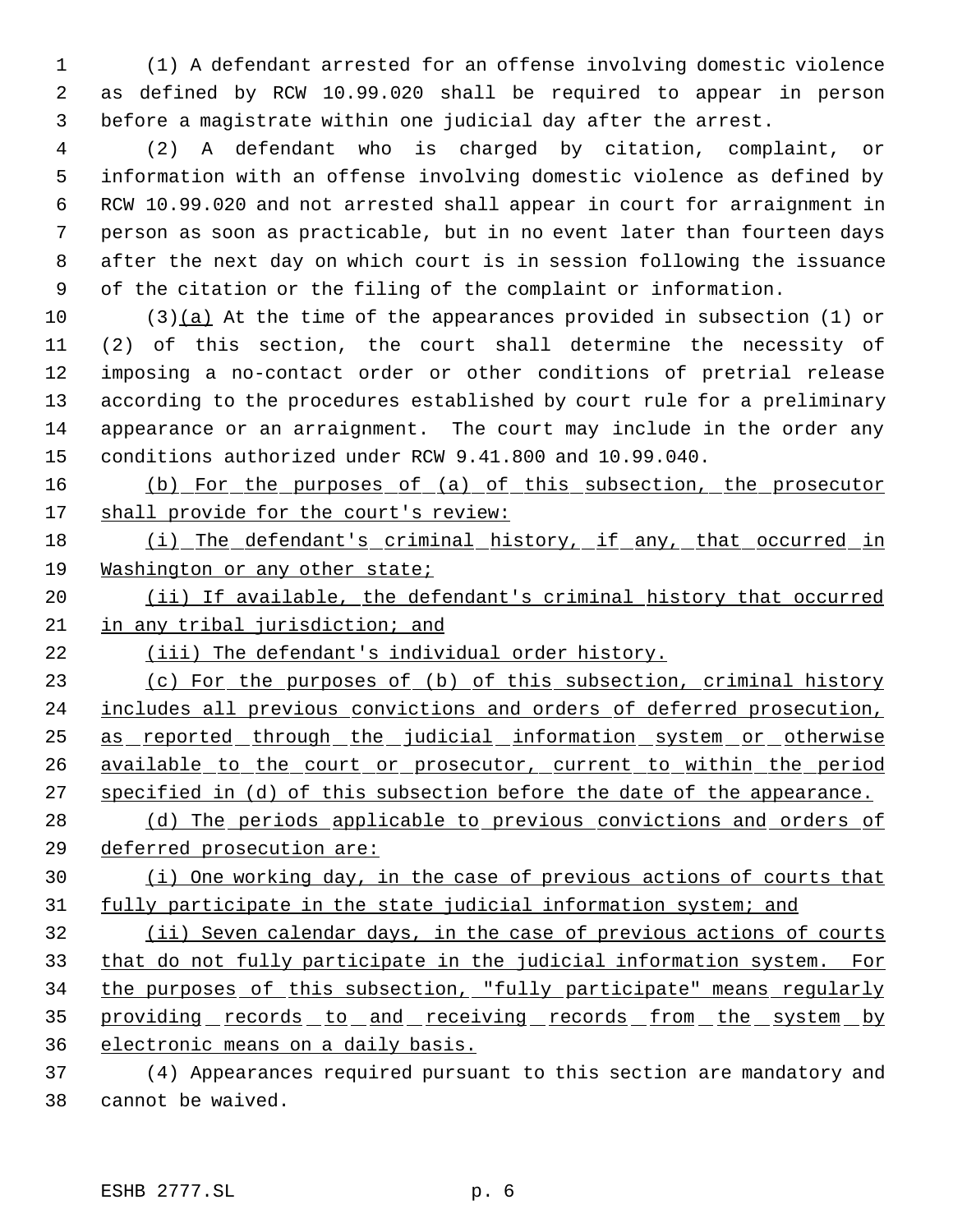(5) The no-contact order shall be issued and entered with the appropriate law enforcement agency pursuant to the procedures outlined 3 in RCW 10.99.040 (2) and  $((+4))$  (6).

 **Sec. 302.** RCW 26.50.020 and 1992 c 111 s 8 are each amended to read as follows:

 (1)(a) Any person may seek relief under this chapter by filing a petition with a court alleging that the person has been the victim of domestic violence committed by the respondent. The person may petition for relief on behalf of himself or herself and on behalf of minor family or household members.

 (b) Any person thirteen years of age or older may seek relief under 12 this chapter by filing a petition with a court alleging that he or she has been the victim of violence in a dating relationship and the 14 respondent is sixteen years of age or older.

15 (2)(a) A person under eighteen years of age who is sixteen years of age or older may seek relief under this chapter and is not required to seek relief by a guardian or next friend.

18 (b) A person under sixteen years of age who is seeking relief under 19 subsection (1)(b) of this section is required to seek relief by a parent, guardian, guardian ad litem, or next friend.

 (3) No guardian or guardian ad litem need be appointed on behalf of a respondent to an action under this chapter who is under eighteen years of age if such respondent is sixteen years of age or older.

 (4) The court may, if it deems necessary, appoint a guardian ad litem for a petitioner or respondent who is a party to an action under this chapter.

27 (5) The courts defined in RCW  $26.50.010((\frac{4}{3})) (4)$  have jurisdiction over proceedings under this chapter. The jurisdiction of district and municipal courts under this chapter shall be limited to enforcement of RCW 26.50.110(1), or the equivalent municipal ordinance, and the issuance and enforcement of temporary orders for protection provided for in RCW 26.50.070 if: (a) A superior court has exercised or is exercising jurisdiction over a proceeding under this title or chapter 13.34 RCW involving the parties; (b) the petition for relief under this chapter presents issues of residential schedule of and contact with children of the parties; or (c) the petition for relief under this chapter requests the court to exclude a party from the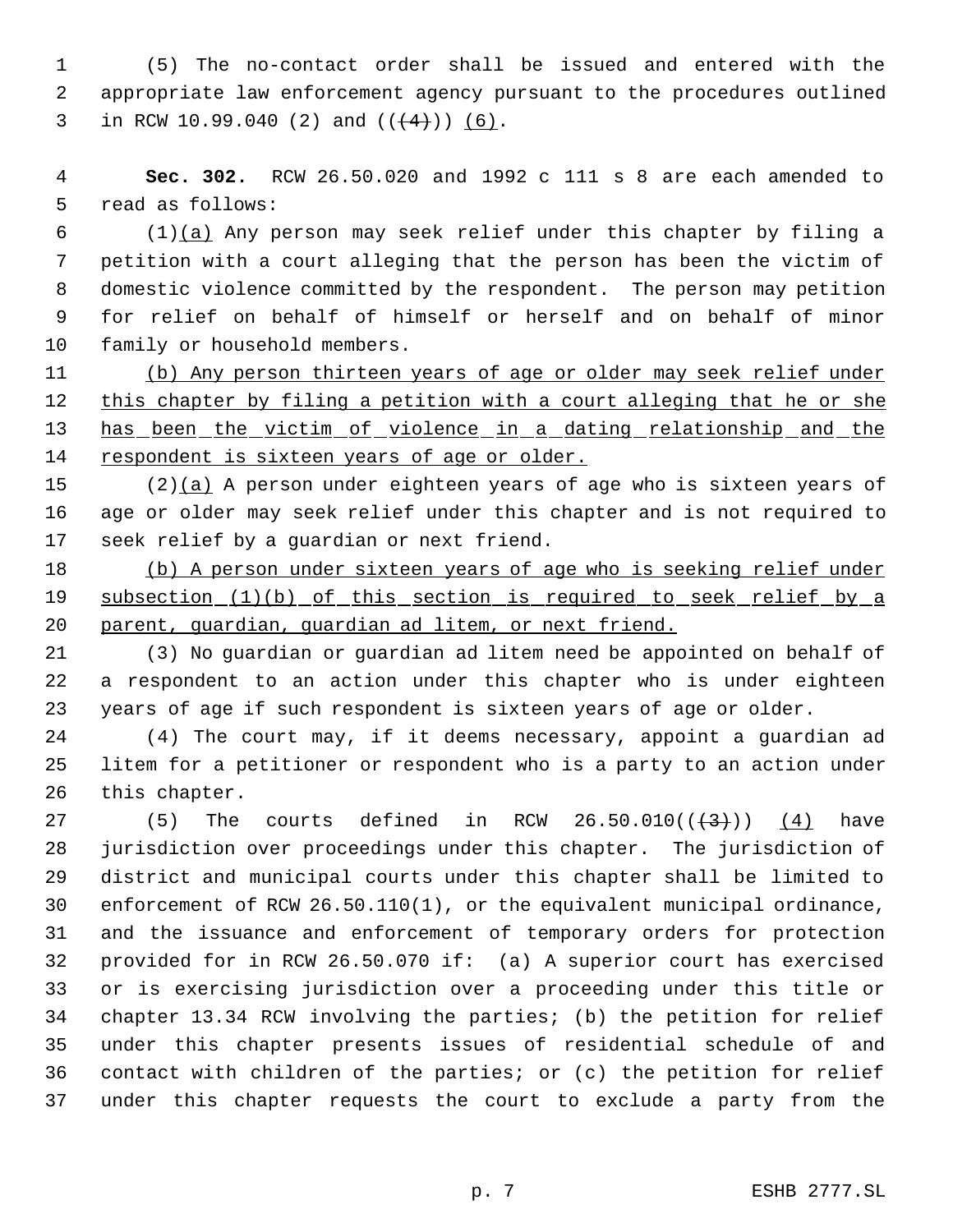dwelling which the parties share. When the jurisdiction of a district or municipal court is limited to the issuance and enforcement of a temporary order, the district or municipal court shall set the full hearing provided for in RCW 26.50.050 in superior court and transfer the case. If the notice and order are not served on the respondent in time for the full hearing, the issuing court shall have concurrent jurisdiction with the superior court to extend the order for protection.

 (6) An action under this chapter shall be filed in the county or the municipality where the petitioner resides, unless the petitioner has left the residence or household to avoid abuse. In that case, the petitioner may bring an action in the county or municipality of the previous or the new household or residence.

 (7) A person's right to petition for relief under this chapter is not affected by the person leaving the residence or household to avoid abuse.

17 (8) For the purposes of this section "next friend" means any 18 competent individual, over eighteen years of age, chosen by the minor and who is capable of pursuing the minor's stated interest in the action.

 NEW SECTION. **Sec. 303.** A new section is added to chapter 26.50 RCW to read as follows:

 (1) The administrative office of the courts shall update the law enforcement information form which it provides for the use of a petitioner who is seeking an ex parte protection order in such a fashion as to prompt the person to disclose on the form whether the person who the petitioner is seeking to restrain has a disability, brain injury, or impairment requiring special assistance.

 (2) Any peace officer who serves a protection order on a respondent with the knowledge that the respondent requires special assistance due to a disability, brain injury, or impairment shall make a reasonable effort to accommodate the needs of the respondent to the extent practicable without compromise to the safety of the petitioner.

 **Sec. 304.** RCW 26.50.060 and 2009 c 439 s 2 are each amended to read as follows: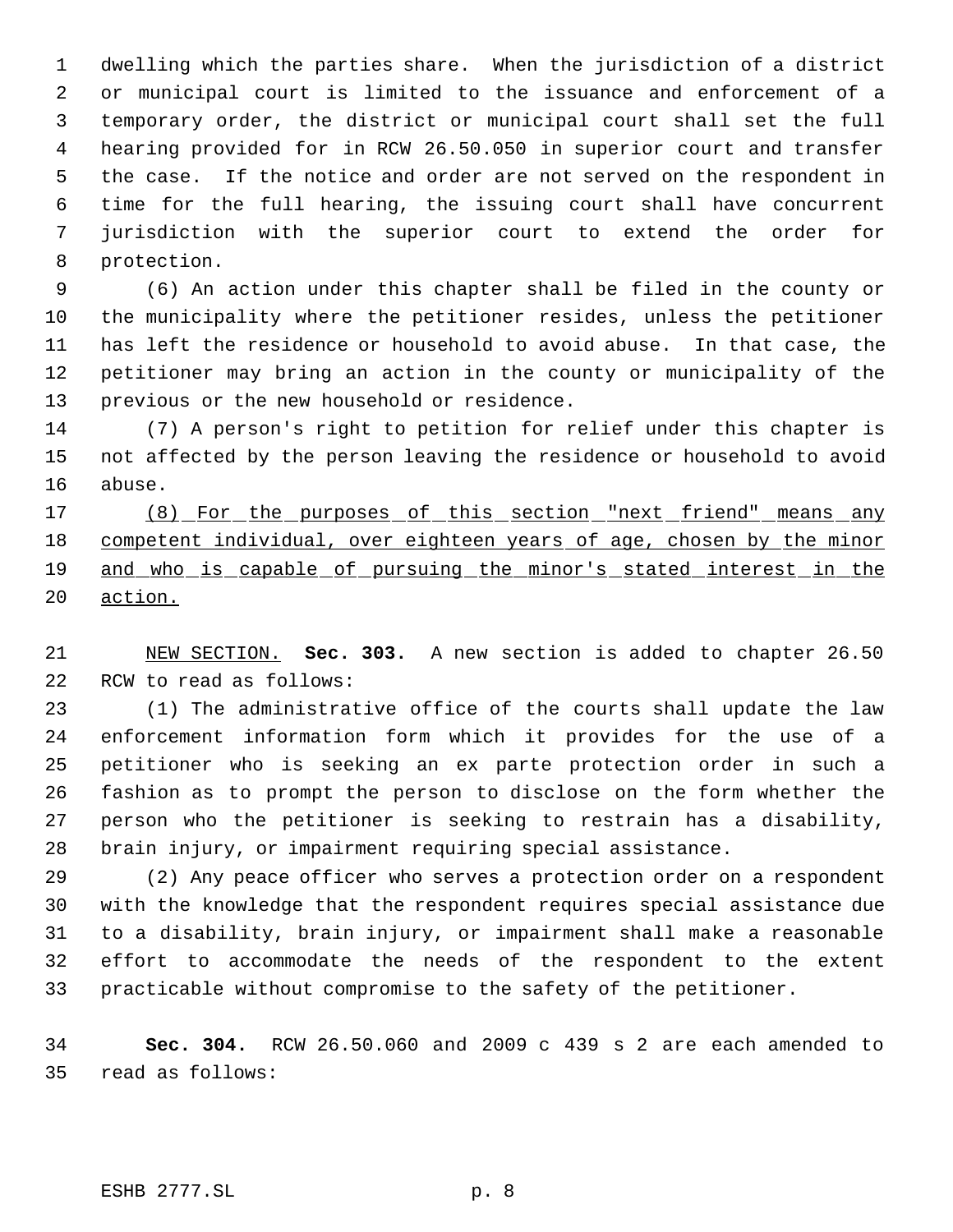(1) Upon notice and after hearing, the court may provide relief as follows:

 (a) Restrain the respondent from committing acts of domestic violence;

 (b) Exclude the respondent from the dwelling that the parties share, from the residence, workplace, or school of the petitioner, or from the day care or school of a child;

 (c) Prohibit the respondent from knowingly coming within, or knowingly remaining within, a specified distance from a specified location;

 (d) On the same basis as is provided in chapter 26.09 RCW, the court shall make residential provision with regard to minor children of the parties. However, parenting plans as specified in chapter 26.09 14 RCW shall not be required under this chapter;

 (e) Order the respondent to participate in a domestic violence perpetrator treatment program approved under RCW 26.50.150;

 (f) Order other relief as it deems necessary for the protection of the petitioner and other family or household members sought to be protected, including orders or directives to a peace officer, as 20 allowed under this chapter;

 (g) Require the respondent to pay the administrative court costs and service fees, as established by the county or municipality incurring the expense and to reimburse the petitioner for costs 24 incurred in bringing the action, including reasonable attorneys' fees;

 (h) Restrain the respondent from having any contact with the victim of domestic violence or the victim's children or members of the victim's household;

 (i) Restrain the respondent from harassing, following, keeping under physical or electronic surveillance, cyberstalking as defined in RCW 9.61.260, and using telephonic, audiovisual, or other electronic means to monitor the actions, location, or communication of a victim of domestic violence, the victim's children, or members of the victim's 33 household. For the purposes of this subsection, "communication" includes both "wire communication" and "electronic communication" as defined in RCW 9.73.260;

 (j) Require the respondent to submit to electronic monitoring. The order shall specify who shall provide the electronic monitoring services and the terms under which the monitoring must be performed.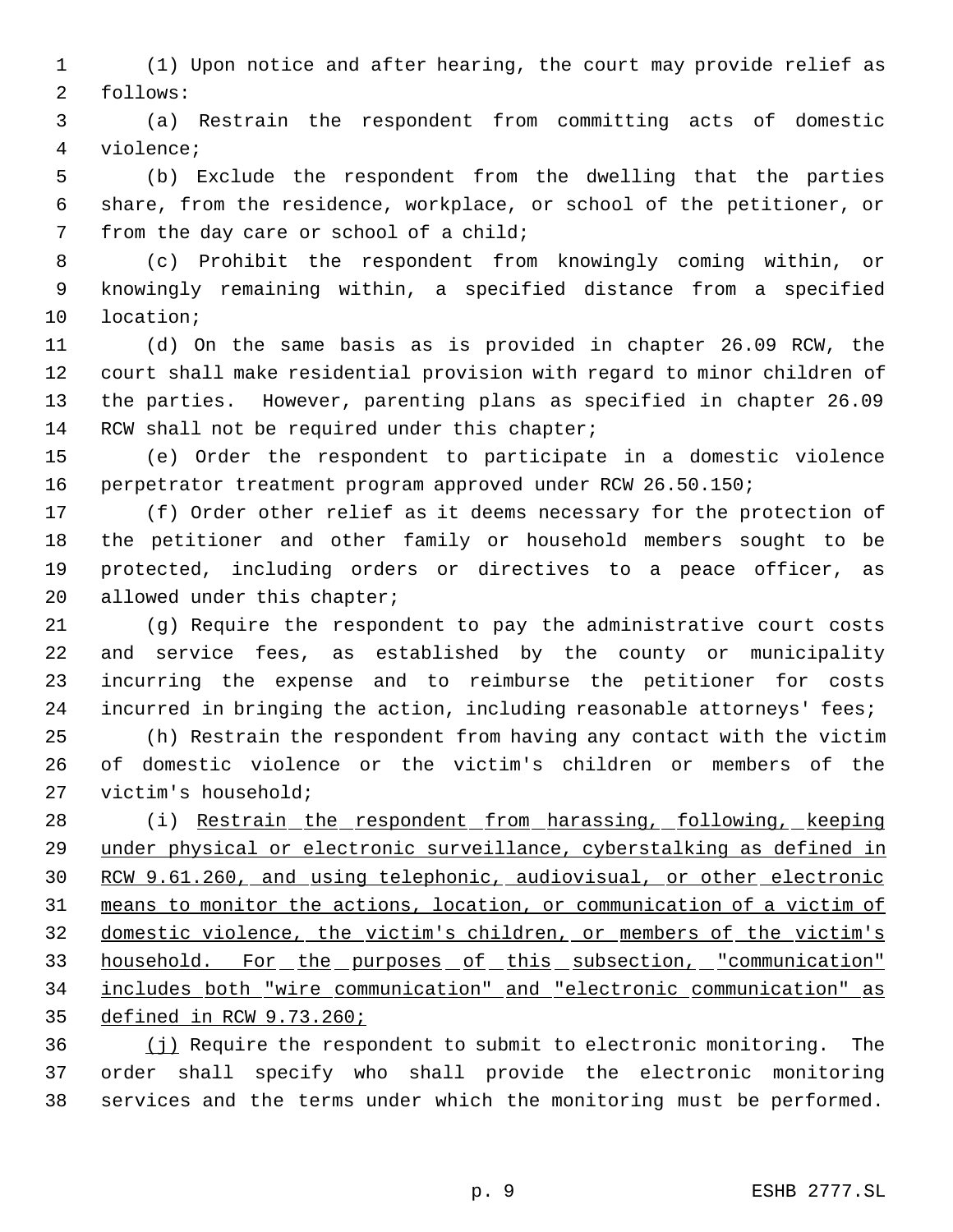The order also may include a requirement that the respondent pay the costs of the monitoring. The court shall consider the ability of the respondent to pay for electronic monitoring;

4  $((\frac{1}{2})^{\circ})$  (k) Consider the provisions of RCW 9.41.800;

 (( $(k)$ )) (1) Order possession and use of essential personal effects. The court shall list the essential personal effects with sufficient specificity to make it clear which property is included. Personal effects may include pets. The court may order that a petitioner be granted the exclusive custody or control of any pet owned, possessed, leased, kept, or held by the petitioner, respondent, or minor child residing with either the petitioner or respondent and may prohibit the respondent from interfering with the petitioner's efforts to remove the pet. The court may also prohibit the respondent from knowingly coming within, or knowingly remaining within, a specified distance of 15 specified locations where the pet is regularly found; and

16  $((+1))$   $(m)$  Order use of a vehicle.

 (2) If a protection order restrains the respondent from contacting the respondent's minor children the restraint shall be for a fixed period not to exceed one year. This limitation is not applicable to orders for protection issued under chapter 26.09, 26.10, or 26.26 RCW. With regard to other relief, if the petitioner has petitioned for relief on his or her own behalf or on behalf of the petitioner's family or household members or minor children, and the court finds that the respondent is likely to resume acts of domestic violence against the petitioner or the petitioner's family or household members or minor children when the order expires, the court may either grant relief for a fixed period or enter a permanent order of protection.

 If the petitioner has petitioned for relief on behalf of the respondent's minor children, the court shall advise the petitioner that if the petitioner wants to continue protection for a period beyond one year the petitioner may either petition for renewal pursuant to the provisions of this chapter or may seek relief pursuant to the provisions of chapter 26.09 or 26.26 RCW.

 (3) If the court grants an order for a fixed time period, the petitioner may apply for renewal of the order by filing a petition for renewal at any time within the three months before the order expires. The petition for renewal shall state the reasons why the petitioner seeks to renew the protection order. Upon receipt of the petition for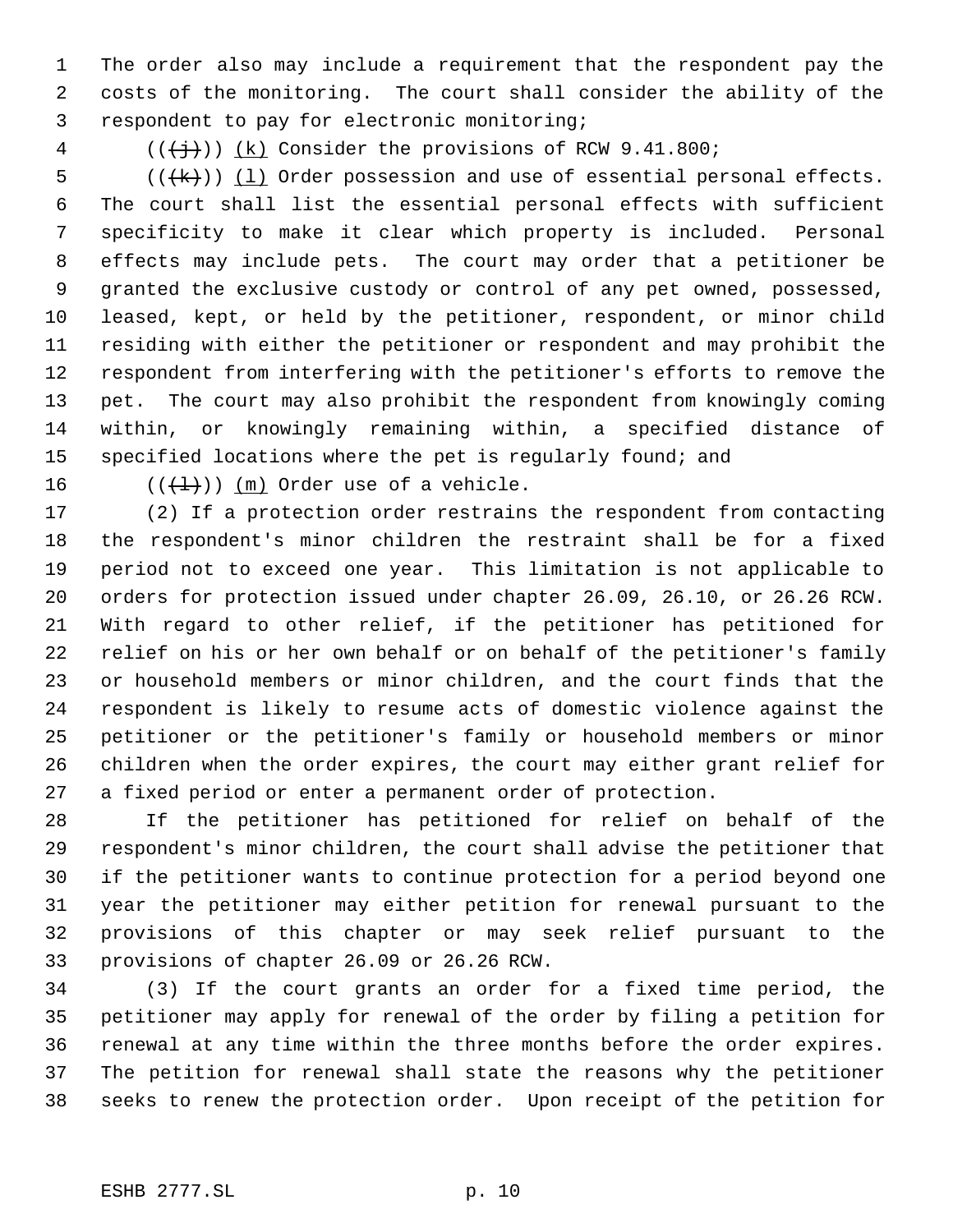renewal the court shall order a hearing which shall be not later than fourteen days from the date of the order. Except as provided in RCW 26.50.085, personal service shall be made on the respondent not less than five days before the hearing. If timely service cannot be made the court shall set a new hearing date and shall either require additional attempts at obtaining personal service or permit service by publication as provided in RCW 26.50.085 or by mail as provided in RCW 26.50.123. If the court permits service by publication or mail, the court shall set the new hearing date not later than twenty-four days from the date of the order. If the order expires because timely service cannot be made the court shall grant an ex parte order of protection as provided in RCW 26.50.070. The court shall grant the petition for renewal unless the respondent proves by a preponderance of the evidence that the respondent will not resume acts of domestic violence against the petitioner or the petitioner's children or family or household members when the order expires. The court may renew the protection order for another fixed time period or may enter a permanent order as provided in this section. The court may award court costs, service fees, and reasonable attorneys' fees as provided in subsection (1)(g) of this section.

 (4) In providing relief under this chapter, the court may realign the designation of the parties as "petitioner" and "respondent" where the court finds that the original petitioner is the abuser and the original respondent is the victim of domestic violence and may issue an ex parte temporary order for protection in accordance with RCW 26.50.070 on behalf of the victim until the victim is able to prepare a petition for an order for protection in accordance with RCW 26.50.030.

 (5) Except as provided in subsection (4) of this section, no order for protection shall grant relief to any party except upon notice to the respondent and hearing pursuant to a petition or counter-petition filed and served by the party seeking relief in accordance with RCW 26.50.050.

 (6) The court order shall specify the date the order expires if any. The court order shall also state whether the court issued the protection order following personal service, service by publication, or service by mail and whether the court has approved service by publication or mail of an order issued under this section.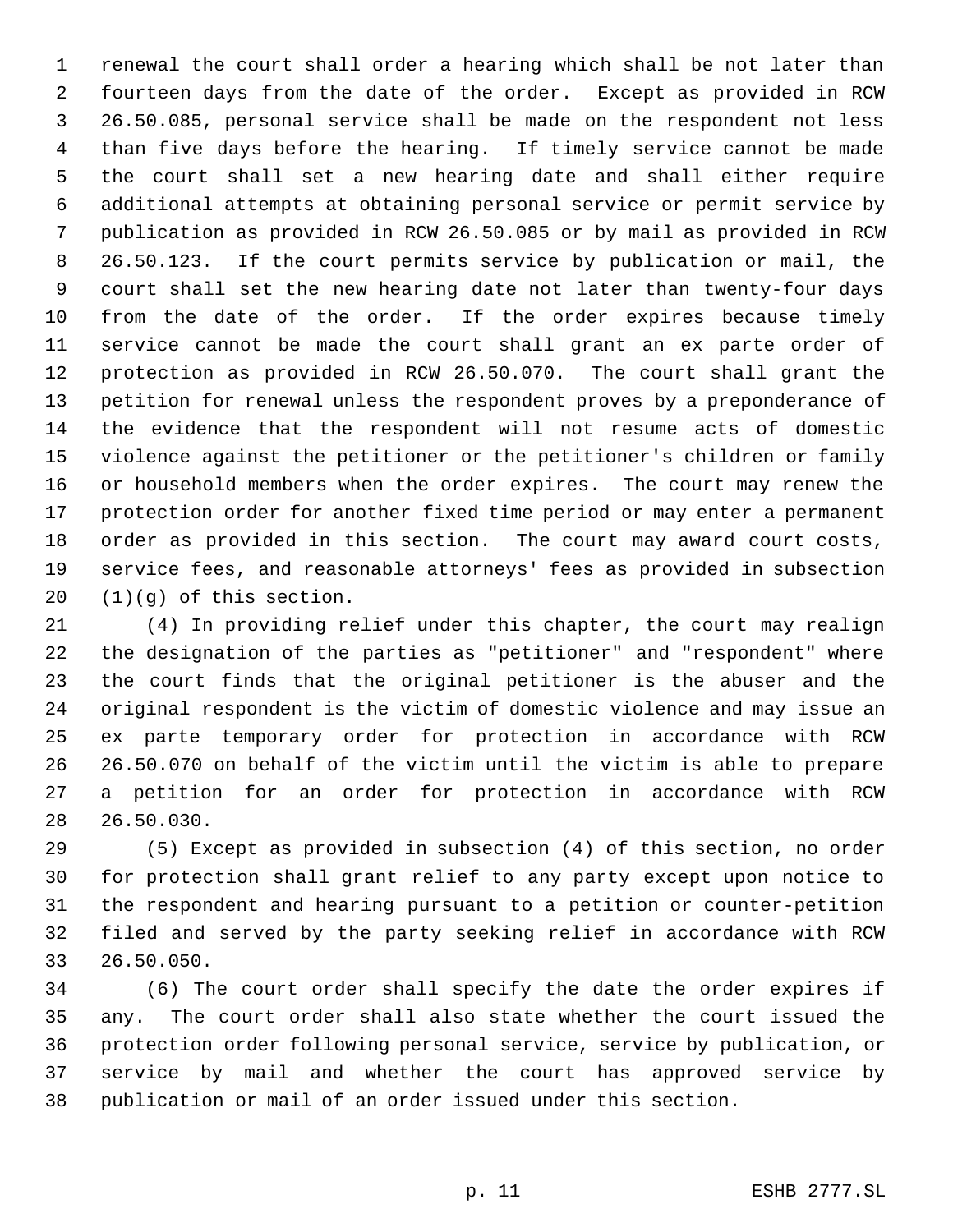(7) If the court declines to issue an order for protection or declines to renew an order for protection, the court shall state in writing on the order the particular reasons for the court's denial.

 **Sec. 305.** RCW 26.50.070 and 2000 c 119 s 16 are each amended to read as follows:

 (1) Where an application under this section alleges that irreparable injury could result from domestic violence if an order is not issued immediately without prior notice to the respondent, the court may grant an ex parte temporary order for protection, pending a full hearing, and grant relief as the court deems proper, including an order:

 (a) Restraining any party from committing acts of domestic violence;

 (b) Restraining any party from going onto the grounds of or entering the dwelling that the parties share, from the residence, workplace, or school of the other, or from the day care or school of a child until further order of the court;

 (c) Prohibiting any party from knowingly coming within, or knowingly remaining within, a specified distance from a specified location;

 (d) Restraining any party from interfering with the other's custody of the minor children or from removing the children from the 23 jurisdiction of the court;

 (e) Restraining any party from having any contact with the victim of domestic violence or the victim's children or members of the 26 victim's household;  $((and))$ 

27 (f) Considering the provisions of RCW 9.41.800; and

 (g) Restraining the respondent from harassing, following, keeping under physical or electronic surveillance, cyberstalking as defined in RCW 9.61.260, and using telephonic, audiovisual, or other electronic means to monitor the actions, location, or communication of a victim of domestic violence, the victim's children, or members of the victim's 33 household. For the purposes of this subsection, "communication" includes both "wire communication" and "electronic communication" as defined in RCW 9.73.260.

(2) Irreparable injury under this section includes but is not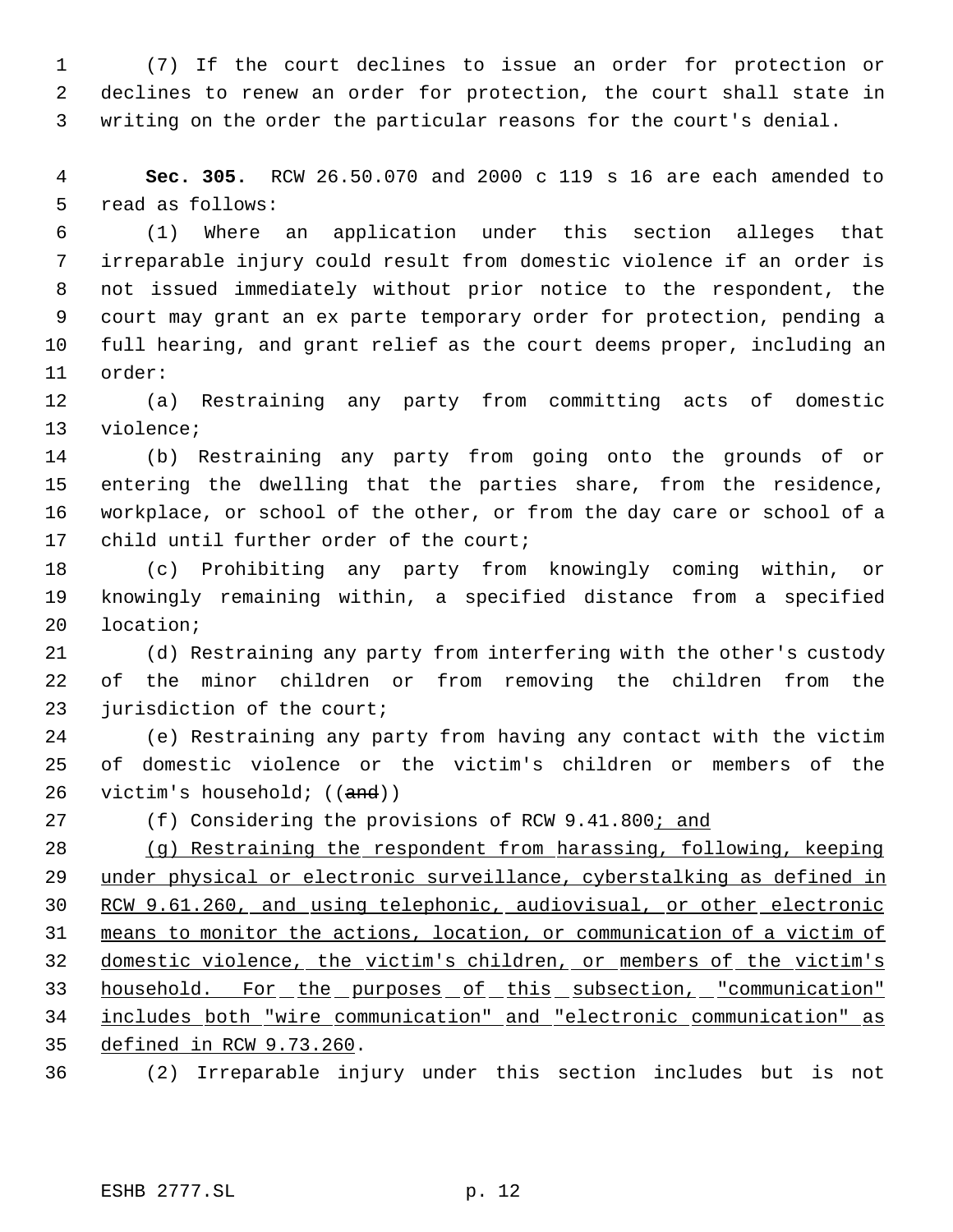limited to situations in which the respondent has recently threatened petitioner with bodily injury or has engaged in acts of domestic violence against the petitioner.

 (3) The court shall hold an ex parte hearing in person or by telephone on the day the petition is filed or on the following judicial day.

 (4) An ex parte temporary order for protection shall be effective for a fixed period not to exceed fourteen days or twenty-four days if the court has permitted service by publication under RCW 26.50.085 or by mail under RCW 26.50.123. The ex parte order may be reissued. A full hearing, as provided in this chapter, shall be set for not later than fourteen days from the issuance of the temporary order or not later than twenty-four days if service by publication or by mail is permitted. Except as provided in RCW 26.50.050, 26.50.085, and 26.50.123, the respondent shall be personally served with a copy of the ex parte order along with a copy of the petition and notice of the date set for the hearing.

 (5) Any order issued under this section shall contain the date and time of issuance and the expiration date and shall be entered into a statewide judicial information system by the clerk of the court within one judicial day after issuance.

 (6) If the court declines to issue an ex parte temporary order for protection the court shall state the particular reasons for the court's denial. The court's denial of a motion for an ex parte order of protection shall be filed with the court.

 NEW SECTION. **Sec. 306.** A new section is added to chapter 26.50 RCW to read as follows:

 (1) In a proceeding in which a petition for an order for protection under this chapter is sought, a court of this state may exercise personal jurisdiction over a nonresident individual if:

 (a) The individual is personally served with a petition within this state;

 (b) The individual submits to the jurisdiction of this state by consent, entering a general appearance, or filing a responsive document having the effect of waiving any objection to consent to personal jurisdiction;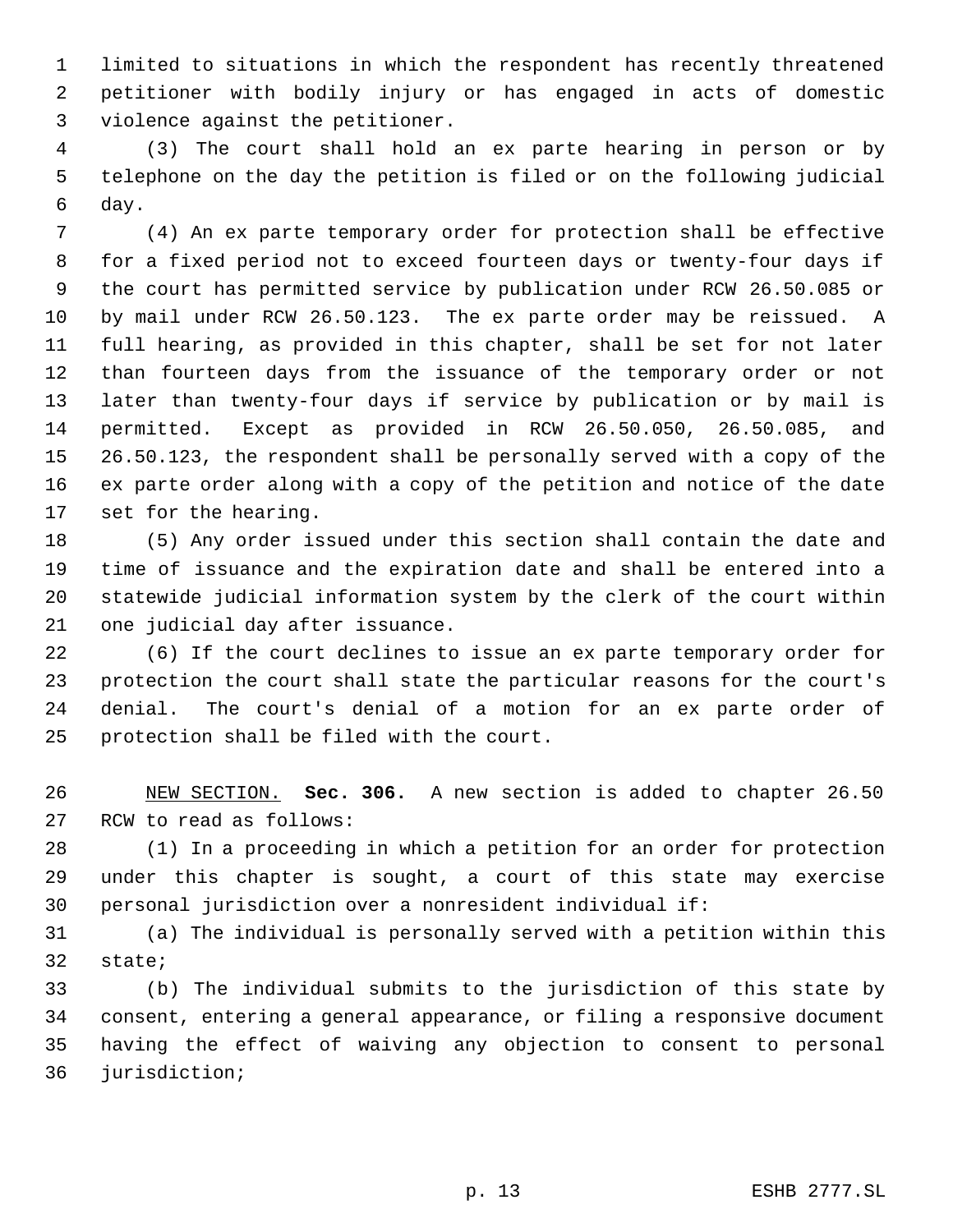(c) The act or acts of the individual or the individual's agent giving rise to the petition or enforcement of an order for protection occurred within this state;

 (d)(i) The act or acts of the individual or the individual's agent giving rise to the petition or enforcement of an order for protection occurred outside this state and are part of an ongoing pattern of domestic violence or stalking that has an adverse effect on the petitioner or a member of the petitioner's family or household and the petitioner resides in this state; or

 (ii) As a result of acts of domestic violence or stalking, the petitioner or a member of the petitioner's family or household has sought safety or protection in this state and currently resides in this state; or

 (e) There is any other basis consistent with RCW 4.28.185 or with the Constitutions of this state and the United States.

 (2) For jurisdiction to be exercised under subsection (1)(d)(i) or (ii) of this section, the individual must have communicated with the petitioner or a member of the petitioner's family, directly or indirectly, or made known a threat to the safety of the petitioner or member of the petitioner's family while the petitioner or family member resides in this state. For the purposes of subsection (1)(d)(i) or (ii) of this section, "communicated or made known" includes, but is not limited to, through the mail, telephonically, or a posting on an electronic communication site or medium. Communication on any electronic medium that is generally available to any individual residing in the state shall be sufficient to exercise jurisdiction 27 under subsection  $(1)(d)(i)$  or  $(ii)$  of this section.

 (3) For the purposes of this section, an act or acts that "occurred within this state" includes, but is not limited to, an oral or written statement made or published by a person outside of this state to any person in this state by means of the mail, interstate commerce, or foreign commerce. Oral or written statements sent by electronic mail or the internet are deemed to have "occurred within this state."

 NEW SECTION. **Sec. 307.** A new section is added to chapter 7.90 RCW to read as follows:

(1) In a proceeding in which a petition for a sexual assault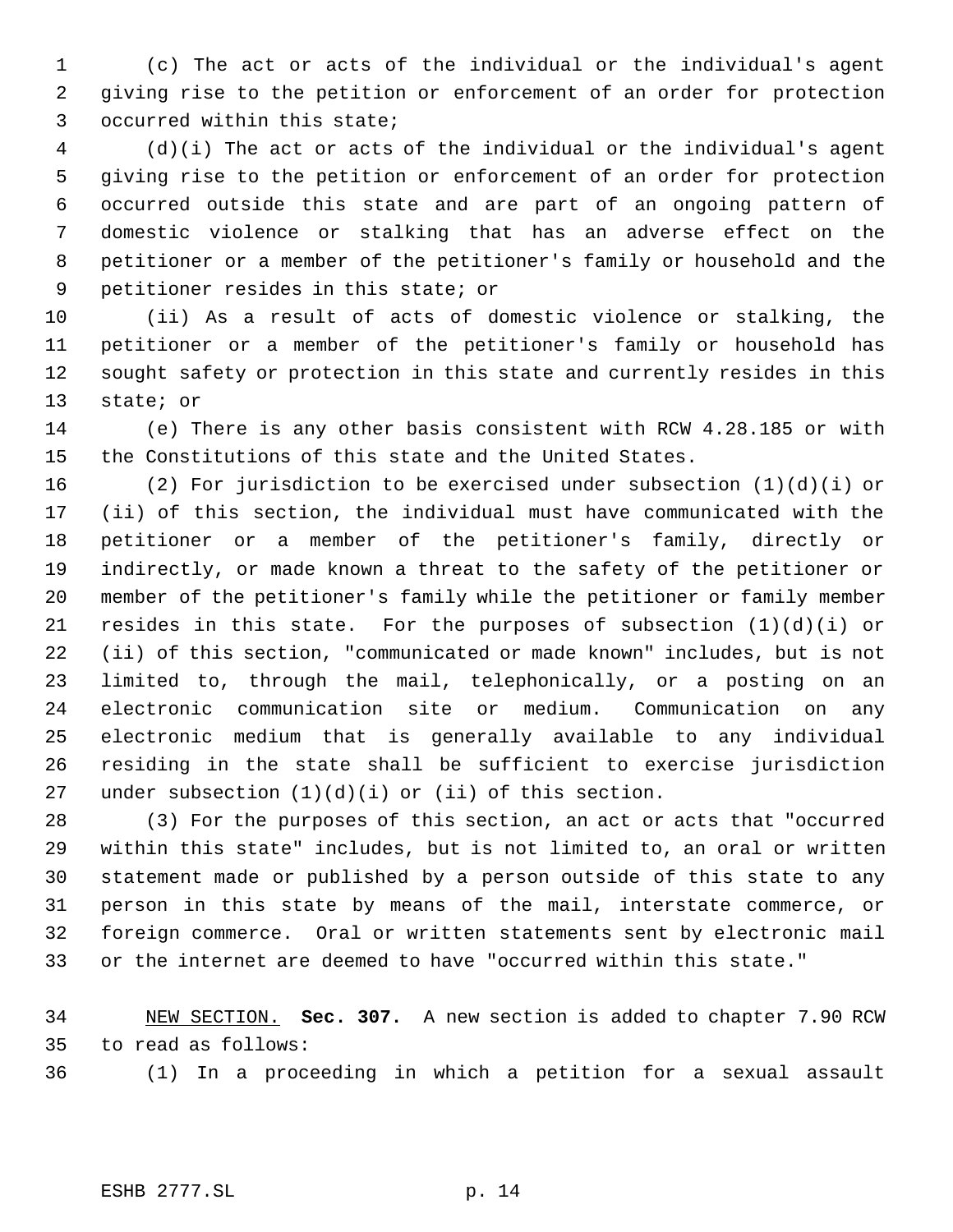protection order is sought under this chapter, a court of this state may exercise personal jurisdiction over a nonresident individual if:

 (a) The individual is personally served with a petition within this state;

 (b) The individual submits to the jurisdiction of this state by consent, entering a general appearance, or filing a responsive document having the effect of waiving any objection to consent to personal jurisdiction;

 (c) The act or acts of the individual or the individual's agent giving rise to the petition or enforcement of a sexual assault protection order occurred within this state;

 (d)(i) The act or acts of the individual or the individual's agent giving rise to the petition or enforcement of a sexual assault protection order occurred outside this state and are part of an ongoing pattern of sexual assaults or stalking that has an adverse effect on the petitioner or a member of the petitioner's family or household and 17 the petitioner resides in this state; or

 (ii) As a result of acts of stalking or a sexual assault, the petitioner or a member of the petitioner's family or household has sought safety or protection in this state and currently resides in this state; or

 (e) There is any other basis consistent with RCW 4.28.185 or with the constitutions of this state and the United States.

 (2) For jurisdiction to be exercised under subsection (1)(d)(i) or (ii) of this section, the individual must have communicated with the petitioner or a member of the petitioner's family, directly or indirectly, or made known a threat to the safety of the petitioner or member of the petitioner's family while the petitioner or family member 29 resides in this state. For the purposes of subsection  $(1)(d)(i)$  or (ii) of this section, "communicated or made known" includes, but is not limited to, through the mail, telephonically, or a posting on an electronic communication site or medium. Communication on any electronic medium that is generally available to any individual residing in the state shall be sufficient to exercise jurisdiction under subsection (1)(d)(i) or (ii) of this section.

 (3) For the purposes of this section, an act or acts that "occurred within this state" includes, but is not limited to, an oral or written statement made or published by a person outside of this state to any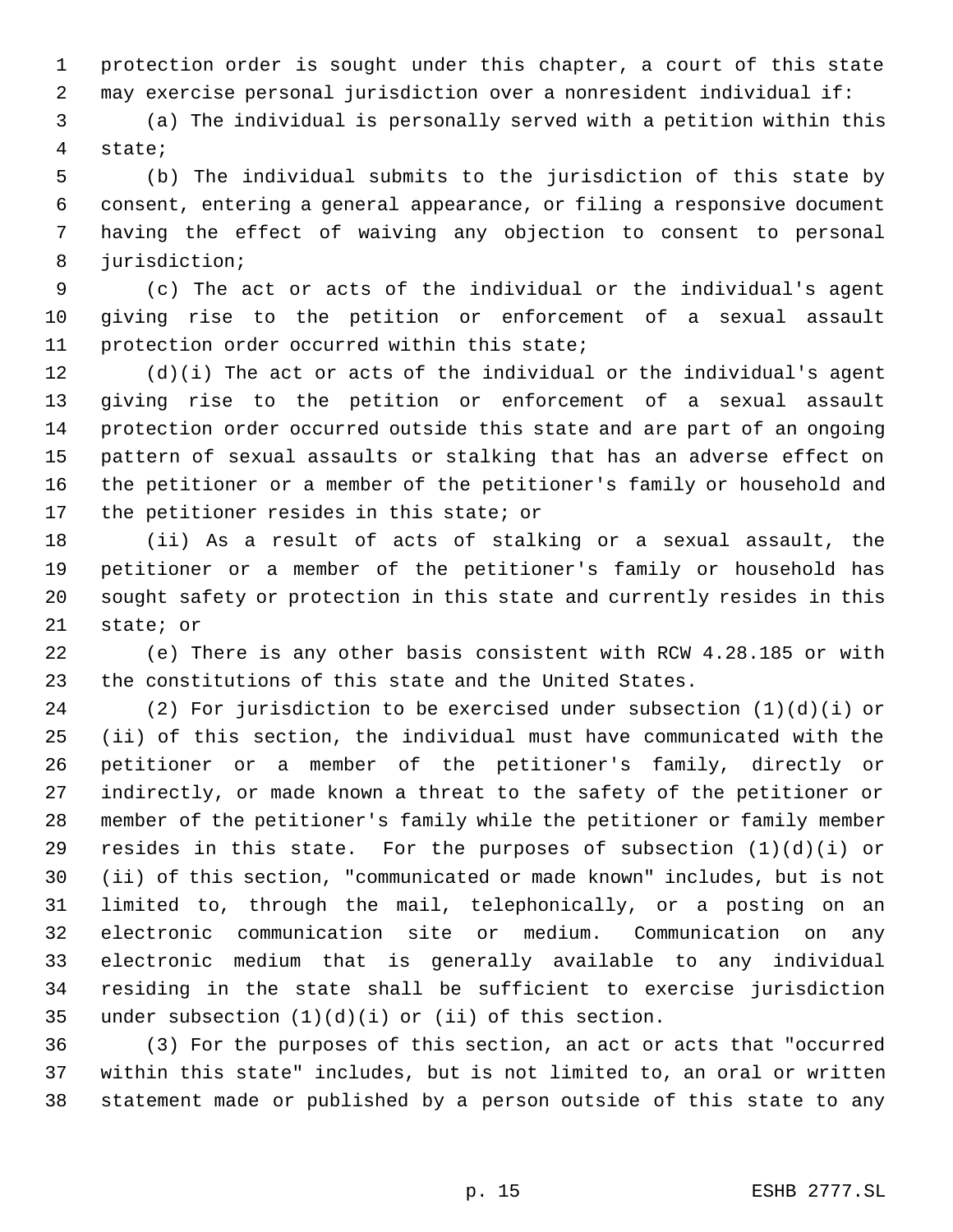person in this state by means of the mail, interstate commerce, or foreign commerce. Oral or written statements sent by electronic mail or the internet are deemed to have "occurred within this state."

 NEW SECTION. **Sec. 308.** A new section is added to chapter 10.14 RCW to read as follows:

 (1) In a proceeding in which a petition for an order for protection under this chapter is sought, a court of this state may exercise personal jurisdiction over a nonresident individual if:

 (a) The individual is personally served with a petition within this state;

 (b) The individual submits to the jurisdiction of this state by consent, entering a general appearance, or filing a responsive document having the effect of waiving any objection to consent to personal jurisdiction;

 (c) The act or acts of the individual or the individual's agent giving rise to the petition or enforcement of an order for protection occurred within this state;

 (d)(i) The act or acts of the individual or the individual's agent giving rise to the petition or enforcement of an order for protection occurred outside this state and are part of an ongoing pattern of harassment that has an adverse effect on the petitioner or a member of the petitioner's family or household and the petitioner resides in this state; or

 (ii) As a result of acts of harassment, the petitioner or a member of the petitioner's family or household has sought safety or protection in this state and currently resides in this state; or

 (e) There is any other basis consistent with RCW 4.28.185 or with the constitutions of this state and the United States.

 (2) For jurisdiction to be exercised under subsection (1)(d)(i) or (ii) of this section, the individual must have communicated with the petitioner or a member of the petitioner's family, directly or indirectly, or made known a threat to the safety of the petitioner or member of the petitioner's family while the petitioner or family member resides in this state. For the purposes of subsection (1)(d)(i) or (ii) of this section, "communicated or made known" includes, but is not limited to, through the mail, telephonically, or a posting on an electronic communication site or medium. Communication on any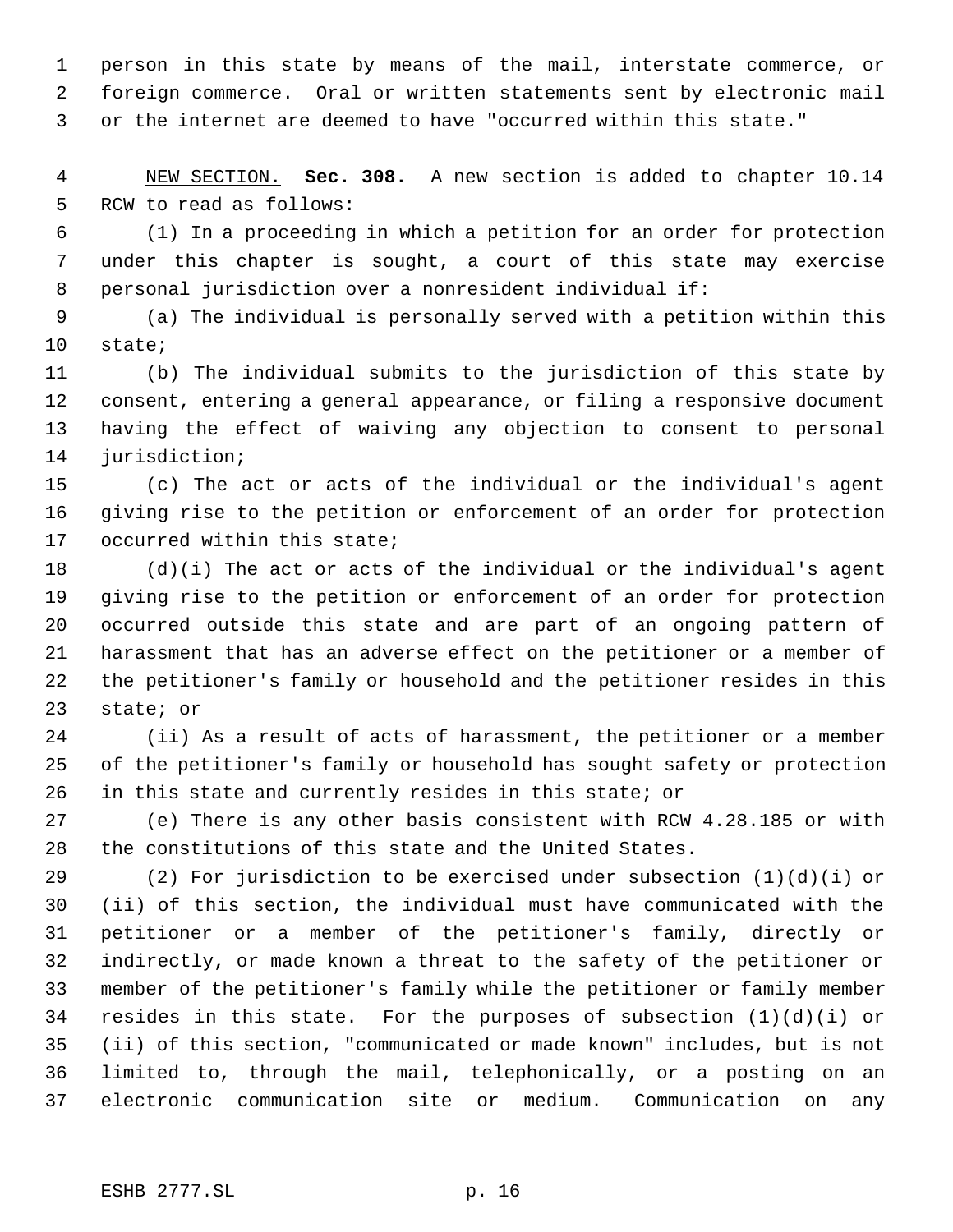electronic medium that is generally available to any individual residing in the state shall be sufficient to exercise jurisdiction under subsection (1)(d)(i) or (ii) of this section.

 (3) For the purposes of this section, an act or acts that "occurred within this state" includes, but is not limited to, an oral or written statement made or published by a person outside of this state to any person in this state by means of the mail, interstate commerce, or foreign commerce. Oral or written statements sent by electronic mail or the internet are deemed to have "occurred within this state."

 **Sec. 309.** RCW 10.99.040 and 2000 c 119 s 18 are each amended to read as follows:

 (1) Because of the serious nature of domestic violence, the court in domestic violence actions:

 (a) Shall not dismiss any charge or delay disposition because of concurrent dissolution or other civil proceedings;

 (b) Shall not require proof that either party is seeking a dissolution of marriage prior to instigation of criminal proceedings;

 (c) Shall waive any requirement that the victim's location be disclosed to any person, other than the attorney of a criminal defendant, upon a showing that there is a possibility of further violence: PROVIDED, That the court may order a criminal defense attorney not to disclose to his or her client the victim's location; and

 (d) Shall identify by any reasonable means on docket sheets those criminal actions arising from acts of domestic violence.

 (2)(a) Because of the likelihood of repeated violence directed at those who have been victims of domestic violence in the past, when any person charged with or arrested for a crime involving domestic violence is released from custody before arraignment or trial on bail or personal recognizance, the court authorizing the release may prohibit that person from having any contact with the victim. The jurisdiction authorizing the release shall determine whether that person should be prohibited from having any contact with the victim. If there is no outstanding restraining or protective order prohibiting that person from having contact with the victim, the court authorizing release may issue, by telephone, a no-contact order prohibiting the person charged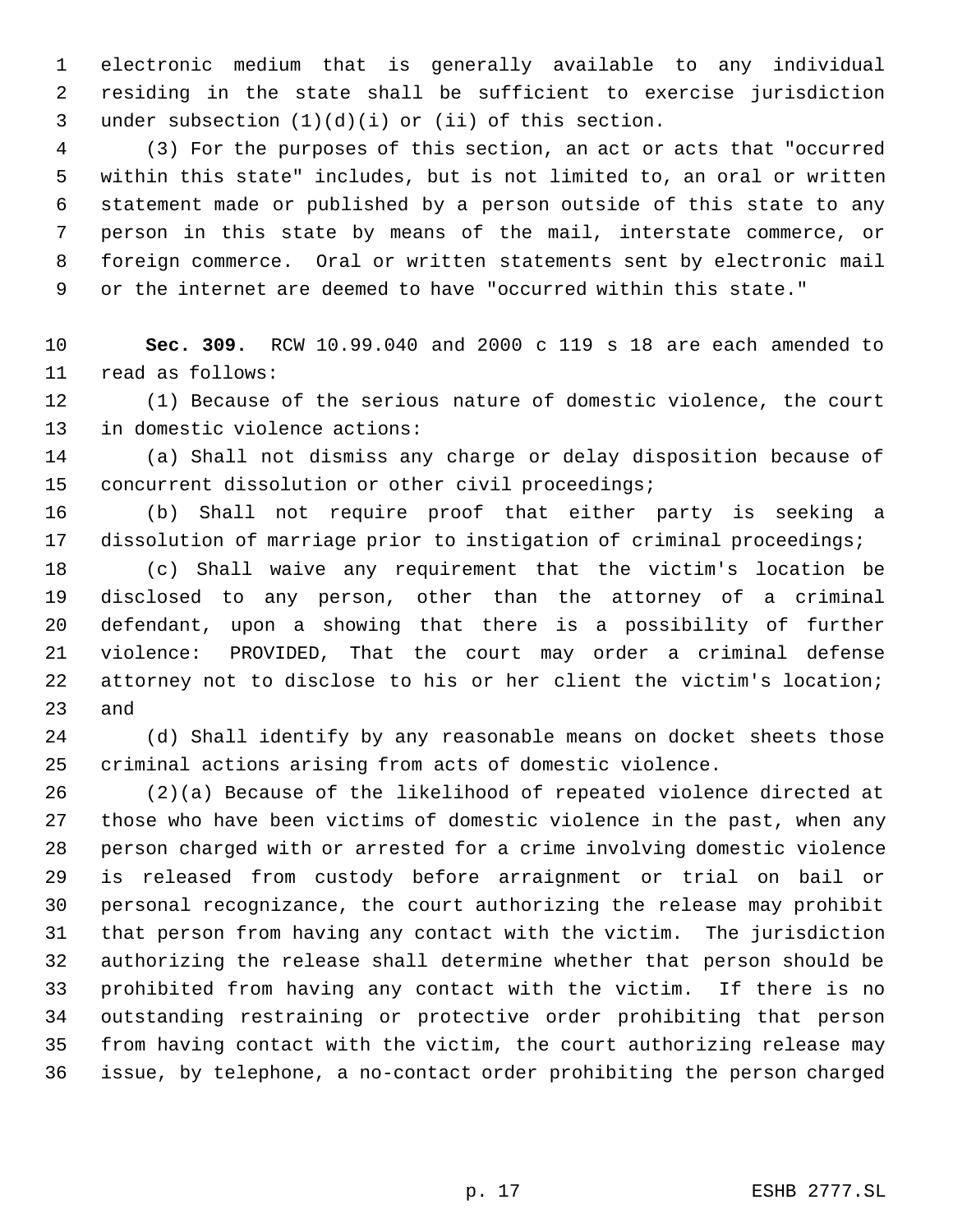or arrested from having contact with the victim or from knowingly coming within, or knowingly remaining within, a specified distance of a location.

 (b) In issuing the order, the court shall consider the provisions of RCW 9.41.800.

 (c) The no-contact order shall also be issued in writing as soon as possible. By January 1, 2011, the administrative office of the courts 8 shall develop a pattern form for all no-contact orders issued under 9 this chapter. A no-contact order issued under this chapter must 10 substantially comply with the pattern form developed by the administrative office of the courts.

 (3) At the time of arraignment the court shall determine whether a no-contact order shall be issued or extended. The no-contact order shall terminate if the defendant is acquitted or the charges are dismissed. If a no-contact order is issued or extended, the court may also include in the conditions of release a requirement that the defendant submit to electronic monitoring. If electronic monitoring is ordered, the court shall specify who shall provide the monitoring services, and the terms under which the monitoring shall be performed. Upon conviction, the court may require as a condition of the sentence that the defendant reimburse the providing agency for the costs of the electronic monitoring.

 (4)(a) Willful violation of a court order issued under subsection (2) or (3) of this section is punishable under RCW 26.50.110.

 (b) The written order releasing the person charged or arrested shall contain the court's directives and shall bear the legend: "Violation of this order is a criminal offense under chapter 26.50 RCW and will subject a violator to arrest; any assault, drive-by shooting, or reckless endangerment that is a violation of this order is a felony. You can be arrested even if any person protected by the order invites or allows you to violate the order's prohibitions. You have the sole responsibility to avoid or refrain from violating the order's provisions. Only the court can change the order."

(c) A certified copy of the order shall be provided to the victim.

 (5) If a no-contact order has been issued prior to charging, that order shall expire at arraignment or within seventy-two hours if charges are not filed. Such orders need not be entered into the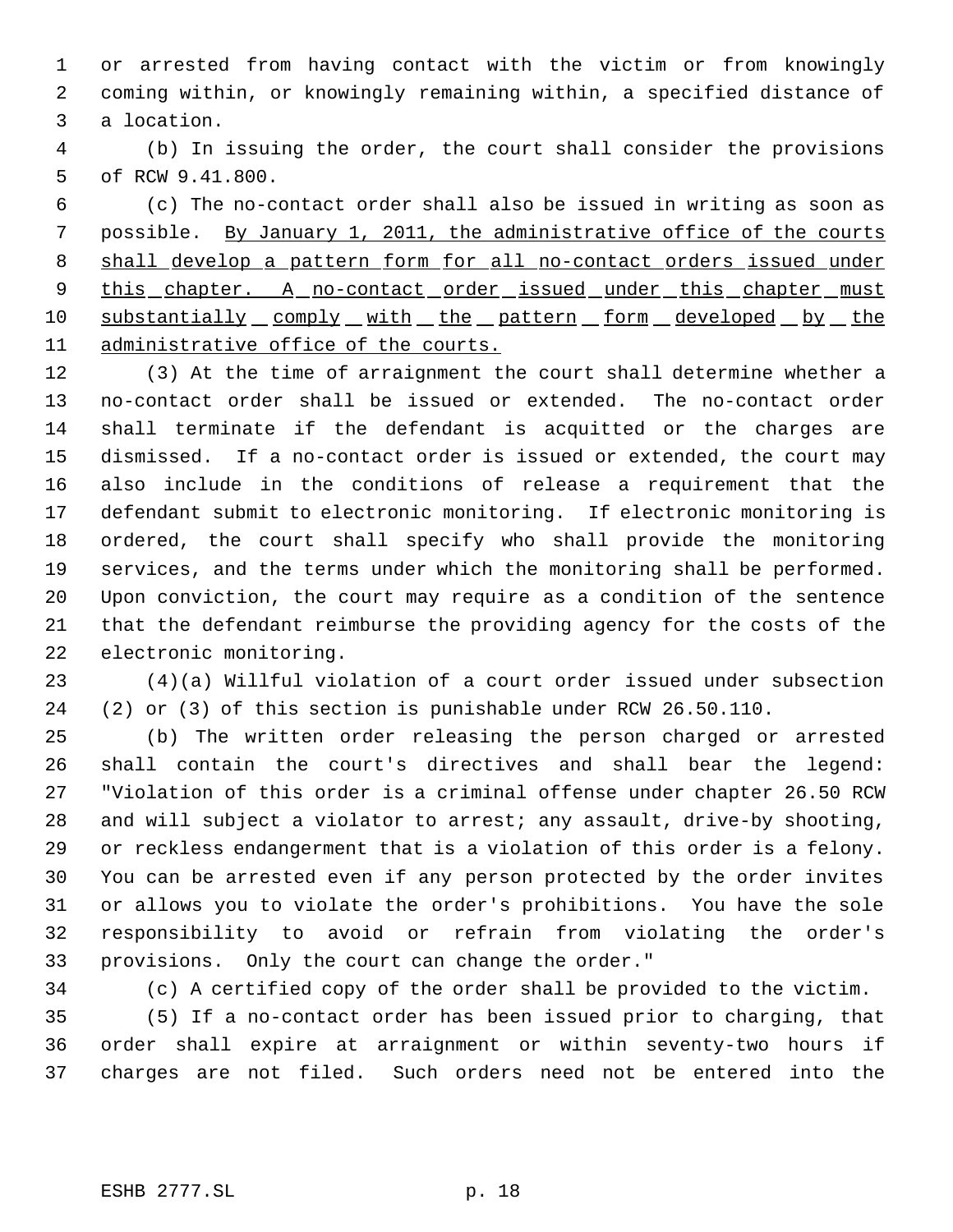computer-based criminal intelligence information system in this state which is used by law enforcement agencies to list outstanding warrants. (6) Whenever a no-contact order is issued, modified, or terminated under subsection (2) or (3) of this section, the clerk of the court shall forward a copy of the order on or before the next judicial day to the appropriate law enforcement agency specified in the order. Upon receipt of the copy of the order the law enforcement agency shall enter the order for one year or until the expiration date specified on the order into any computer-based criminal intelligence information system available in this state used by law enforcement agencies to list outstanding warrants. Entry into the computer-based criminal intelligence information system constitutes notice to all law enforcement agencies of the existence of the order. The order is fully enforceable in any jurisdiction in the state. Upon receipt of notice that an order has been terminated under subsection (3) of this section,

 the law enforcement agency shall remove the order from the computer- based criminal intelligence information system. (7) All courts shall develop policies and procedures by January 1,

 2011, to grant victims a process to modify or rescind a no-contact 20 order\_issued\_under\_this\_chapter. The\_administrative\_office\_of\_the 21 courts shall develop a model policy to assist the courts in implementing the requirements of this subsection.

 NEW SECTION. **Sec. 310.** A new section is added to chapter 2.56 RCW to read as follows:

 (1) The administrative office of the courts shall develop guidelines by December 1, 2011, for all courts to establish a process to reconcile duplicate or conflicting no-contact or protection orders issued by courts in this state.

 (2) The guidelines developed under subsection (1) of this section must include:

 (a) A process to allow any party named in a no-contact or protection order to petition for the purpose of reconciling duplicate or conflicting orders; and

 (b) A procedure to address no-contact and protection order data sharing between court jurisdictions in this state.

(3) By January 1, 2011, the administrative office of the courts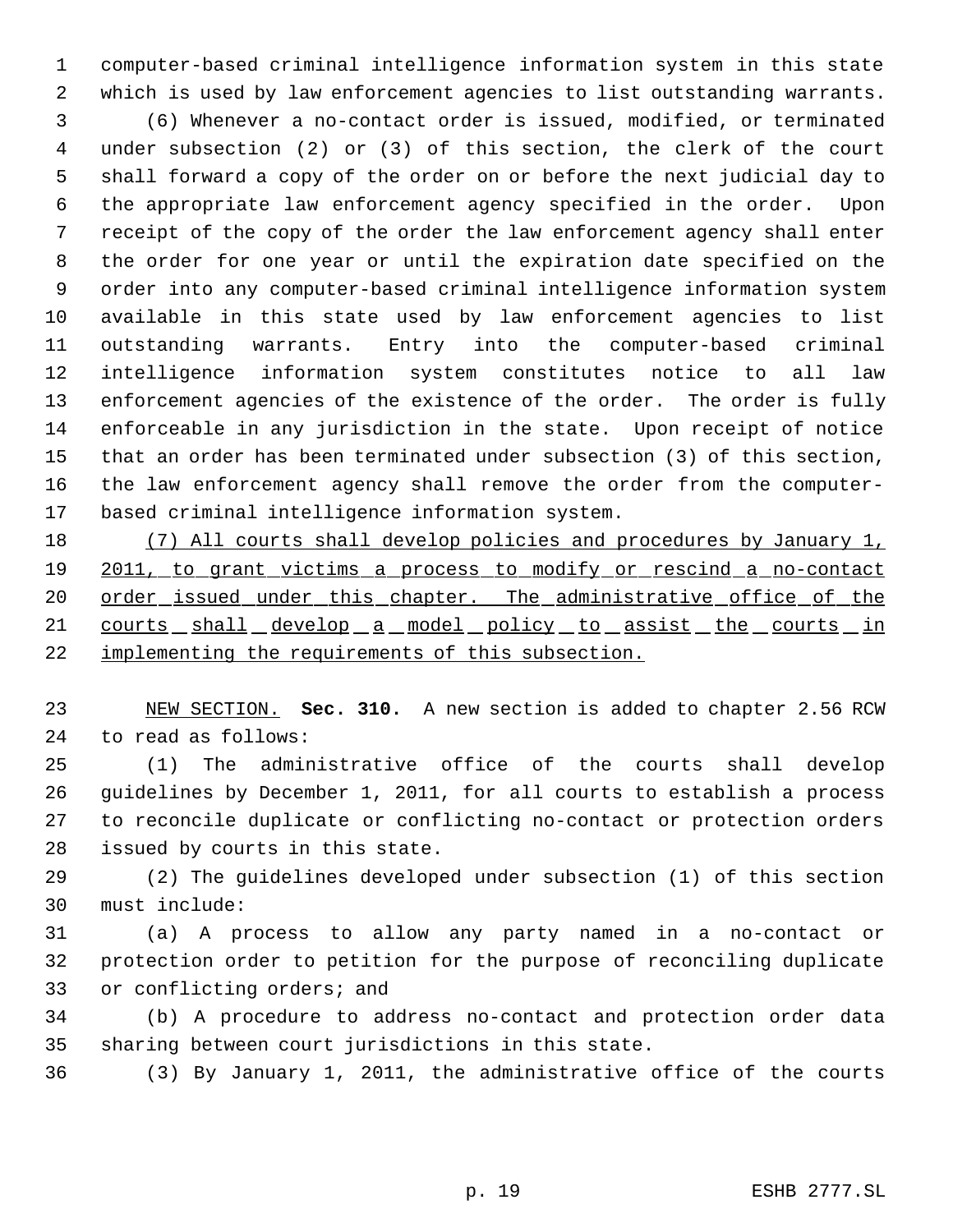shall provide a report back to the legislature concerning the progress made to develop the guidelines required by this section.

# **PART FOUR SENTENCING REFORMS**

 **Sec. 401.** RCW 9.94A.030 and 2009 c 375 s 4 are each amended to read as follows:

 Unless the context clearly requires otherwise, the definitions in 8 this section apply throughout this chapter.

 (1) "Board" means the indeterminate sentence review board created under chapter 9.95 RCW.

 (2) "Collect," or any derivative thereof, "collect and remit," or "collect and deliver," when used with reference to the department, means that the department, either directly or through a collection agreement authorized by RCW 9.94A.760, is responsible for monitoring and enforcing the offender's sentence with regard to the legal financial obligation, receiving payment thereof from the offender, and, consistent with current law, delivering daily the entire payment to the superior court clerk without depositing it in a departmental account.

(3) "Commission" means the sentencing guidelines commission.

 (4) "Community corrections officer" means an employee of the department who is responsible for carrying out specific duties in supervision of sentenced offenders and monitoring of sentence conditions.

 (5) "Community custody" means that portion of an offender's sentence of confinement in lieu of earned release time or imposed as part of a sentence under this chapter and served in the community subject to controls placed on the offender's movement and activities by the department.

 (6) "Community protection zone" means the area within eight hundred eighty feet of the facilities and grounds of a public or private school.

 (7) "Community restitution" means compulsory service, without compensation, performed for the benefit of the community by the offender.

(8) "Confinement" means total or partial confinement.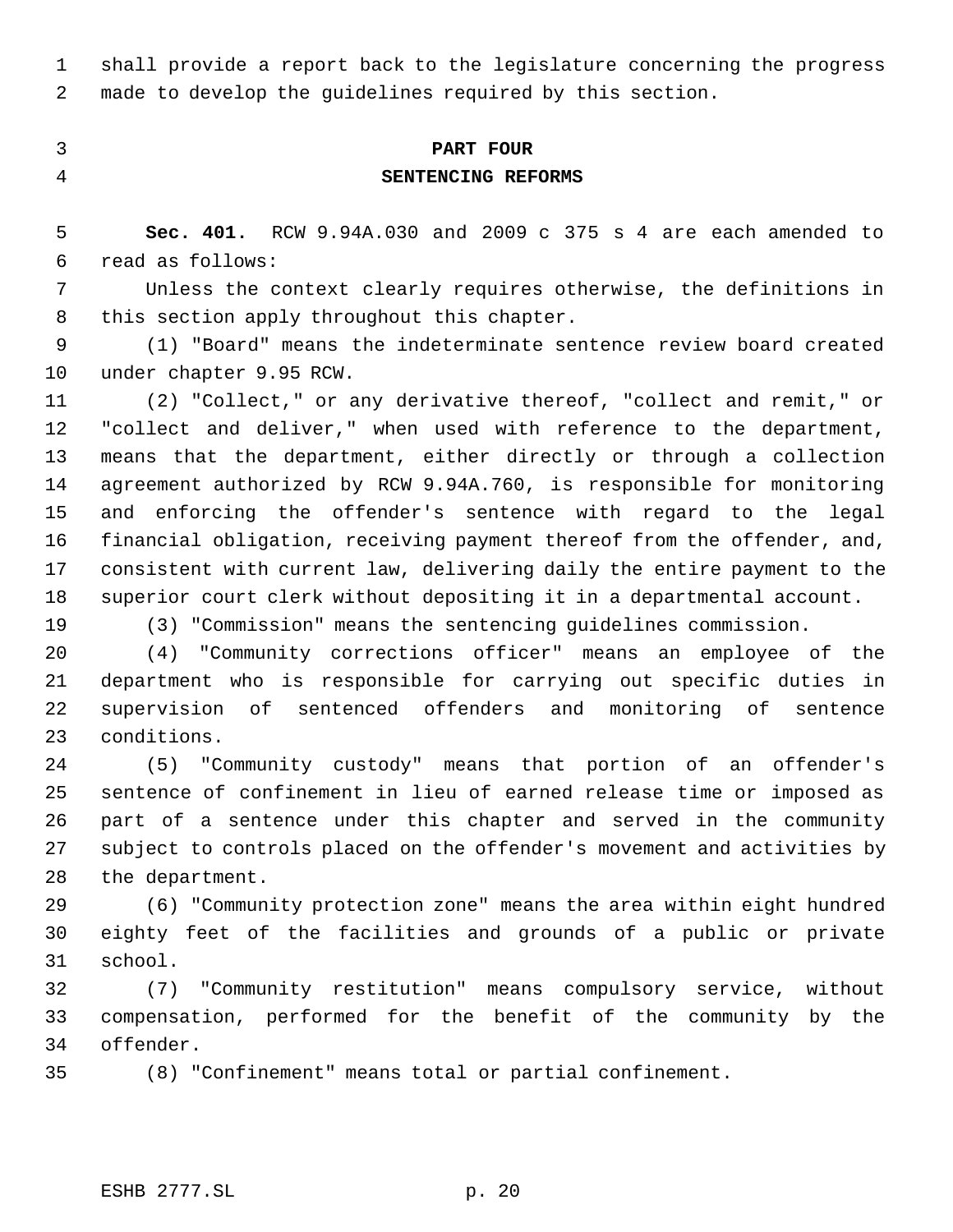(9) "Conviction" means an adjudication of guilt pursuant to Title 10 or 13 RCW and includes a verdict of guilty, a finding of guilty, and acceptance of a plea of guilty.

 (10) "Crime-related prohibition" means an order of a court prohibiting conduct that directly relates to the circumstances of the crime for which the offender has been convicted, and shall not be construed to mean orders directing an offender affirmatively to participate in rehabilitative programs or to otherwise perform affirmative conduct. However, affirmative acts necessary to monitor compliance with the order of a court may be required by the department.

 (11) "Criminal history" means the list of a defendant's prior convictions and juvenile adjudications, whether in this state, in federal court, or elsewhere.

 (a) The history shall include, where known, for each conviction (i) whether the defendant has been placed on probation and the length and terms thereof; and (ii) whether the defendant has been incarcerated and the length of incarceration.

 (b) A conviction may be removed from a defendant's criminal history only if it is vacated pursuant to RCW 9.96.060, 9.94A.640, 9.95.240, or a similar out-of-state statute, or if the conviction has been vacated pursuant to a governor's pardon.

 (c) The determination of a defendant's criminal history is distinct from the determination of an offender score. A prior conviction that was not included in an offender score calculated pursuant to a former version of the sentencing reform act remains part of the defendant's criminal history.

 (12) "Criminal street gang" means any ongoing organization, association, or group of three or more persons, whether formal or informal, having a common name or common identifying sign or symbol, having as one of its primary activities the commission of criminal acts, and whose members or associates individually or collectively engage in or have engaged in a pattern of criminal street gang activity. This definition does not apply to employees engaged in concerted activities for their mutual aid and protection, or to the activities of labor and bona fide nonprofit organizations or their members or agents.

(13) "Criminal street gang associate or member" means any person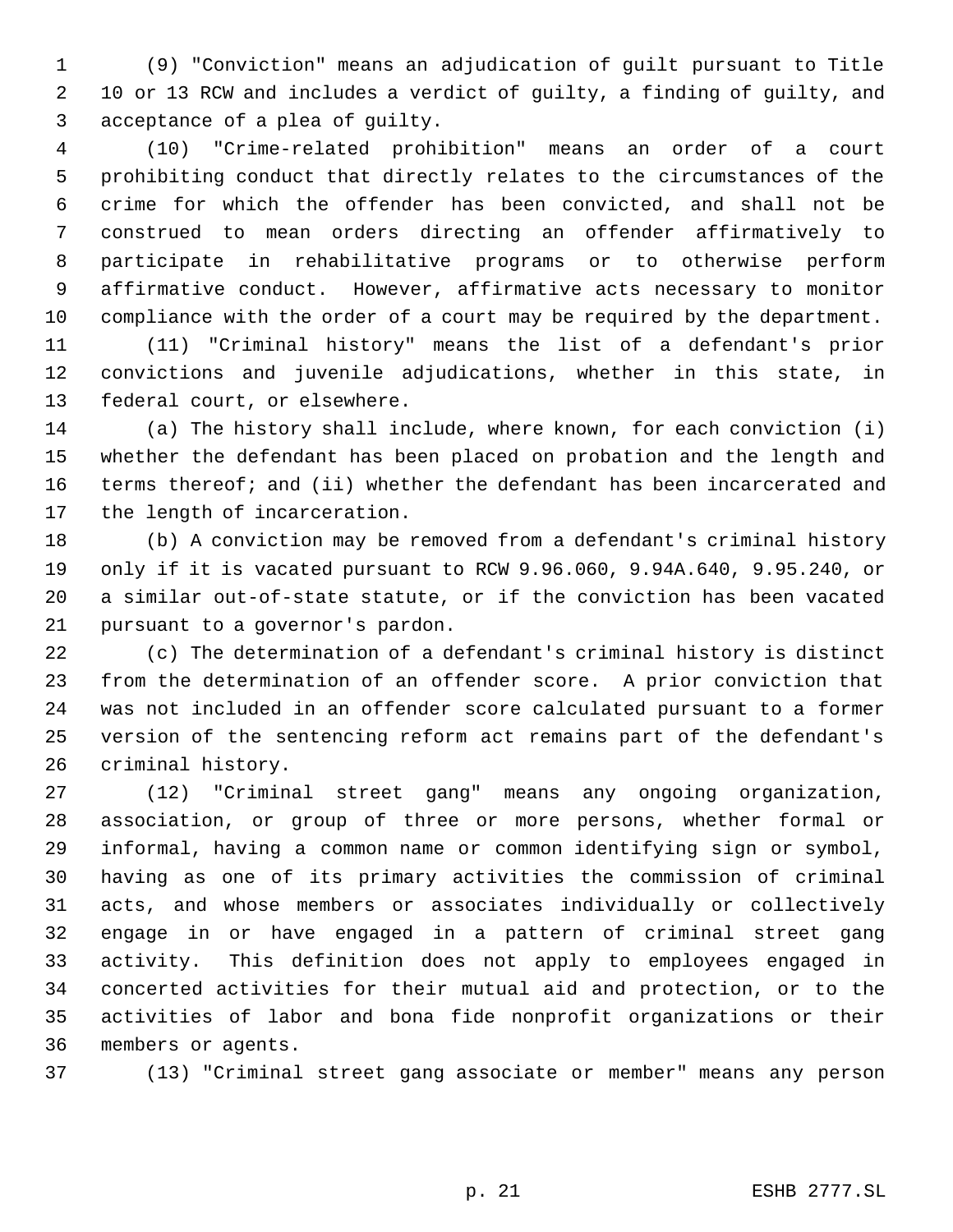who actively participates in any criminal street gang and who intentionally promotes, furthers, or assists in any criminal act by the criminal street gang.

 (14) "Criminal street gang-related offense" means any felony or misdemeanor offense, whether in this state or elsewhere, that is committed for the benefit of, at the direction of, or in association with any criminal street gang, or is committed with the intent to promote, further, or assist in any criminal conduct by the gang, or is committed for one or more of the following reasons:

(a) To gain admission, prestige, or promotion within the gang;

 (b) To increase or maintain the gang's size, membership, prestige, 12 dominance, or control in any geographical area;

 (c) To exact revenge or retribution for the gang or any member of 14 the gang;

 (d) To obstruct justice, or intimidate or eliminate any witness 16 against the gang or any member of the gang;

 (e) To directly or indirectly cause any benefit, aggrandizement, gain, profit, or other advantage for the gang, its reputation, influence, or membership; or

 (f) To provide the gang with any advantage in, or any control or dominance over any criminal market sector, including, but not limited to, manufacturing, delivering, or selling any controlled substance (chapter 69.50 RCW); arson (chapter 9A.48 RCW); trafficking in stolen property (chapter 9A.82 RCW); promoting prostitution (chapter 9A.88 RCW); human trafficking (RCW 9A.40.100); or promoting pornography (chapter 9.68 RCW).

 (15) "Day fine" means a fine imposed by the sentencing court that equals the difference between the offender's net daily income and the reasonable obligations that the offender has for the support of the offender and any dependents.

 (16) "Day reporting" means a program of enhanced supervision designed to monitor the offender's daily activities and compliance with sentence conditions, and in which the offender is required to report daily to a specific location designated by the department or the sentencing court.

(17) "Department" means the department of corrections.

 (18) "Determinate sentence" means a sentence that states with exactitude the number of actual years, months, or days of total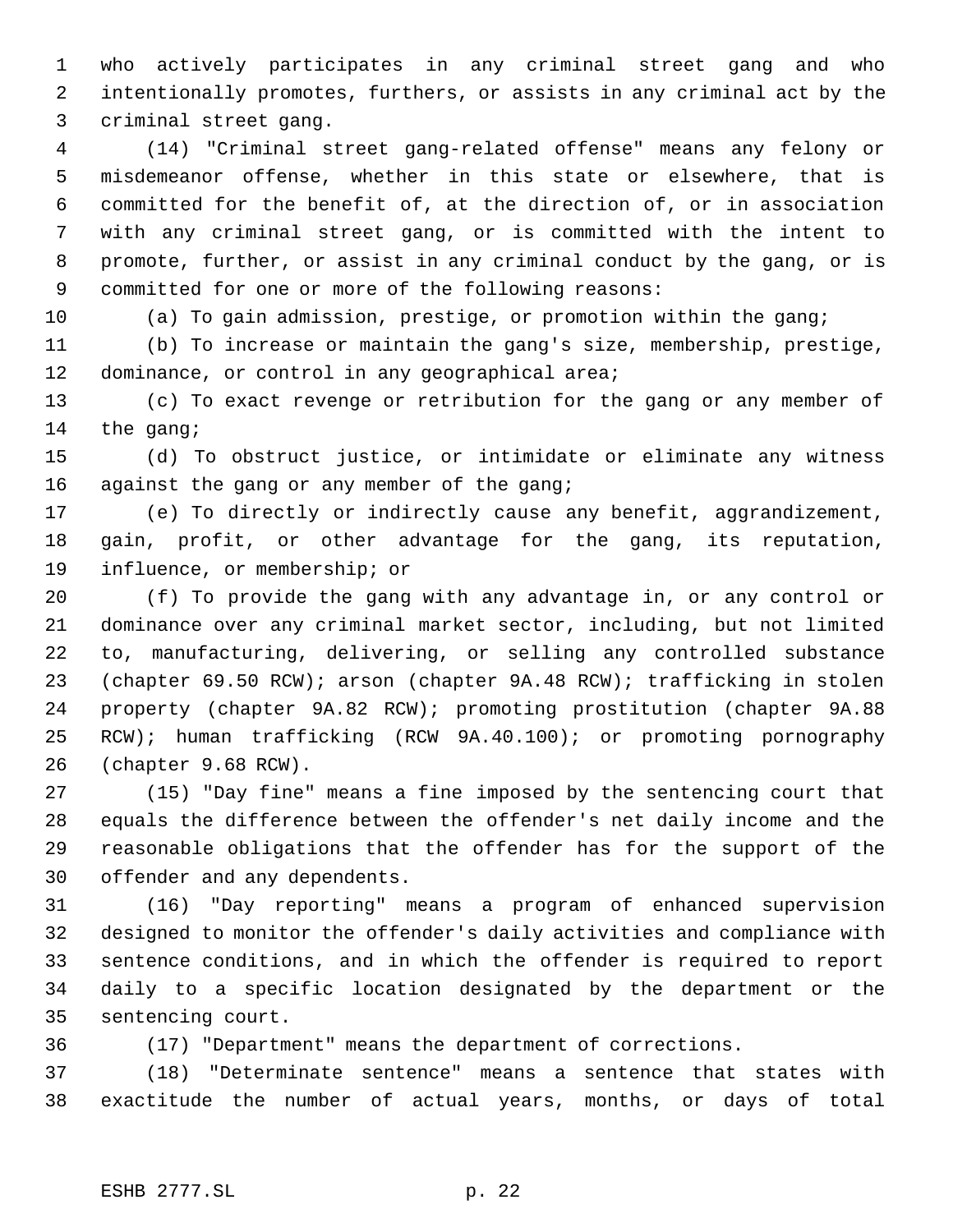confinement, of partial confinement, of community custody, the number of actual hours or days of community restitution work, or dollars or terms of a legal financial obligation. The fact that an offender through earned release can reduce the actual period of confinement shall not affect the classification of the sentence as a determinate sentence.

 (19) "Disposable earnings" means that part of the earnings of an offender remaining after the deduction from those earnings of any amount required by law to be withheld. For the purposes of this definition, "earnings" means compensation paid or payable for personal services, whether denominated as wages, salary, commission, bonuses, or otherwise, and, notwithstanding any other provision of law making the payments exempt from garnishment, attachment, or other process to satisfy a court-ordered legal financial obligation, specifically includes periodic payments pursuant to pension or retirement programs, or insurance policies of any type, but does not include payments made under Title 50 RCW, except as provided in RCW 50.40.020 and 50.40.050, or Title 74 RCW.

 (20) "Domestic violence" has the same meaning as defined in RCW 10.99.020 and 26.50.010.

 (21) "Drug offender sentencing alternative" is a sentencing option available to persons convicted of a felony offense other than a violent offense or a sex offense and who are eligible for the option under RCW 9.94A.660.

25  $((+21))$  (22) "Drug offense" means:

 (a) Any felony violation of chapter 69.50 RCW except possession of a controlled substance (RCW 69.50.4013) or forged prescription for a controlled substance (RCW 69.50.403);

 (b) Any offense defined as a felony under federal law that relates to the possession, manufacture, distribution, or transportation of a controlled substance; or

 (c) Any out-of-state conviction for an offense that under the laws of this state would be a felony classified as a drug offense under (a) of this subsection.

35  $((22))$   $(23)$  "Earned release" means earned release from confinement as provided in RCW 9.94A.728.

37  $((+23))$   $(24)$  "Escape" means: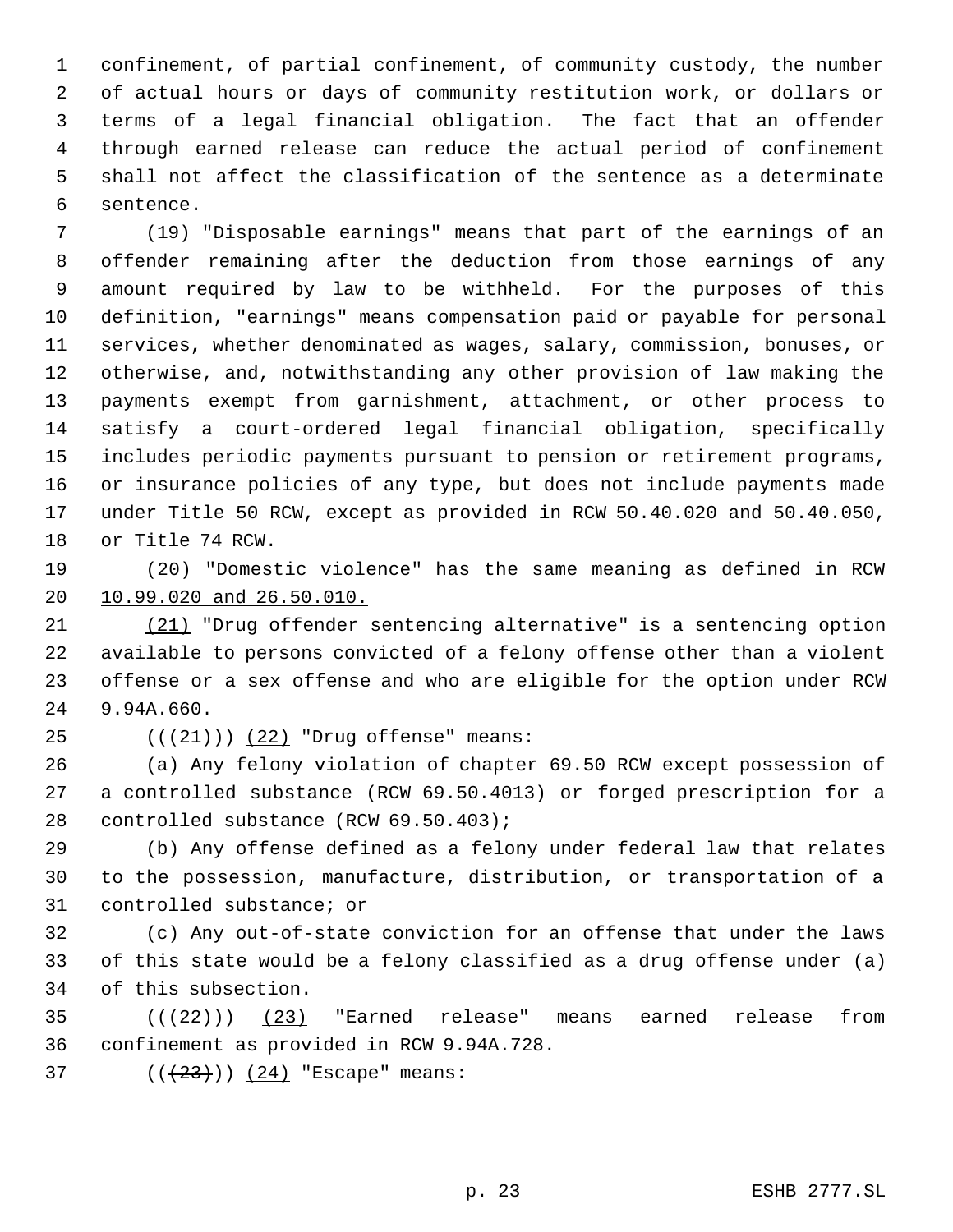(a) Sexually violent predator escape (RCW 9A.76.115), escape in the first degree (RCW 9A.76.110), escape in the second degree (RCW 9A.76.120), willful failure to return from furlough (RCW 72.66.060), willful failure to return from work release (RCW 72.65.070), or willful failure to be available for supervision by the department while in community custody (RCW 72.09.310); or

 (b) Any federal or out-of-state conviction for an offense that under the laws of this state would be a felony classified as an escape under (a) of this subsection.

10  $((+24))$  (25) "Felony traffic offense" means:

 (a) Vehicular homicide (RCW 46.61.520), vehicular assault (RCW 46.61.522), eluding a police officer (RCW 46.61.024), felony hit-and- run injury-accident (RCW 46.52.020(4)), felony driving while under the influence of intoxicating liquor or any drug (RCW 46.61.502(6)), or felony physical control of a vehicle while under the influence of intoxicating liquor or any drug (RCW 46.61.504(6)); or

 (b) Any federal or out-of-state conviction for an offense that under the laws of this state would be a felony classified as a felony traffic offense under (a) of this subsection.

20  $((+25))$   $(26)$  "Fine" means a specific sum of money ordered by the sentencing court to be paid by the offender to the court over a specific period of time.

23  $((+26))$   $(27)$  "First-time offender" means any person who has no prior convictions for a felony and is eligible for the first-time offender waiver under RCW 9.94A.650.

 $((+27))$   $(28)$  "Home detention" means a program of partial confinement available to offenders wherein the offender is confined in a private residence subject to electronic surveillance.

29 ( $(\overline{28})$ ) (29) "Legal financial obligation" means a sum of money that is ordered by a superior court of the state of Washington for legal financial obligations which may include restitution to the victim, statutorily imposed crime victims' compensation fees as assessed pursuant to RCW 7.68.035, court costs, county or interlocal drug funds, court-appointed attorneys' fees, and costs of defense, fines, and any other financial obligation that is assessed to the offender as a result of a felony conviction. Upon conviction for vehicular assault while under the influence of intoxicating liquor or any drug, RCW 46.61.522(1)(b), or vehicular homicide while under the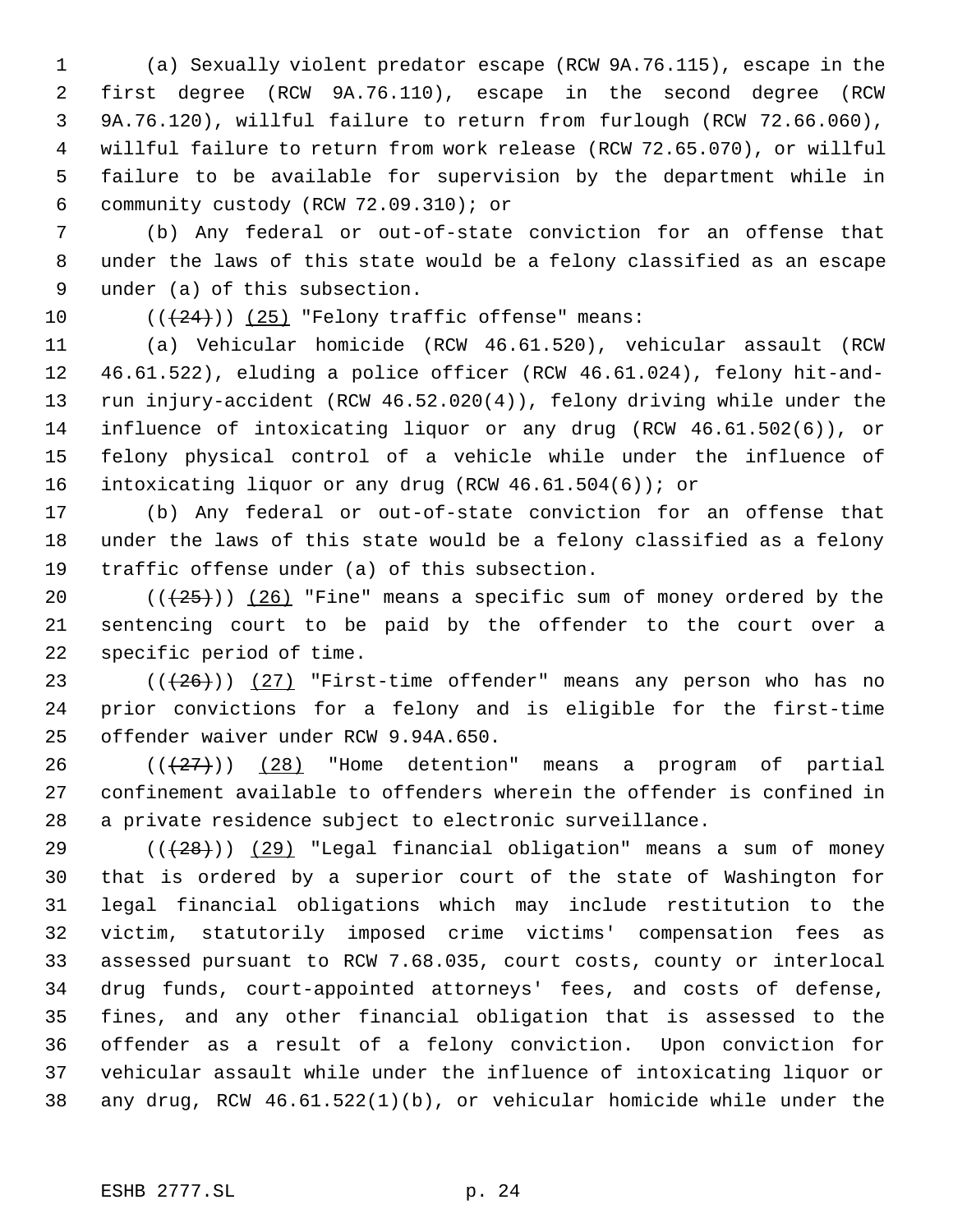influence of intoxicating liquor or any drug, RCW 46.61.520(1)(a), legal financial obligations may also include payment to a public agency of the expense of an emergency response to the incident resulting in the conviction, subject to RCW 38.52.430.  $((+29))$  (30) "Most serious offense" means any of the following felonies or a felony attempt to commit any of the following felonies: (a) Any felony defined under any law as a class A felony or criminal solicitation of or criminal conspiracy to commit a class A felony; (b) Assault in the second degree; (c) Assault of a child in the second degree; (d) Child molestation in the second degree; (e) Controlled substance homicide; (f) Extortion in the first degree; (g) Incest when committed against a child under age fourteen; (h) Indecent liberties; (i) Kidnapping in the second degree; 18 (j) Leading organized crime; (k) Manslaughter in the first degree; 20 (1) Manslaughter in the second degree; (m) Promoting prostitution in the first degree; (n) Rape in the third degree; (o) Robbery in the second degree; (p) Sexual exploitation; (q) Vehicular assault, when caused by the operation or driving of a vehicle by a person while under the influence of intoxicating liquor or any drug or by the operation or driving of a vehicle in a reckless manner; (r) Vehicular homicide, when proximately caused by the driving of any vehicle by any person while under the influence of intoxicating liquor or any drug as defined by RCW 46.61.502, or by the operation of any vehicle in a reckless manner;

 (s) Any other class B felony offense with a finding of sexual motivation;

 (t) Any other felony with a deadly weapon verdict under RCW 9.94A.825;

 (u) Any felony offense in effect at any time prior to December 2, 1993, that is comparable to a most serious offense under this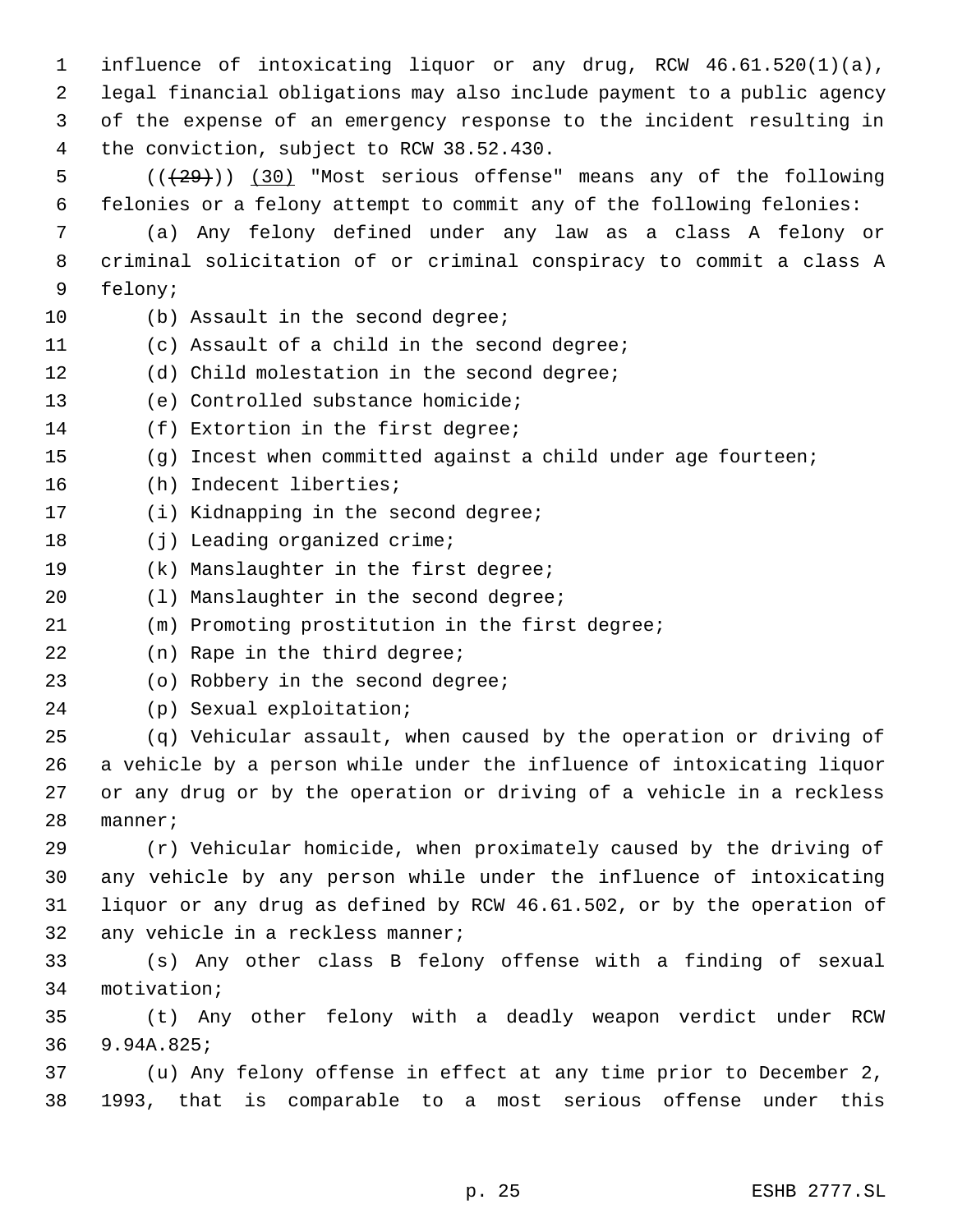subsection, or any federal or out-of-state conviction for an offense that under the laws of this state would be a felony classified as a most serious offense under this subsection;

 (v)(i) A prior conviction for indecent liberties under RCW 9A.88.100(1) (a), (b), and (c), chapter 260, Laws of 1975 1st ex. sess. as it existed until July 1, 1979, RCW 9A.44.100(1) (a), (b), and (c) as it existed from July 1, 1979, until June 11, 1986, and RCW 9A.44.100(1) (a), (b), and (d) as it existed from June 11, 1986, until July 1, 1988; (ii) A prior conviction for indecent liberties under RCW 9A.44.100(1)(c) as it existed from June 11, 1986, until July 1, 1988, if: (A) The crime was committed against a child under the age of fourteen; or (B) the relationship between the victim and perpetrator is included in the definition of indecent liberties under RCW 9A.44.100(1)(c) as it existed from July 1, 1988, through July 27, 1997, or RCW 9A.44.100(1) (d) or (e) as it existed from July 25, 1993, through July 27, 1997;

 (w) Any out-of-state conviction for a felony offense with a finding of sexual motivation if the minimum sentence imposed was ten years or more; provided that the out-of-state felony offense must be comparable to a felony offense under Title 9 or 9A RCW and the out-of-state definition of sexual motivation must be comparable to the definition of sexual motivation contained in this section.

23 (( $(30)$ )) (31) "Nonviolent offense" means an offense which is not a violent offense.

 $((31))$  (32) "Offender" means a person who has committed a felony established by state law and is eighteen years of age or older or is less than eighteen years of age but whose case is under superior court jurisdiction under RCW 13.04.030 or has been transferred by the appropriate juvenile court to a criminal court pursuant to RCW 13.40.110. In addition, for the purpose of community custody requirements under this chapter, "offender" also means a misdemeanor or gross misdemeanor probationer convicted of an offense included in RCW 9.94A.501(1) and ordered by a superior court to probation under the supervision of the department pursuant to RCW 9.92.060, 9.95.204, or 9.95.210. Throughout this chapter, the terms "offender" and "defendant" are used interchangeably.

 ( $(\overline{32})$ ) (33) "Partial confinement" means confinement for no more than one year in a facility or institution operated or utilized under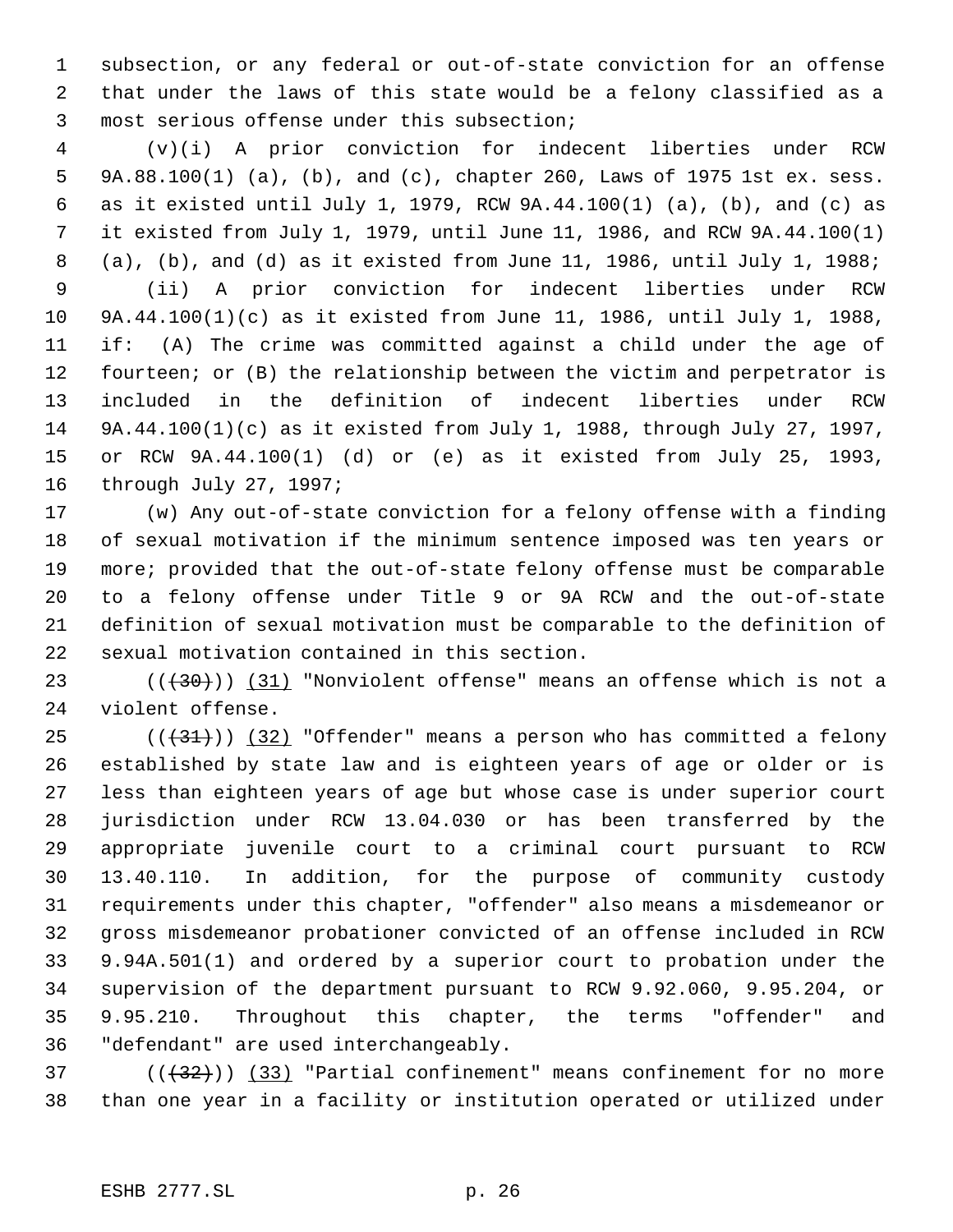contract by the state or any other unit of government, or, if home detention or work crew has been ordered by the court, in an approved residence, for a substantial portion of each day with the balance of the day spent in the community. Partial confinement includes work release, home detention, work crew, and a combination of work crew and home detention.

 $((+33))$  (34) "Pattern of criminal street gang activity" means:

 (a) The commission, attempt, conspiracy, or solicitation of, or any prior juvenile adjudication of or adult conviction of, two or more of the following criminal street gang-related offenses:

 (i) Any "serious violent" felony offense as defined in this section, excluding Homicide by Abuse (RCW 9A.32.055) and Assault of a Child 1 (RCW 9A.36.120);

 (ii) Any "violent" offense as defined by this section, excluding Assault of a Child 2 (RCW 9A.36.130);

 (iii) Deliver or Possession with Intent to Deliver a Controlled Substance (chapter 69.50 RCW);

 (iv) Any violation of the firearms and dangerous weapon act (chapter 9.41 RCW);

(v) Theft of a Firearm (RCW 9A.56.300);

(vi) Possession of a Stolen Firearm (RCW 9A.56.310);

(vii) Malicious Harassment (RCW 9A.36.080);

 (viii) Harassment where a subsequent violation or deadly threat is made (RCW 9A.46.020(2)(b));

(ix) Criminal Gang Intimidation (RCW 9A.46.120);

 (x) Any felony conviction by a person eighteen years of age or older with a special finding of involving a juvenile in a felony offense under RCW 9.94A.833;

(xi) Residential Burglary (RCW 9A.52.025);

(xii) Burglary 2 (RCW 9A.52.030);

(xiii) Malicious Mischief 1 (RCW 9A.48.070);

(xiv) Malicious Mischief 2 (RCW 9A.48.080);

(xv) Theft of a Motor Vehicle (RCW 9A.56.065);

(xvi) Possession of a Stolen Motor Vehicle (RCW 9A.56.068);

(xvii) Taking a Motor Vehicle Without Permission 1 (RCW 9A.56.070);

 (xviii) Taking a Motor Vehicle Without Permission 2 (RCW 9A.56.075);

(xix) Extortion 1 (RCW 9A.56.120);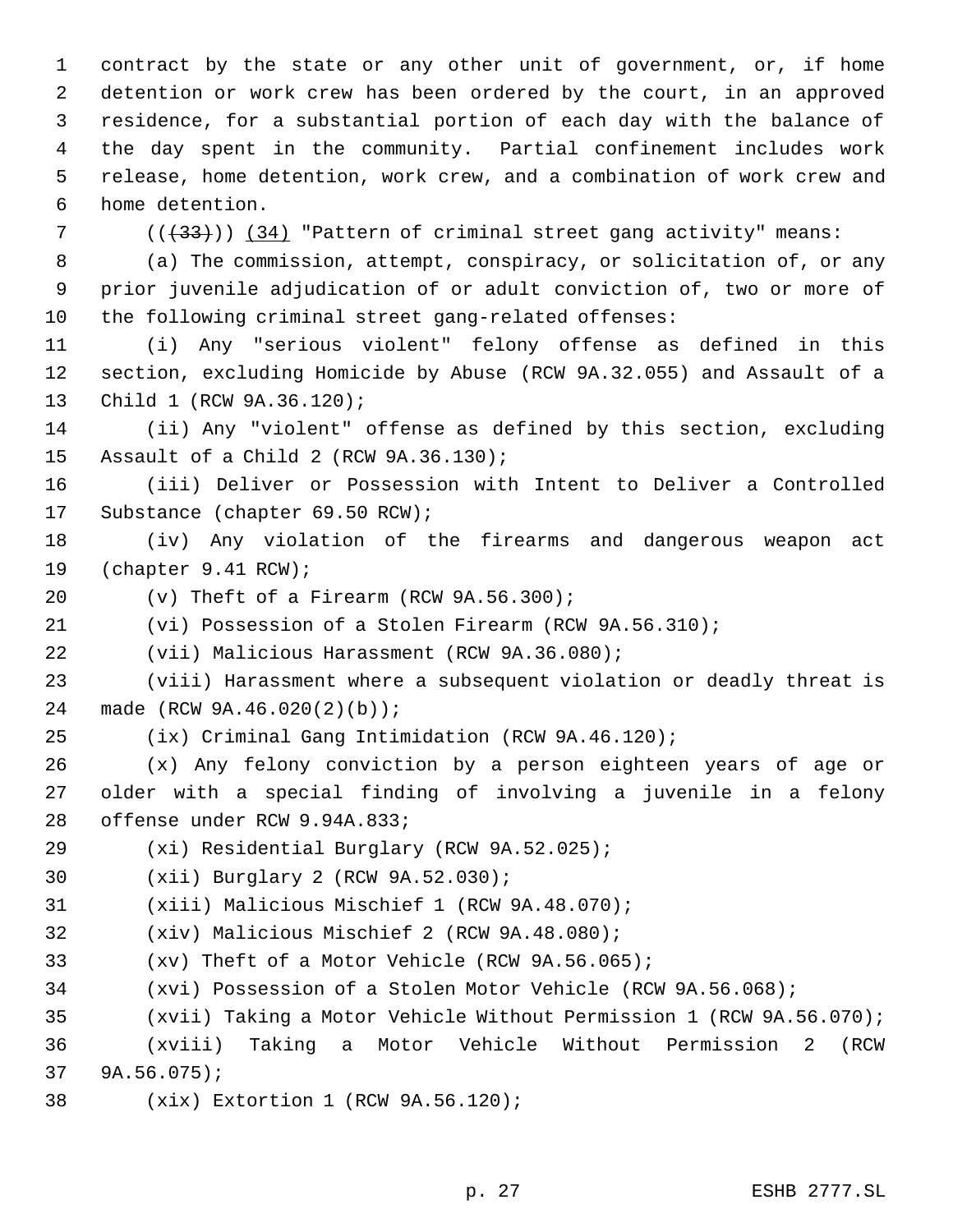- (xx) Extortion 2 (RCW 9A.56.130);
- (xxi) Intimidating a Witness (RCW 9A.72.110);

(xxii) Tampering with a Witness (RCW 9A.72.120);

(xxiii) Reckless Endangerment (RCW 9A.36.050);

- (xxiv) Coercion (RCW 9A.36.070);
- (xxv) Harassment (RCW 9A.46.020); or
- (xxvi) Malicious Mischief 3 (RCW 9A.48.090);

 (b) That at least one of the offenses listed in (a) of this subsection shall have occurred after July 1, 2008;

 (c) That the most recent committed offense listed in (a) of this subsection occurred within three years of a prior offense listed in (a) of this subsection; and

 (d) Of the offenses that were committed in (a) of this subsection, the offenses occurred on separate occasions or were committed by two or more persons.

 $((+34))$   $(35)$  "Persistent offender" is an offender who:

 (a)(i) Has been convicted in this state of any felony considered a most serious offense; and

 (ii) Has, before the commission of the offense under (a) of this subsection, been convicted as an offender on at least two separate occasions, whether in this state or elsewhere, of felonies that under the laws of this state would be considered most serious offenses and would be included in the offender score under RCW 9.94A.525; provided that of the two or more previous convictions, at least one conviction must have occurred before the commission of any of the other most serious offenses for which the offender was previously convicted; or

 (b)(i) Has been convicted of: (A) Rape in the first degree, rape of a child in the first degree, child molestation in the first degree, rape in the second degree, rape of a child in the second degree, or indecent liberties by forcible compulsion; (B) any of the following offenses with a finding of sexual motivation: Murder in the first degree, murder in the second degree, homicide by abuse, kidnapping in the first degree, kidnapping in the second degree, assault in the first degree, assault in the second degree, assault of a child in the first degree, assault of a child in the second degree, or burglary in the first degree; or (C) an attempt to commit any crime listed in this 37 subsection  $((+34))$   $(35)(b)(i)$ ; and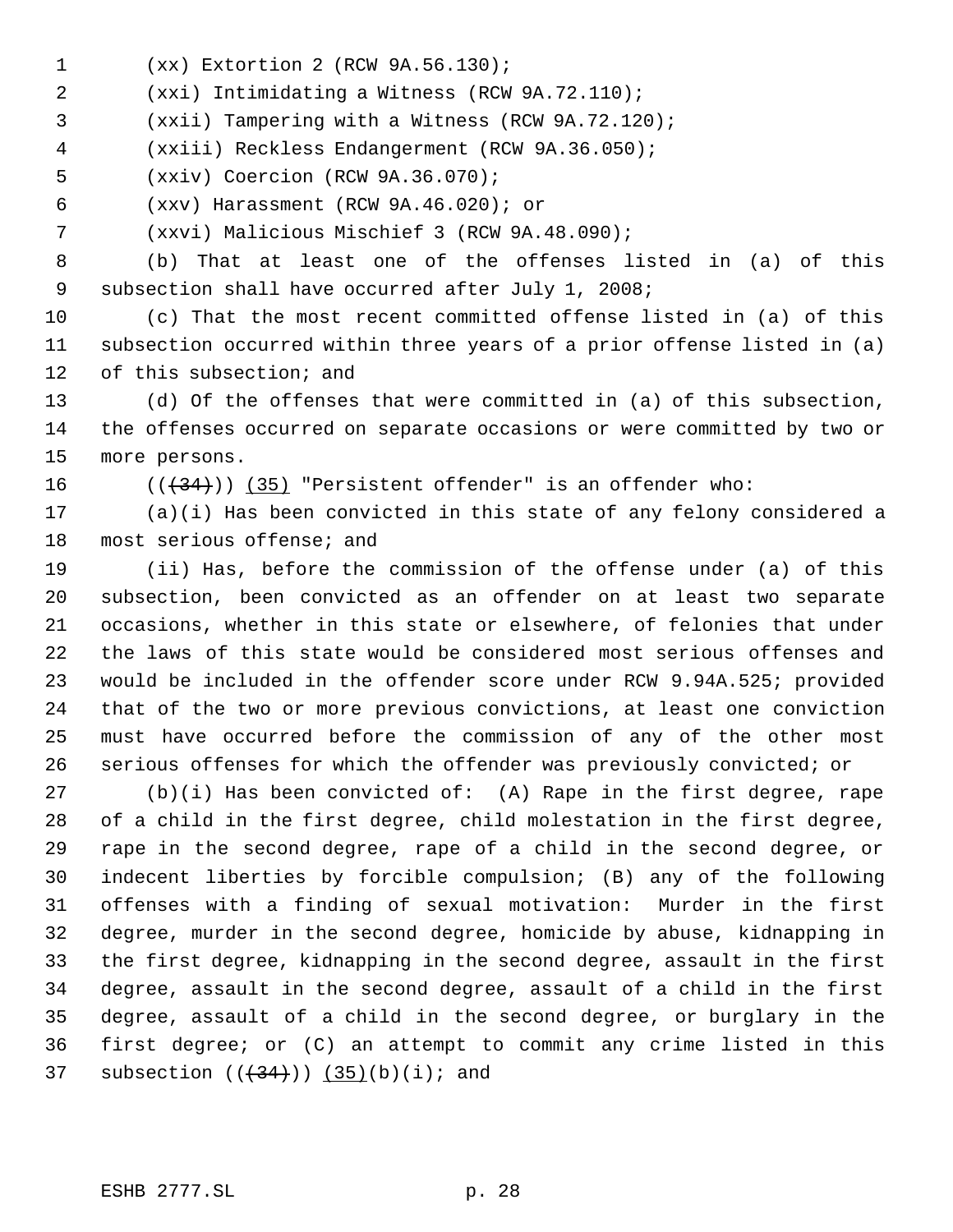(ii) Has, before the commission of the offense under (b)(i) of this subsection, been convicted as an offender on at least one occasion, whether in this state or elsewhere, of an offense listed in (b)(i) of this subsection or any federal or out-of-state offense or offense under prior Washington law that is comparable to the offenses listed in (b)(i) of this subsection. A conviction for rape of a child in the first degree constitutes a conviction under (b)(i) of this subsection only when the offender was sixteen years of age or older when the offender committed the offense. A conviction for rape of a child in the second degree constitutes a conviction under (b)(i) of this subsection only when the offender was eighteen years of age or older when the offender committed the offense.

13 (( $\left(\frac{35}{10}\right)$ ) (36) "Predatory" means: (a) The perpetrator of the crime was a stranger to the victim, as defined in this section; (b) the perpetrator established or promoted a relationship with the victim prior to the offense and the victimization of the victim was a significant reason the perpetrator established or promoted the relationship; or (c) the perpetrator was: (i) A teacher, counselor, volunteer, or other person in authority in any public or private school and the victim was a student of the school under his or her authority or supervision. For purposes of this subsection, "school" does not include home-based instruction as defined in RCW 28A.225.010; (ii) a coach, trainer, volunteer, or other person in authority in any recreational activity and the victim was a participant in the activity under his or her authority or supervision; or (iii) a pastor, elder, volunteer, or other person in authority in any church or religious organization, and the victim was a member or participant of the organization under his or her authority.

 $((+36))$  (37) "Private school" means a school regulated under chapter 28A.195 or 28A.205 RCW.

31  $((38)$  "Public school" has the same meaning as in RCW 28A.150.010.

33 ( $((38))$  (39) "Repetitive domestic violence offense" means any:

 (a)(i) Domestic violence assault that is not a felony offense under RCW 9A.36.041;

 (ii) Domestic violence violation of a no contact order under 37 chapter 10.99 RCW that is not a felony offense;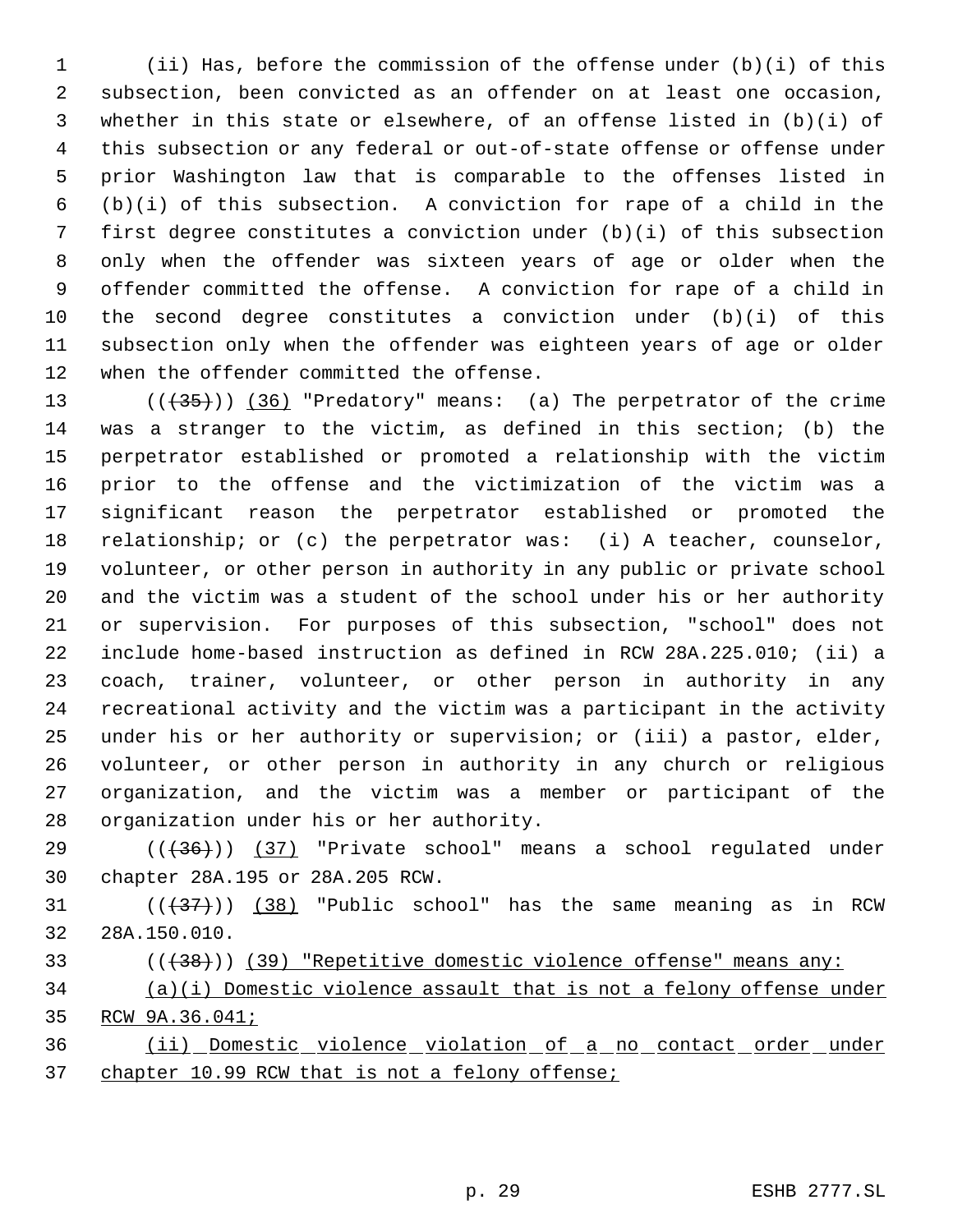(iii) Domestic violence violation of a protection order under 2 chapter 26.09, 26.10, 26.26, or 26.50 RCW that is not a felony offense; (iv) Domestic violence harassment offense under RCW 9A.46.020 that

is not a felony offense; or

 (v) Domestic violence stalking offense under RCW 9A.46.110 that is not a felony offense; or

 (b) Any federal, out-of-state, tribal court, military, county, or 8 municipal conviction for an offense that under the laws of this state 9 would be classified as a repetitive domestic violence offense under (a) of this subsection.

 (40) "Restitution" means a specific sum of money ordered by the sentencing court to be paid by the offender to the court over a specified period of time as payment of damages. The sum may include both public and private costs.

 $((+39))$   $(41)$  "Risk assessment" means the application of the risk instrument recommended to the department by the Washington state institute for public policy as having the highest degree of predictive accuracy for assessing an offender's risk of reoffense.

19  $((40))$   $(42)$  "Serious traffic offense" means:

 (a) Nonfelony driving while under the influence of intoxicating liquor or any drug (RCW 46.61.502), nonfelony actual physical control while under the influence of intoxicating liquor or any drug (RCW 46.61.504), reckless driving (RCW 46.61.500), or hit-and-run an attended vehicle (RCW 46.52.020(5)); or

 (b) Any federal, out-of-state, county, or municipal conviction for an offense that under the laws of this state would be classified as a serious traffic offense under (a) of this subsection.

28  $((41))$   $(43)$  "Serious violent offense" is a subcategory of violent offense and means:

(a)(i) Murder in the first degree;

- (ii) Homicide by abuse;
- (iii) Murder in the second degree;
- (iv) Manslaughter in the first degree;
- (v) Assault in the first degree;
- (vi) Kidnapping in the first degree;
- (vii) Rape in the first degree;
- (viii) Assault of a child in the first degree; or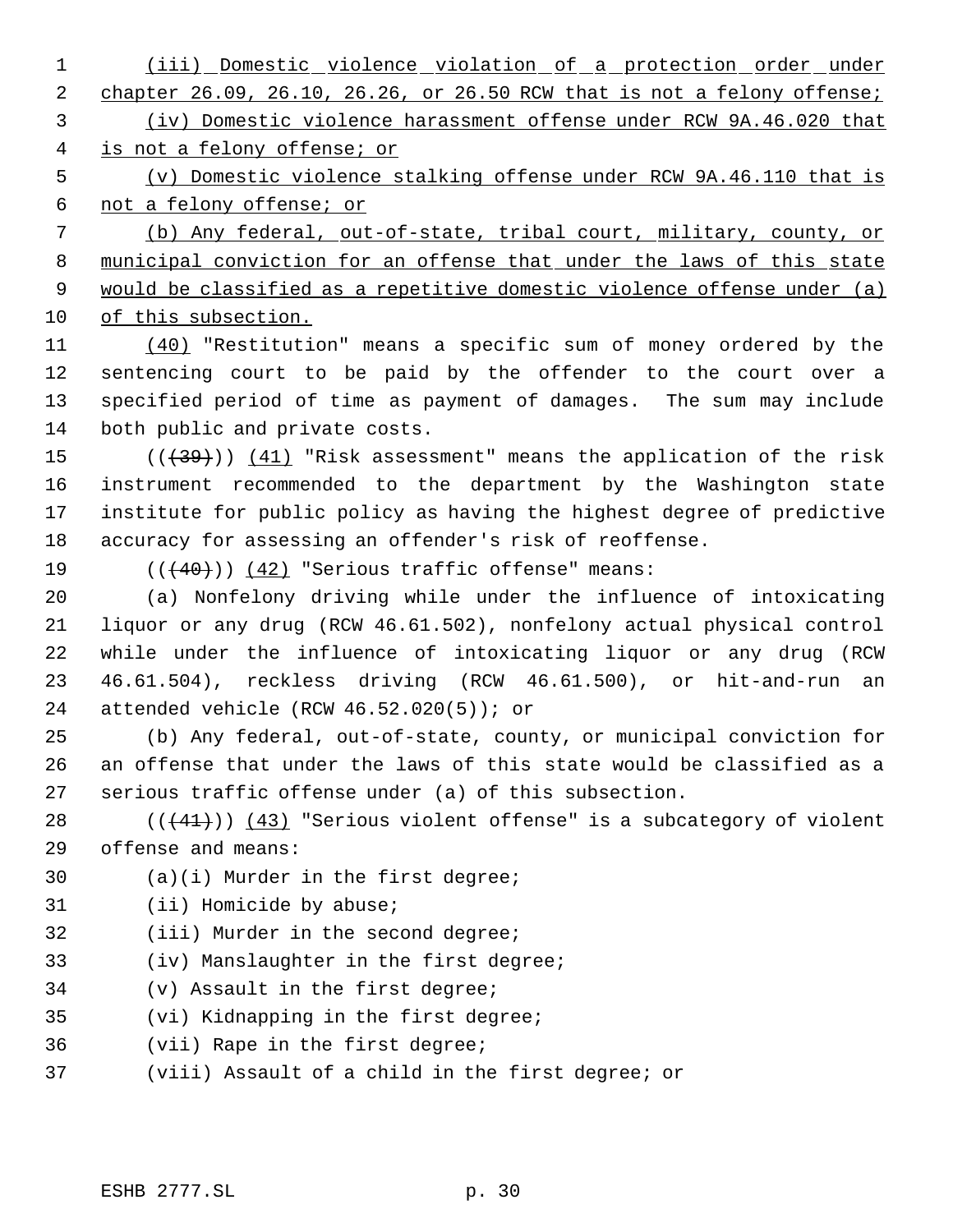- (ix) An attempt, criminal solicitation, or criminal conspiracy to commit one of these felonies; or
- (b) Any federal or out-of-state conviction for an offense that under the laws of this state would be a felony classified as a serious violent offense under (a) of this subsection.
- 6  $((+42))$   $(44)$  "Sex offense" means:
- (a)(i) A felony that is a violation of chapter 9A.44 RCW other than RCW 9A.44.130(12);
- (ii) A violation of RCW 9A.64.020;

 (iii) A felony that is a violation of chapter 9.68A RCW other than RCW 9.68A.080; or

 (iv) A felony that is, under chapter 9A.28 RCW, a criminal attempt, 13 criminal solicitation, or criminal conspiracy to commit such crimes;

 (b) Any conviction for a felony offense in effect at any time prior to July 1, 1976, that is comparable to a felony classified as a sex offense in (a) of this subsection;

 (c) A felony with a finding of sexual motivation under RCW 9.94A.835 or 13.40.135; or

 (d) Any federal or out-of-state conviction for an offense that under the laws of this state would be a felony classified as a sex offense under (a) of this subsection.

22  $((+43))$   $(45)$  "Sexual motivation" means that one of the purposes for which the defendant committed the crime was for the purpose of his or her sexual gratification.

 $((444))$  (46) "Standard sentence range" means the sentencing court's discretionary range in imposing a nonappealable sentence.

 $((445))$   $(47)$  "Statutory maximum sentence" means the maximum length of time for which an offender may be confined as punishment for a crime as prescribed in chapter 9A.20 RCW, RCW 9.92.010, the statute defining the crime, or other statute defining the maximum penalty for a crime.

31  $((46))$   $(48)$  "Stranger" means that the victim did not know the offender twenty-four hours before the offense.

 $((47))$   $(49)$  "Total confinement" means confinement inside the physical boundaries of a facility or institution operated or utilized under contract by the state or any other unit of government for twenty-four hours a day, or pursuant to RCW 72.64.050 and 72.64.060.

37 (((48))) (50) "Transition training" means written and verbal instructions and assistance provided by the department to the offender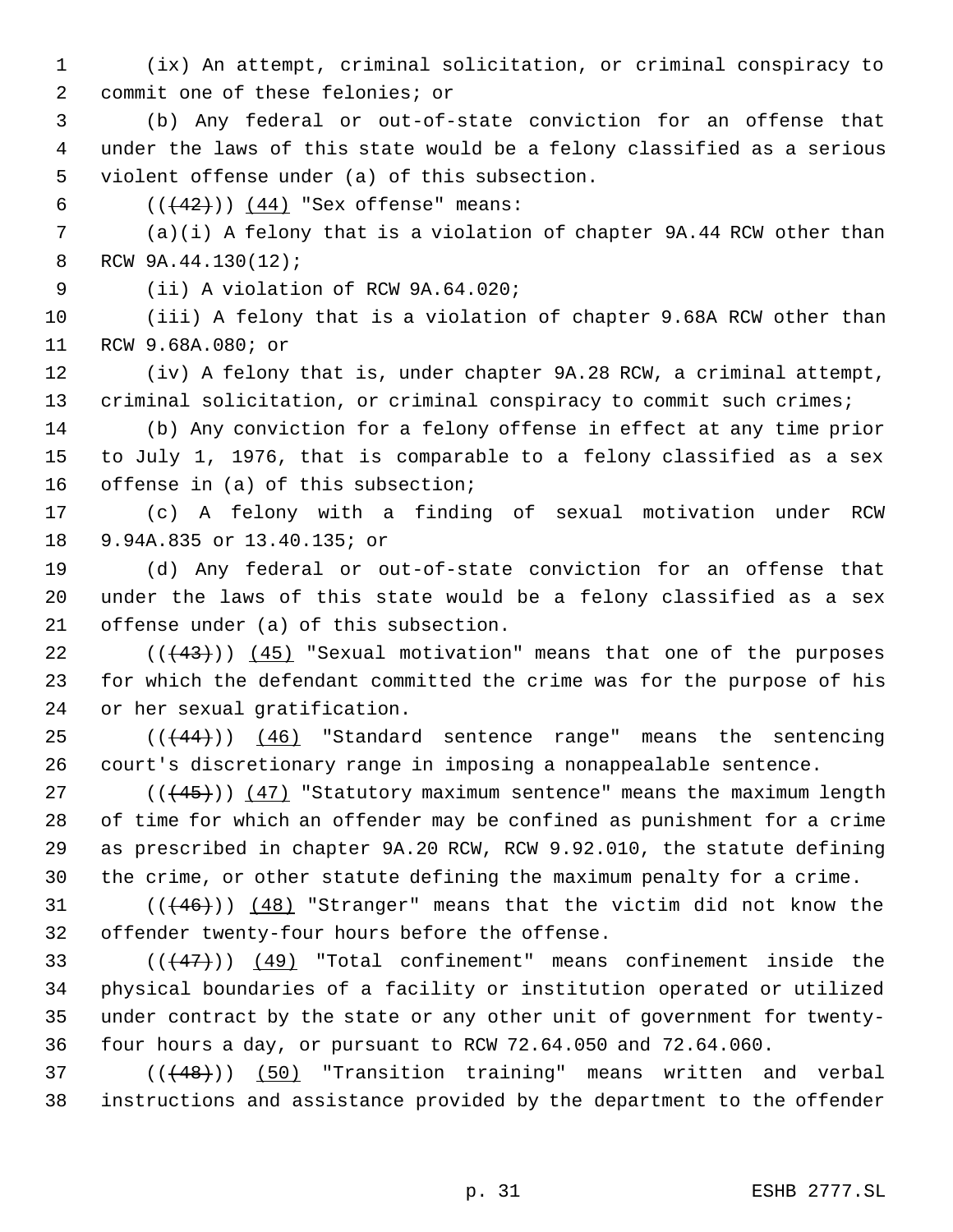during the two weeks prior to the offender's successful completion of the work ethic camp program. The transition training shall include instructions in the offender's requirements and obligations during the offender's period of community custody.

5  $((49)$ )  $(51)$  "Victim" means any person who has sustained emotional, psychological, physical, or financial injury to person or property as a direct result of the crime charged.

( $(\overline{+50})$ ) (52) "Violent offense" means:

(a) Any of the following felonies:

 (i) Any felony defined under any law as a class A felony or an attempt to commit a class A felony;

 (ii) Criminal solicitation of or criminal conspiracy to commit a class A felony;

14 (iii) Manslaughter in the first degree;

15 (iv) Manslaughter in the second degree;

(v) Indecent liberties if committed by forcible compulsion;

(vi) Kidnapping in the second degree;

18 (vii) Arson in the second degree;

(viii) Assault in the second degree;

(ix) Assault of a child in the second degree;

(x) Extortion in the first degree;

22 (xi) Robbery in the second degree;

(xii) Drive-by shooting;

 (xiii) Vehicular assault, when caused by the operation or driving of a vehicle by a person while under the influence of intoxicating liquor or any drug or by the operation or driving of a vehicle in a reckless manner; and

 (xiv) Vehicular homicide, when proximately caused by the driving of any vehicle by any person while under the influence of intoxicating liquor or any drug as defined by RCW 46.61.502, or by the operation of any vehicle in a reckless manner;

 (b) Any conviction for a felony offense in effect at any time prior to July 1, 1976, that is comparable to a felony classified as a violent offense in (a) of this subsection; and

 (c) Any federal or out-of-state conviction for an offense that under the laws of this state would be a felony classified as a violent offense under (a) or (b) of this subsection.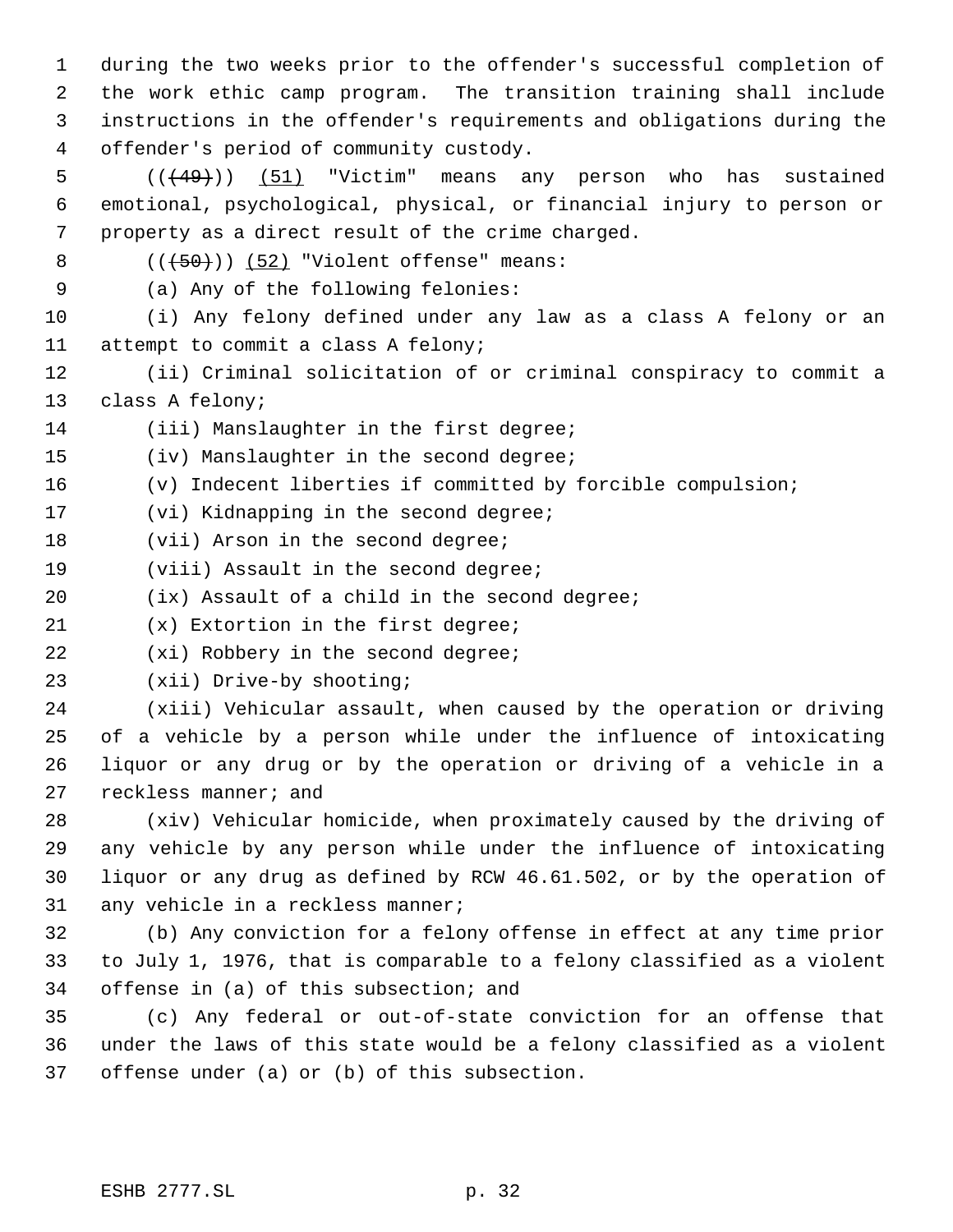(( $\left(\frac{51}{1}\right)$ ) (53) "Work crew" means a program of partial confinement consisting of civic improvement tasks for the benefit of the community that complies with RCW 9.94A.725.

4 (( $(52)$ )) (54) "Work ethic camp" means an alternative incarceration program as provided in RCW 9.94A.690 designed to reduce recidivism and lower the cost of corrections by requiring offenders to complete a comprehensive array of real-world job and vocational experiences, character-building work ethics training, life management skills development, substance abuse rehabilitation, counseling, literacy training, and basic adult education.

11 (( $\left(\frac{53}{1}\right)$ ) (55) "Work release" means a program of partial confinement available to offenders who are employed or engaged as a student in a regular course of study at school.

 **Sec. 402.** RCW 9.94A.535 and 2008 c 276 s 303 and 2008 c 233 s 9 are each reenacted and amended to read as follows:

 The court may impose a sentence outside the standard sentence range for an offense if it finds, considering the purpose of this chapter, that there are substantial and compelling reasons justifying an exceptional sentence. Facts supporting aggravated sentences, other than the fact of a prior conviction, shall be determined pursuant to the provisions of RCW 9.94A.537.

 Whenever a sentence outside the standard sentence range is imposed, the court shall set forth the reasons for its decision in written findings of fact and conclusions of law. A sentence outside the standard sentence range shall be a determinate sentence.

 If the sentencing court finds that an exceptional sentence outside the standard sentence range should be imposed, the sentence is subject to review only as provided for in RCW 9.94A.585(4).

 A departure from the standards in RCW 9.94A.589 (1) and (2) governing whether sentences are to be served consecutively or concurrently is an exceptional sentence subject to the limitations in this section, and may be appealed by the offender or the state as set forth in RCW 9.94A.585 (2) through (6).

(1) Mitigating Circumstances - Court to Consider

 The court may impose an exceptional sentence below the standard range if it finds that mitigating circumstances are established by a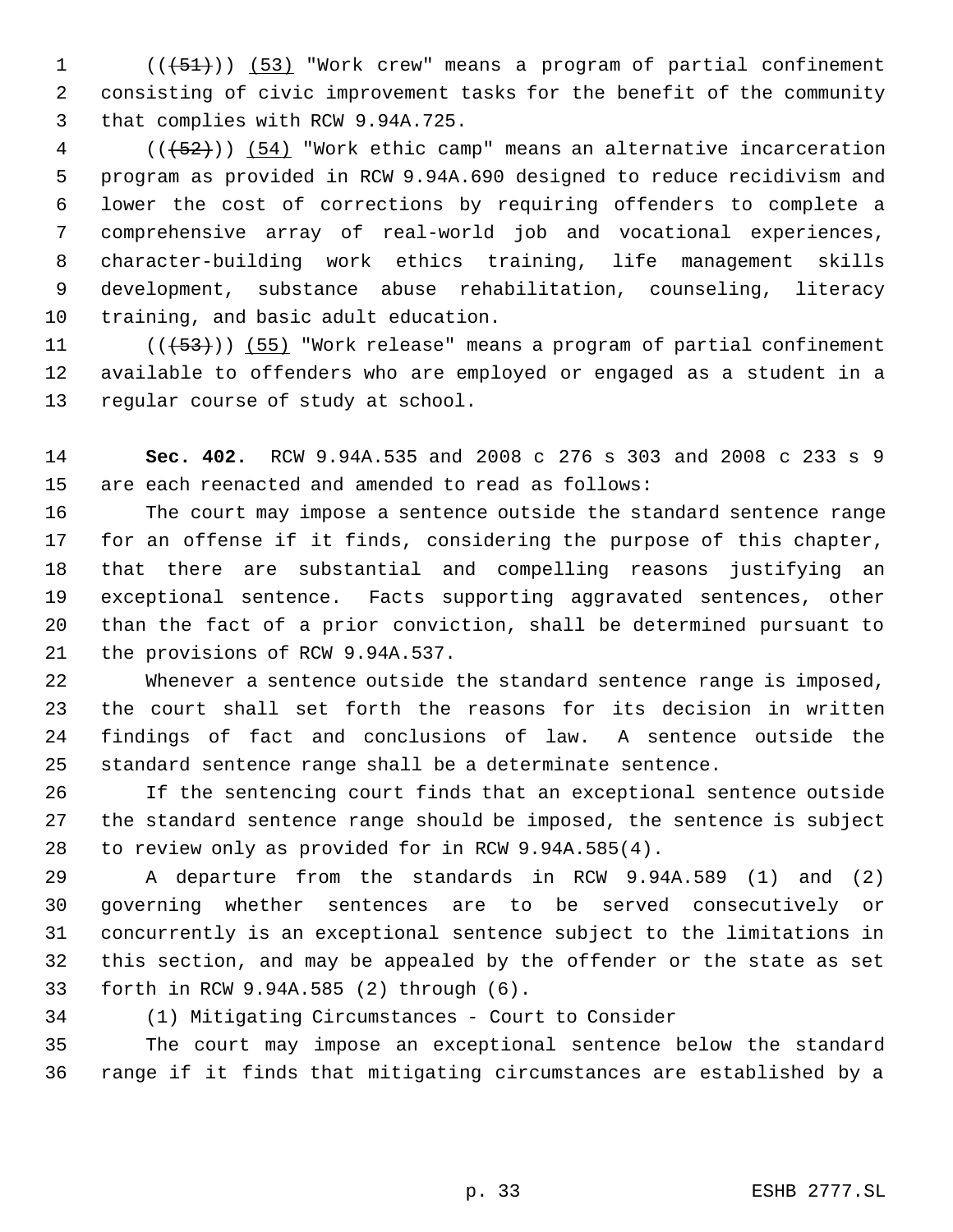preponderance of the evidence. The following are illustrative only and are not intended to be exclusive reasons for exceptional sentences.

 (a) To a significant degree, the victim was an initiator, willing participant, aggressor, or provoker of the incident.

 (b) Before detection, the defendant compensated, or made a good faith effort to compensate, the victim of the criminal conduct for any damage or injury sustained.

 (c) The defendant committed the crime under duress, coercion, threat, or compulsion insufficient to constitute a complete defense but which significantly affected his or her conduct.

 (d) The defendant, with no apparent predisposition to do so, was induced by others to participate in the crime.

 (e) The defendant's capacity to appreciate the wrongfulness of his or her conduct, or to conform his or her conduct to the requirements of the law, was significantly impaired. Voluntary use of drugs or alcohol is excluded.

 (f) The offense was principally accomplished by another person and the defendant manifested extreme caution or sincere concern for the safety or well-being of the victim.

 (g) The operation of the multiple offense policy of RCW 9.94A.589 results in a presumptive sentence that is clearly excessive in light of the purpose of this chapter, as expressed in RCW 9.94A.010.

 (h) The defendant or the defendant's children suffered a continuing pattern of physical or sexual abuse by the victim of the offense and the offense is a response to that abuse.

26 (i) The current offense involved domestic violence, as defined in 27 RCW 10.99.020, and the defendant suffered a continuing pattern of 28 coercion, control, or abuse by the victim of the offense and the 29 offense is a response to that coercion, control, or abuse.

 (2) Aggravating Circumstances - Considered and Imposed by the Court The trial court may impose an aggravated exceptional sentence without a finding of fact by a jury under the following circumstances:

 (a) The defendant and the state both stipulate that justice is best served by the imposition of an exceptional sentence outside the standard range, and the court finds the exceptional sentence to be consistent with and in furtherance of the interests of justice and the purposes of the sentencing reform act.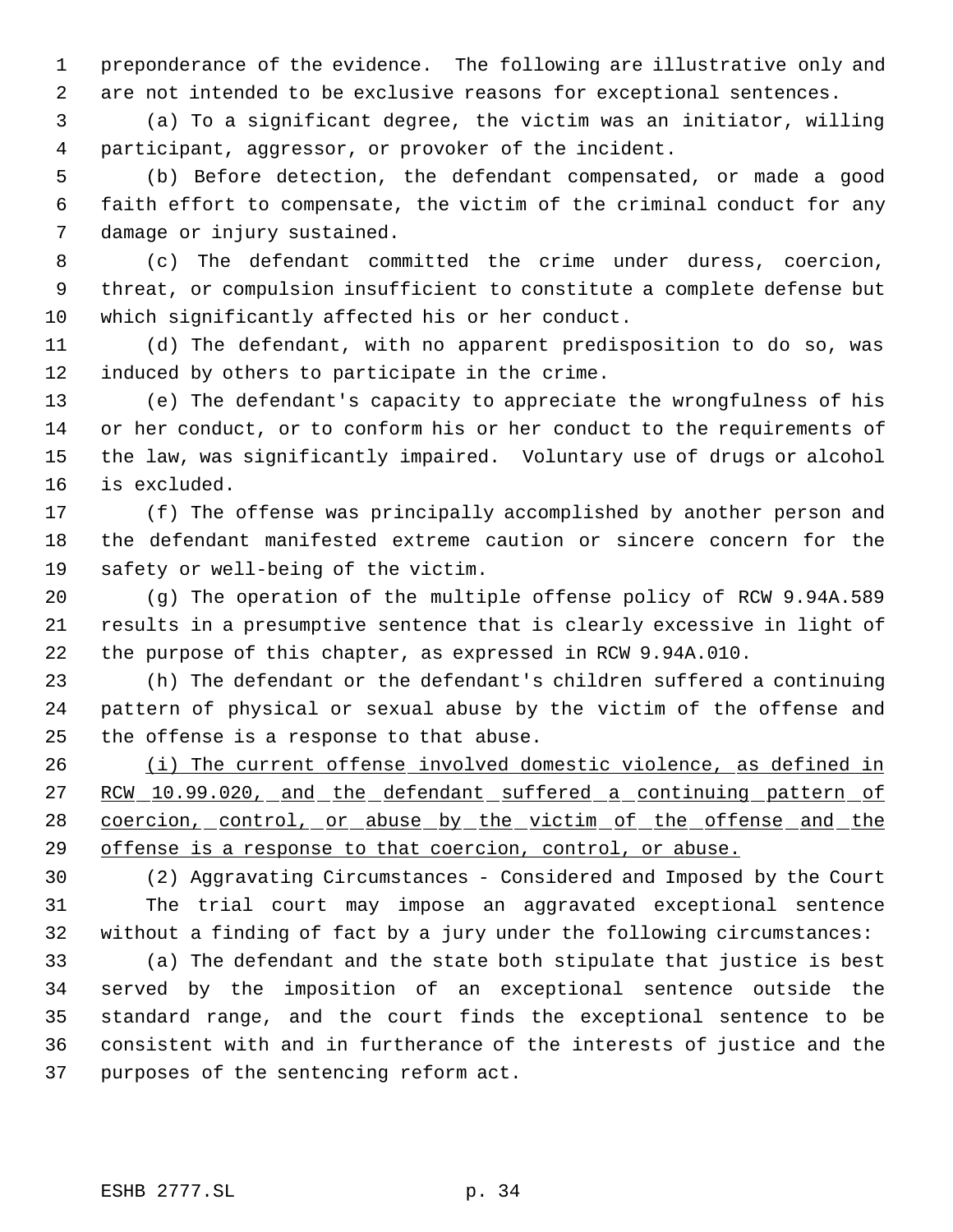(b) The defendant's prior unscored misdemeanor or prior unscored foreign criminal history results in a presumptive sentence that is clearly too lenient in light of the purpose of this chapter, as expressed in RCW 9.94A.010.

 (c) The defendant has committed multiple current offenses and the defendant's high offender score results in some of the current offenses going unpunished.

 (d) The failure to consider the defendant's prior criminal history which was omitted from the offender score calculation pursuant to RCW 9.94A.525 results in a presumptive sentence that is clearly too lenient.

 (3) Aggravating Circumstances - Considered by a Jury -Imposed by the Court

 Except for circumstances listed in subsection (2) of this section, the following circumstances are an exclusive list of factors that can support a sentence above the standard range. Such facts should be determined by procedures specified in RCW 9.94A.537.

 (a) The defendant's conduct during the commission of the current offense manifested deliberate cruelty to the victim.

 (b) The defendant knew or should have known that the victim of the current offense was particularly vulnerable or incapable of resistance.

 (c) The current offense was a violent offense, and the defendant knew that the victim of the current offense was pregnant.

 (d) The current offense was a major economic offense or series of offenses, so identified by a consideration of any of the following factors:

 (i) The current offense involved multiple victims or multiple incidents per victim;

 (ii) The current offense involved attempted or actual monetary loss substantially greater than typical for the offense;

 (iii) The current offense involved a high degree of sophistication or planning or occurred over a lengthy period of time; or

 (iv) The defendant used his or her position of trust, confidence, or fiduciary responsibility to facilitate the commission of the current offense.

 (e) The current offense was a major violation of the Uniform Controlled Substances Act, chapter 69.50 RCW (VUCSA), related to

p. 35 ESHB 2777.SL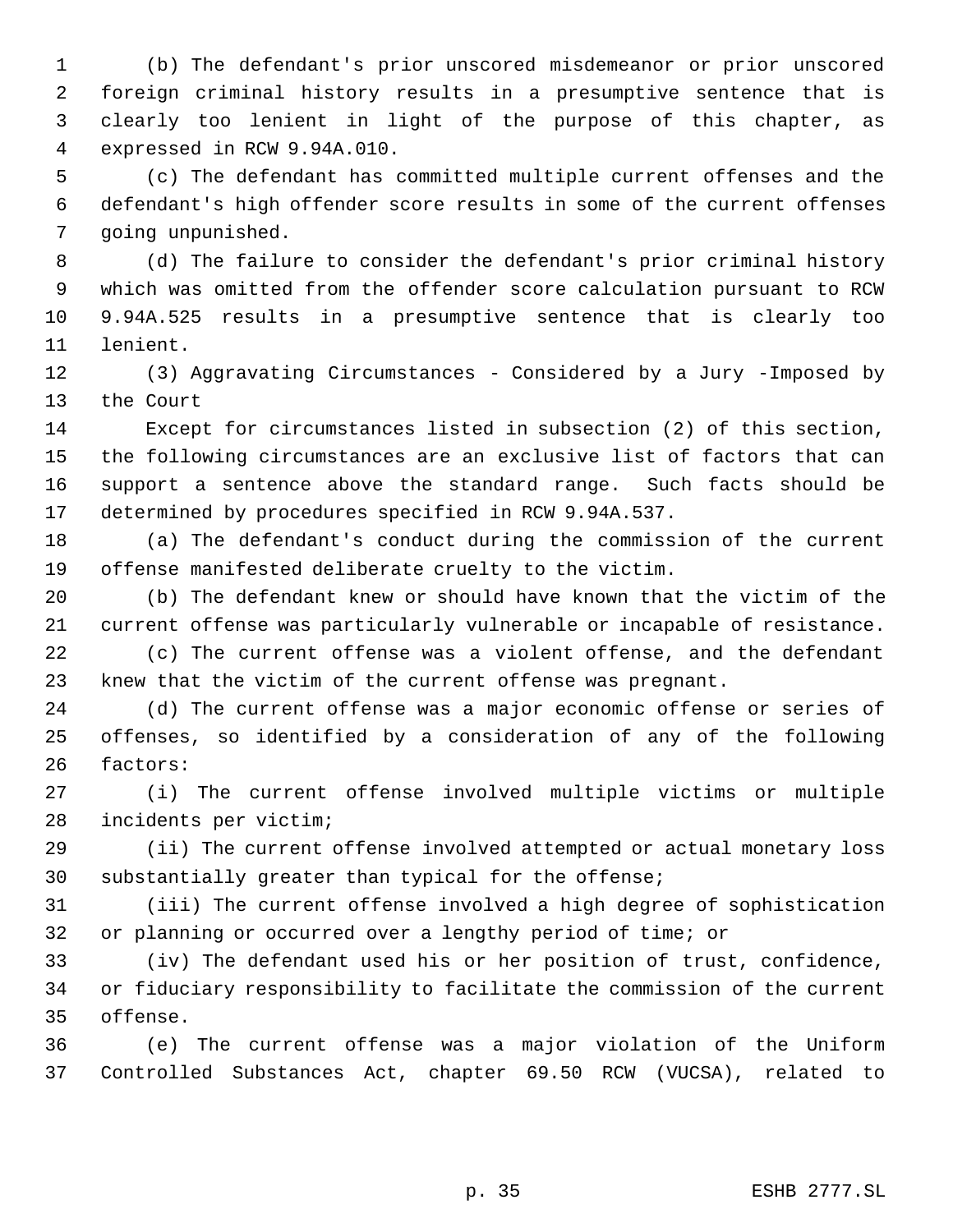trafficking in controlled substances, which was more onerous than the typical offense of its statutory definition: The presence of ANY of the following may identify a current offense as a major VUCSA:

 (i) The current offense involved at least three separate transactions in which controlled substances were sold, transferred, or possessed with intent to do so;

 (ii) The current offense involved an attempted or actual sale or transfer of controlled substances in quantities substantially larger than for personal use;

 (iii) The current offense involved the manufacture of controlled substances for use by other parties;

 (iv) The circumstances of the current offense reveal the offender to have occupied a high position in the drug distribution hierarchy;

 (v) The current offense involved a high degree of sophistication or planning, occurred over a lengthy period of time, or involved a broad geographic area of disbursement; or

 (vi) The offender used his or her position or status to facilitate the commission of the current offense, including positions of trust, confidence or fiduciary responsibility (e.g., pharmacist, physician, or other medical professional).

 (f) The current offense included a finding of sexual motivation pursuant to RCW 9.94A.835.

 (g) The offense was part of an ongoing pattern of sexual abuse of the same victim under the age of eighteen years manifested by multiple incidents over a prolonged period of time.

 (h) The current offense involved domestic violence, as defined in RCW 10.99.020, and one or more of the following was present:

 (i) The offense was part of an ongoing pattern of psychological, 29 physical, or sexual abuse of  $((the)$  a victim or multiple victims manifested by multiple incidents over a prolonged period of time;

 (ii) The offense occurred within sight or sound of the victim's or the offender's minor children under the age of eighteen years; or

 (iii) The offender's conduct during the commission of the current offense manifested deliberate cruelty or intimidation of the victim.

 (i) The offense resulted in the pregnancy of a child victim of rape.

(j) The defendant knew that the victim of the current offense was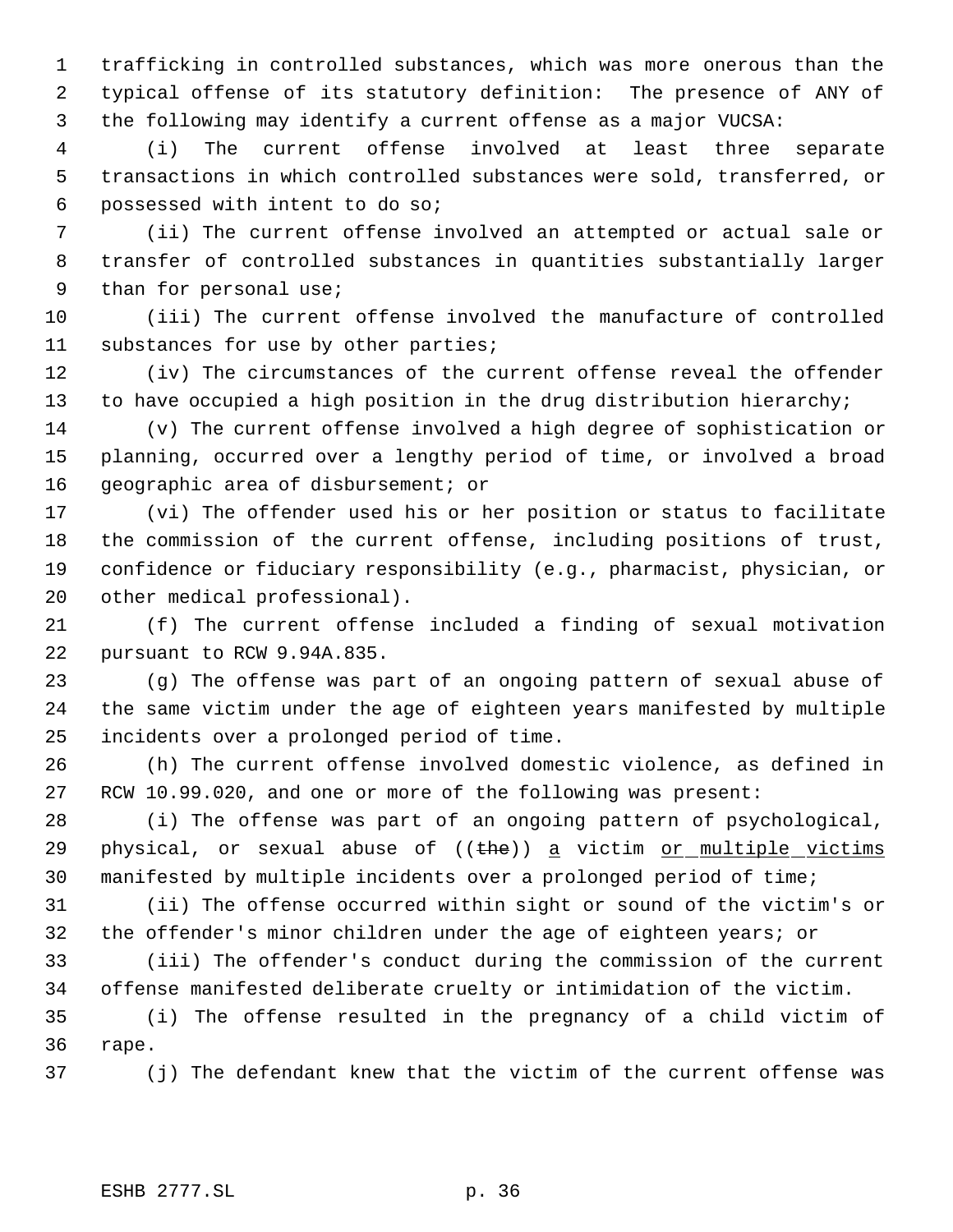a youth who was not residing with a legal custodian and the defendant established or promoted the relationship for the primary purpose of victimization.

 (k) The offense was committed with the intent to obstruct or impair human or animal health care or agricultural or forestry research or commercial production.

 (l) The current offense is trafficking in the first degree or trafficking in the second degree and any victim was a minor at the time of the offense.

 (m) The offense involved a high degree of sophistication or planning.

 (n) The defendant used his or her position of trust, confidence, or fiduciary responsibility to facilitate the commission of the current offense.

 (o) The defendant committed a current sex offense, has a history of sex offenses, and is not amenable to treatment.

(p) The offense involved an invasion of the victim's privacy.

 (q) The defendant demonstrated or displayed an egregious lack of remorse.

 (r) The offense involved a destructive and foreseeable impact on persons other than the victim.

 (s) The defendant committed the offense to obtain or maintain his or her membership or to advance his or her position in the hierarchy of an organization, association, or identifiable group.

 (t) The defendant committed the current offense shortly after being released from incarceration.

 (u) The current offense is a burglary and the victim of the burglary was present in the building or residence when the crime was committed.

 (v) The offense was committed against a law enforcement officer who was performing his or her official duties at the time of the offense, the offender knew that the victim was a law enforcement officer, and the victim's status as a law enforcement officer is not an element of the offense.

 (w) The defendant committed the offense against a victim who was acting as a good samaritan.

(x) The defendant committed the offense against a public official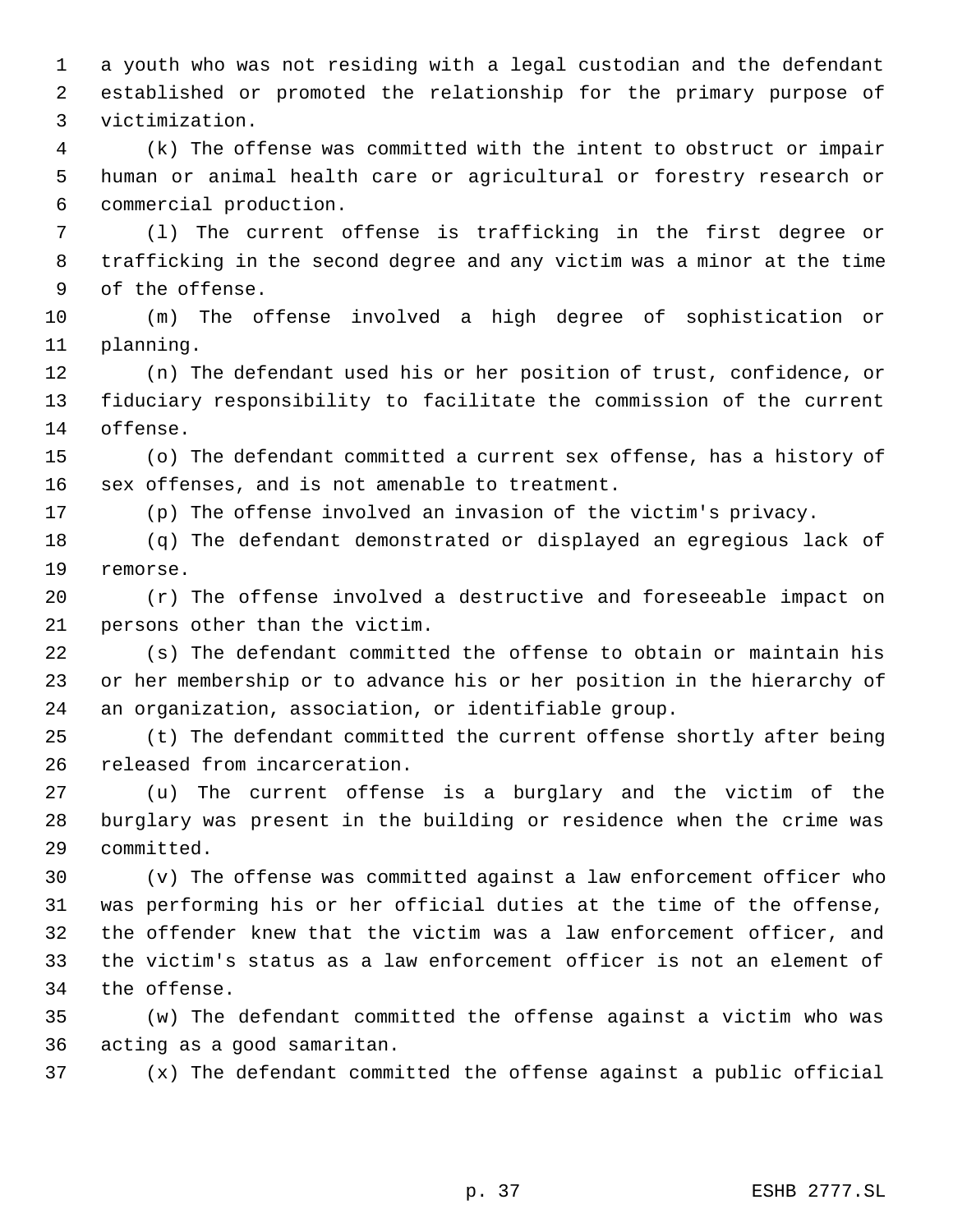or officer of the court in retaliation of the public official's performance of his or her duty to the criminal justice system.

 (y) The victim's injuries substantially exceed the level of bodily harm necessary to satisfy the elements of the offense. This aggravator is not an exception to RCW 9.94A.530(2).

 $(2)(i)(A)$  The current offense is theft in the first degree, theft in the second degree, possession of stolen property in the first degree, or possession of stolen property in the second degree; (B) the stolen property involved is metal property; and (C) the property damage to the victim caused in the course of the theft of metal property is more than three times the value of the stolen metal property, or the theft of the metal property creates a public hazard.

 (ii) For purposes of this subsection, "metal property" means commercial metal property, private metal property, or nonferrous metal property, as defined in RCW 19.290.010.

 (aa) The defendant committed the offense with the intent to directly or indirectly cause any benefit, aggrandizement, gain, profit, or other advantage to or for a criminal street gang as defined in RCW 9.94A.030, its reputation, influence, or membership.

 **Sec. 403.** RCW 9.94A.525 and 2008 c 231 s 3 are each amended to read as follows:

 The offender score is measured on the horizontal axis of the sentencing grid. The offender score rules are as follows:

 The offender score is the sum of points accrued under this section rounded down to the nearest whole number.

 (1) A prior conviction is a conviction which exists before the date of sentencing for the offense for which the offender score is being computed. Convictions entered or sentenced on the same date as the conviction for which the offender score is being computed shall be deemed "other current offenses" within the meaning of RCW 9.94A.589.

 (2)(a) Class A and sex prior felony convictions shall always be included in the offender score.

 (b) Class B prior felony convictions other than sex offenses shall not be included in the offender score, if since the last date of release from confinement (including full-time residential treatment) pursuant to a felony conviction, if any, or entry of judgment and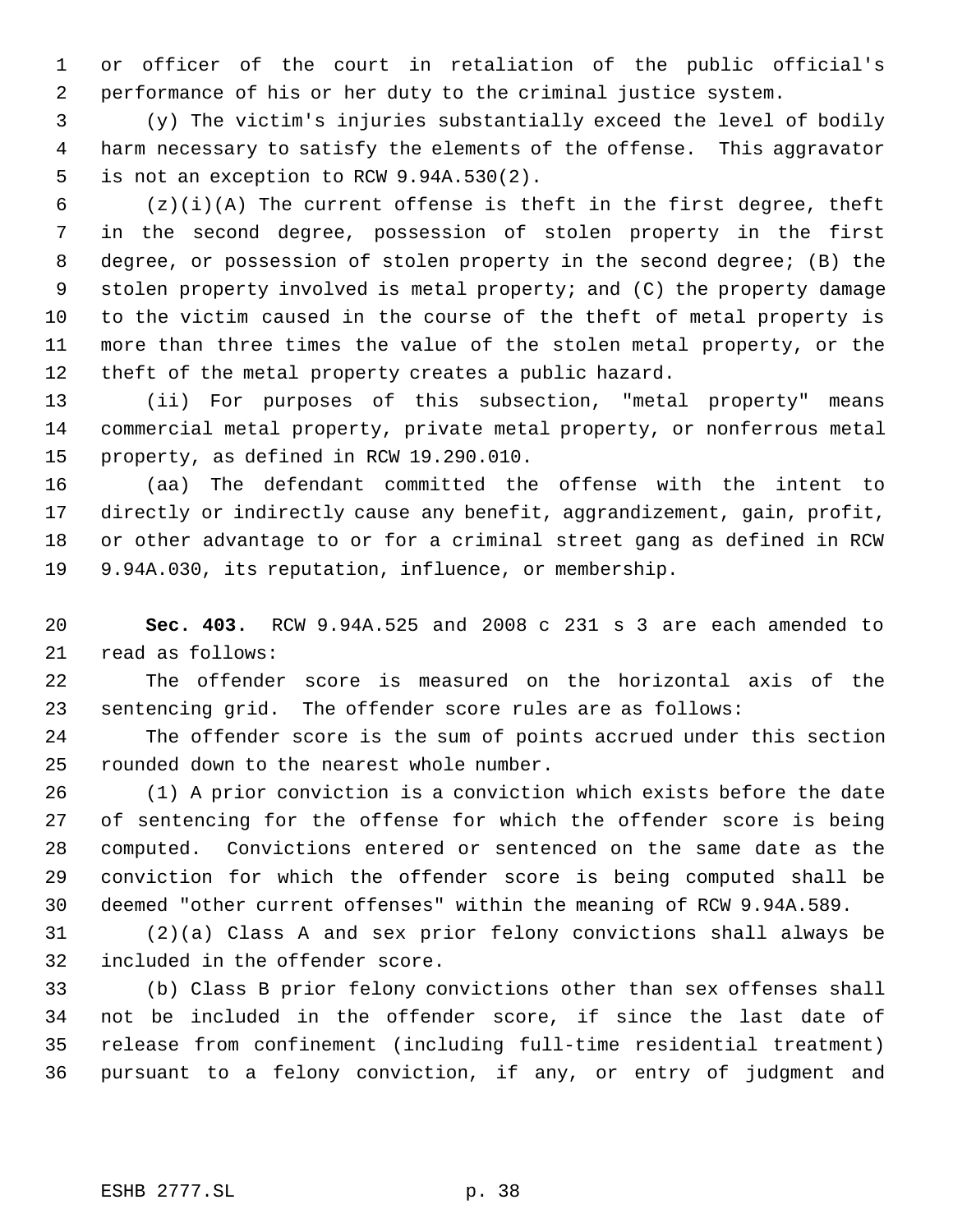sentence, the offender had spent ten consecutive years in the community without committing any crime that subsequently results in a conviction.

 (c) Except as provided in (e) of this subsection, class C prior felony convictions other than sex offenses shall not be included in the offender score if, since the last date of release from confinement (including full-time residential treatment) pursuant to a felony conviction, if any, or entry of judgment and sentence, the offender had spent five consecutive years in the community without committing any crime that subsequently results in a conviction.

 (d) Except as provided in (e) of this subsection, serious traffic convictions shall not be included in the offender score if, since the last date of release from confinement (including full-time residential treatment) pursuant to a felony conviction, if any, or entry of judgment and sentence, the offender spent five years in the community without committing any crime that subsequently results in a conviction. (e) If the present conviction is felony driving while under the influence of intoxicating liquor or any drug (RCW 46.61.502(6)) or felony physical control of a vehicle while under the influence of intoxicating liquor or any drug (RCW 46.61.504(6)), prior convictions of felony driving while under the influence of intoxicating liquor or any drug, felony physical control of a vehicle while under the influence of intoxicating liquor or any drug, and serious traffic offenses shall be included in the offender score if: (i) The prior convictions were committed within five years since the last date of release from confinement (including full-time residential treatment) or entry of judgment and sentence; or (ii) the prior convictions would be considered "prior offenses within ten years" as defined in RCW 46.61.5055.

 (f) This subsection applies to both adult and juvenile prior convictions.

 (3) Out-of-state convictions for offenses shall be classified according to the comparable offense definitions and sentences provided by Washington law. Federal convictions for offenses shall be classified according to the comparable offense definitions and sentences provided by Washington law. If there is no clearly comparable offense under Washington law or the offense is one that is usually considered subject to exclusive federal jurisdiction, the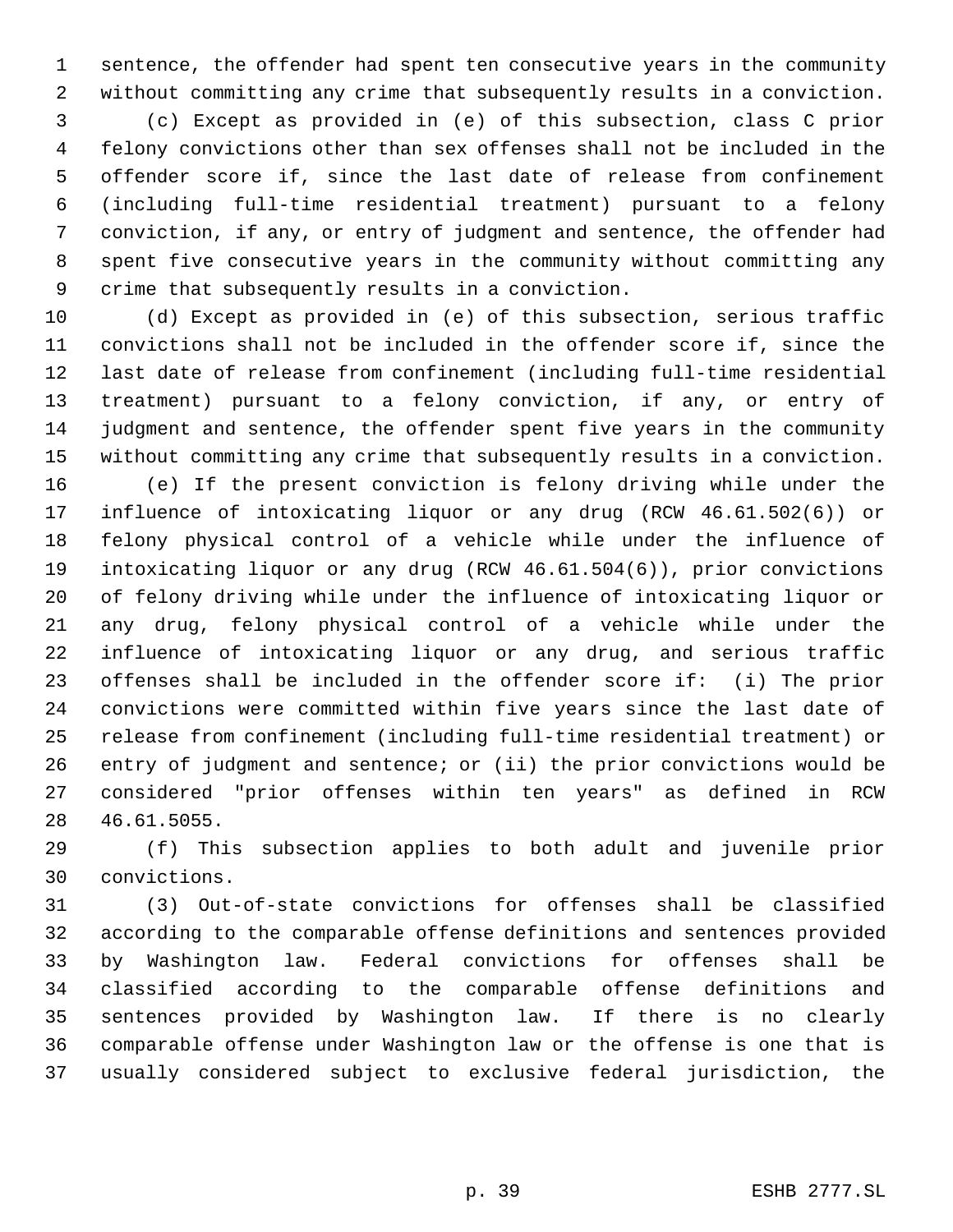offense shall be scored as a class C felony equivalent if it was a felony under the relevant federal statute.

 (4) Score prior convictions for felony anticipatory offenses (attempts, criminal solicitations, and criminal conspiracies) the same as if they were convictions for completed offenses.

 (5)(a) In the case of multiple prior convictions, for the purpose of computing the offender score, count all convictions separately, except:

 (i) Prior offenses which were found, under RCW 9.94A.589(1)(a), to encompass the same criminal conduct, shall be counted as one offense, the offense that yields the highest offender score. The current sentencing court shall determine with respect to other prior adult offenses for which sentences were served concurrently or prior juvenile offenses for which sentences were served consecutively, whether those offenses shall be counted as one offense or as separate offenses using the "same criminal conduct" analysis found in RCW 9.94A.589(1)(a), and if the court finds that they shall be counted as one offense, then the offense that yields the highest offender score shall be used. The current sentencing court may presume that such other prior offenses were not the same criminal conduct from sentences imposed on separate dates, or in separate counties or jurisdictions, or in separate 22 complaints, indictments, or informations;

 (ii) In the case of multiple prior convictions for offenses committed before July 1, 1986, for the purpose of computing the offender score, count all adult convictions served concurrently as one offense, and count all juvenile convictions entered on the same date as one offense. Use the conviction for the offense that yields the highest offender score.

 (b) As used in this subsection (5), "served concurrently" means that: (i) The latter sentence was imposed with specific reference to the former; (ii) the concurrent relationship of the sentences was judicially imposed; and (iii) the concurrent timing of the sentences was not the result of a probation or parole revocation on the former offense.

 (6) If the present conviction is one of the anticipatory offenses of criminal attempt, solicitation, or conspiracy, count each prior conviction as if the present conviction were for a completed offense.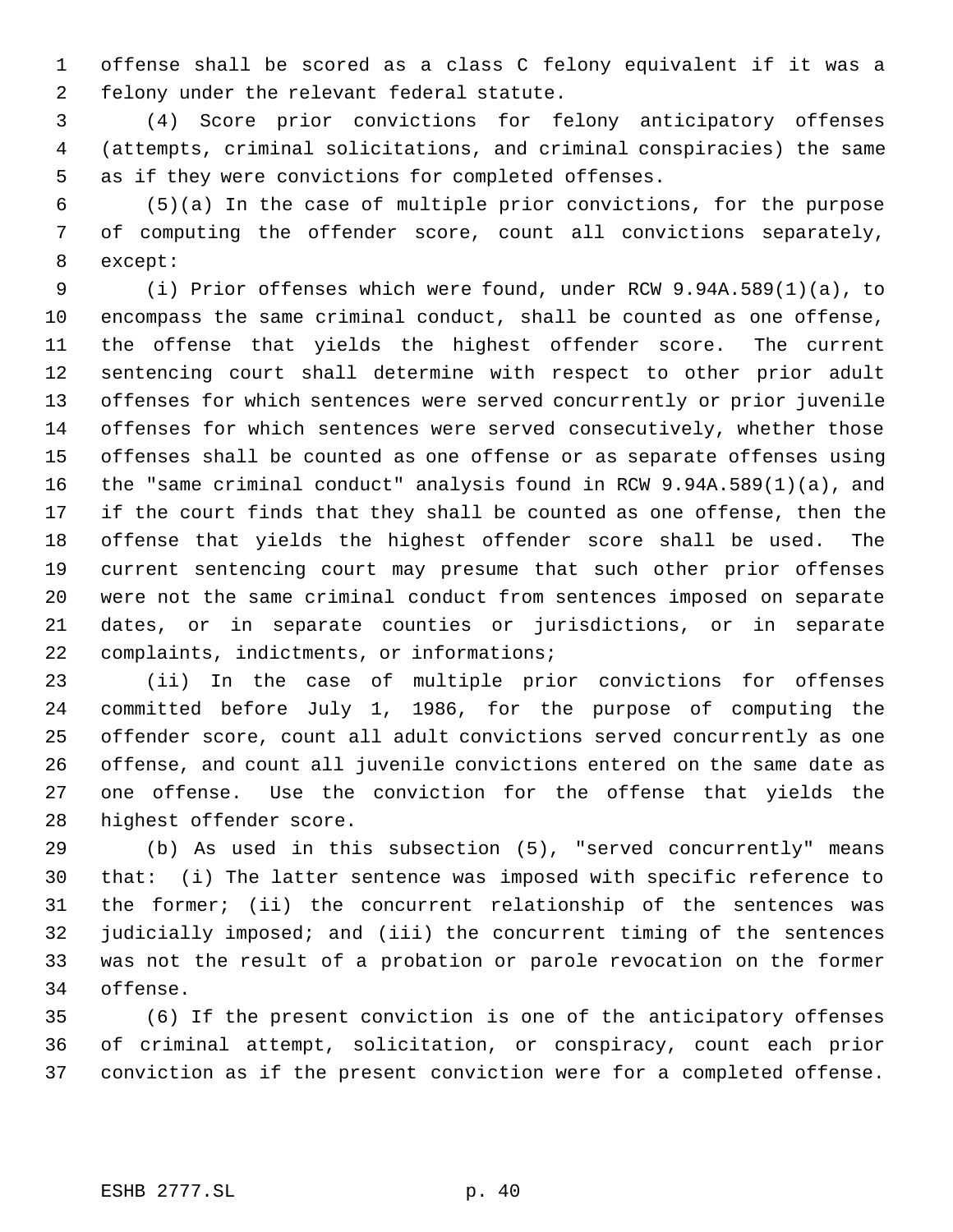When these convictions are used as criminal history, score them the same as a completed crime.

 (7) If the present conviction is for a nonviolent offense and not covered by subsection (11), (12), or (13) of this section, count one point for each adult prior felony conviction and one point for each juvenile prior violent felony conviction and 1/2 point for each juvenile prior nonviolent felony conviction.

 (8) If the present conviction is for a violent offense and not covered in subsection (9), (10), (11), (12), or (13) of this section, count two points for each prior adult and juvenile violent felony conviction, one point for each prior adult nonviolent felony conviction, and 1/2 point for each prior juvenile nonviolent felony conviction.

 (9) If the present conviction is for a serious violent offense, count three points for prior adult and juvenile convictions for crimes in this category, two points for each prior adult and juvenile violent conviction (not already counted), one point for each prior adult nonviolent felony conviction, and 1/2 point for each prior juvenile nonviolent felony conviction.

 (10) If the present conviction is for Burglary 1, count prior convictions as in subsection (8) of this section; however count two points for each prior adult Burglary 2 or residential burglary conviction, and one point for each prior juvenile Burglary 2 or residential burglary conviction.

 (11) If the present conviction is for a felony traffic offense count two points for each adult or juvenile prior conviction for Vehicular Homicide or Vehicular Assault; for each felony offense count one point for each adult and 1/2 point for each juvenile prior conviction; for each serious traffic offense, other than those used for an enhancement pursuant to RCW 46.61.520(2), count one point for each adult and 1/2 point for each juvenile prior conviction; count one point for each adult and 1/2 point for each juvenile prior conviction for operation of a vessel while under the influence of intoxicating liquor or any drug.

 (12) If the present conviction is for homicide by watercraft or assault by watercraft count two points for each adult or juvenile prior conviction for homicide by watercraft or assault by watercraft; for each felony offense count one point for each adult and 1/2 point for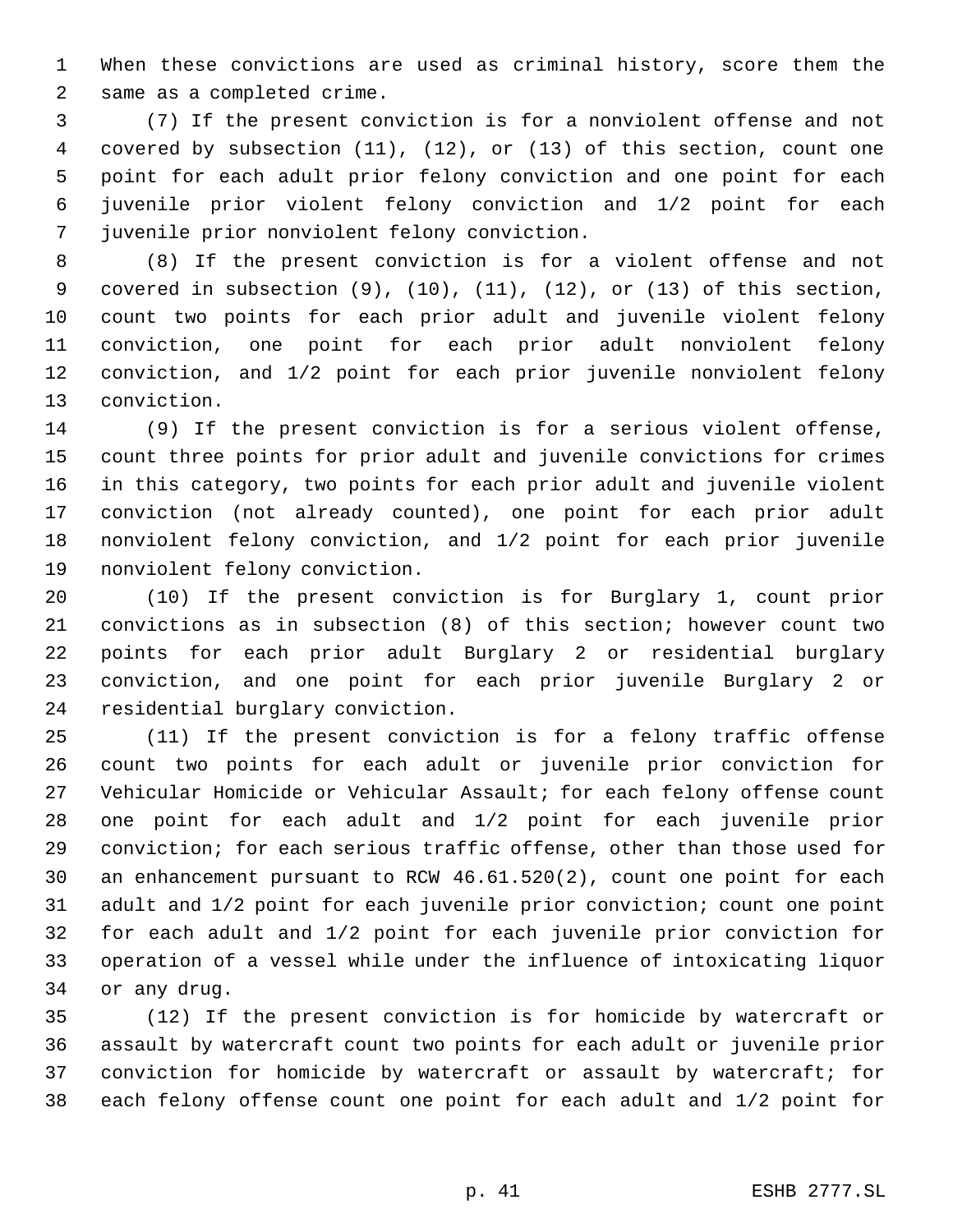each juvenile prior conviction; count one point for each adult and 1/2 point for each juvenile prior conviction for driving under the influence of intoxicating liquor or any drug, actual physical control of a motor vehicle while under the influence of intoxicating liquor or any drug, or operation of a vessel while under the influence of intoxicating liquor or any drug.

 (13) If the present conviction is for manufacture of methamphetamine count three points for each adult prior manufacture of methamphetamine conviction and two points for each juvenile manufacture of methamphetamine offense. If the present conviction is for a drug offense and the offender has a criminal history that includes a sex offense or serious violent offense, count three points for each adult prior felony drug offense conviction and two points for each juvenile drug offense. All other adult and juvenile felonies are scored as in subsection (8) of this section if the current drug offense is violent, or as in subsection (7) of this section if the current drug offense is nonviolent.

 (14) If the present conviction is for Escape from Community Custody, RCW 72.09.310, count only prior escape convictions in the offender score. Count adult prior escape convictions as one point and juvenile prior escape convictions as 1/2 point.

 (15) If the present conviction is for Escape 1, RCW 9A.76.110, or Escape 2, RCW 9A.76.120, count adult prior convictions as one point and juvenile prior convictions as 1/2 point.

 (16) If the present conviction is for Burglary 2 or residential burglary, count priors as in subsection (7) of this section; however, count two points for each adult and juvenile prior Burglary 1 conviction, two points for each adult prior Burglary 2 or residential burglary conviction, and one point for each juvenile prior Burglary 2 or residential burglary conviction.

 (17) If the present conviction is for a sex offense, count priors as in subsections (7) through (11) and (13) through (16) of this section; however count three points for each adult and juvenile prior sex offense conviction.

 (18) If the present conviction is for failure to register as a sex offender under RCW 9A.44.130(11), count priors as in subsections (7) through (11) and (13) through (16) of this section; however count three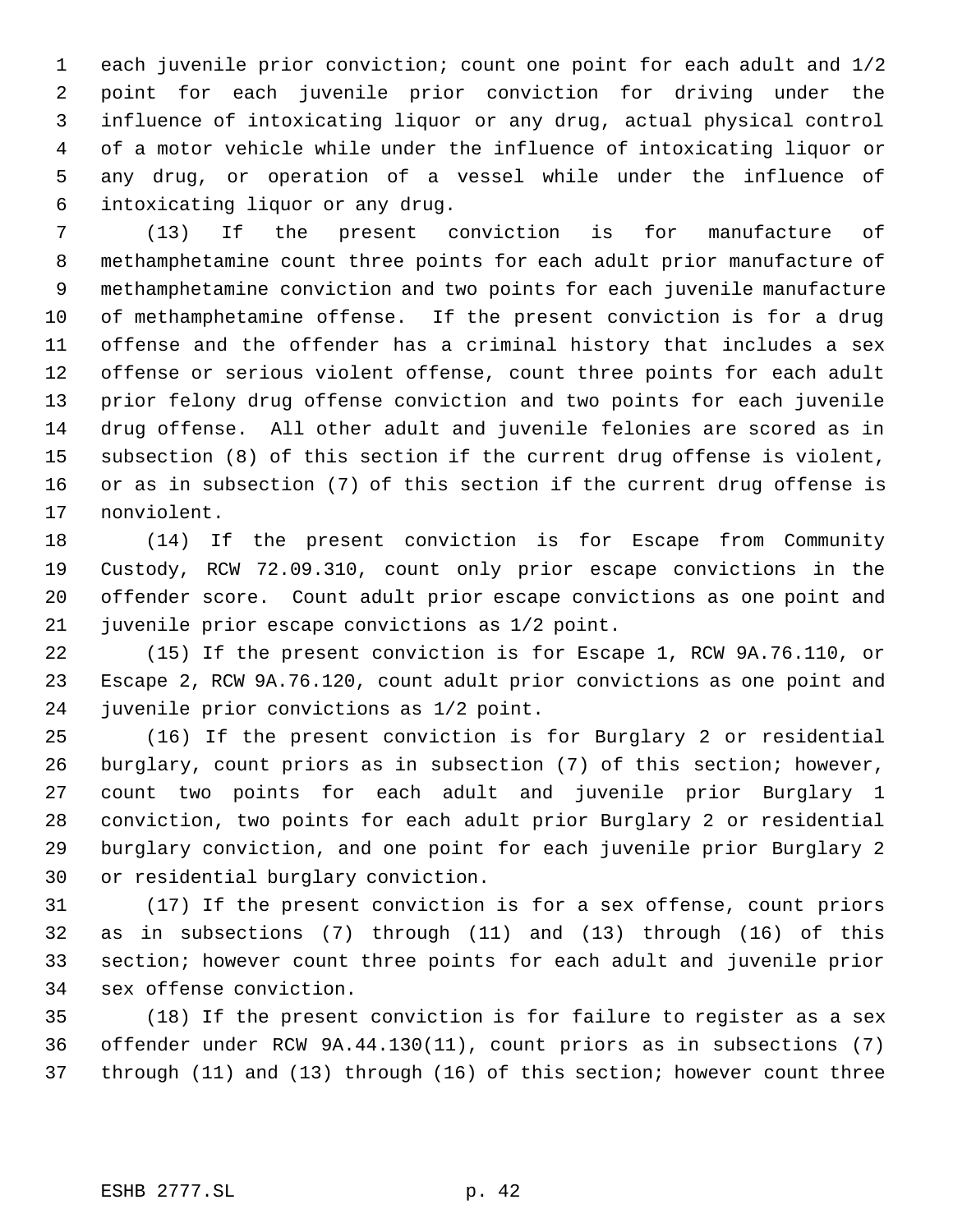points for each adult and juvenile prior sex offense conviction, excluding prior convictions for failure to register as a sex offender under RCW 9A.44.130(11), which shall count as one point.

 (19) If the present conviction is for an offense committed while the offender was under community custody, add one point. For purposes of this subsection, community custody includes community placement or postrelease supervision, as defined in chapter 9.94B RCW.

 (20) If the present conviction is for Theft of a Motor Vehicle, Possession of a Stolen Vehicle, Taking a Motor Vehicle Without Permission 1, or Taking a Motor Vehicle Without Permission 2, count priors as in subsections (7) through (18) of this section; however count one point for prior convictions of Vehicle Prowling 2, and three points for each adult and juvenile prior Theft 1 (of a motor vehicle), Theft 2 (of a motor vehicle), Possession of Stolen Property 1 (of a motor vehicle), Possession of Stolen Property 2 (of a motor vehicle), Theft of a Motor Vehicle, Possession of a Stolen Vehicle, Taking a Motor Vehicle Without Permission 1, or Taking a Motor Vehicle Without Permission 2 conviction.

 (21) If the present conviction is for a felony domestic violence offense where domestic violence as defined in RCW 9.94A.030 was plead and proven, count priors as in subsections (7) through (20) of this section; however, count points as follows:

 (a) Count two points for each adult prior conviction where domestic violence as defined in RCW 9.94A.030 was plead and proven after August 1, 2011, for the following offenses: A violation of a no contact order 26 that is a felony offense, a violation of a protection order that is a 27 felony offense, a felony domestic violence harassment offense, a felony 28 domestic violence stalking offense, a domestic violence Burglary 1 offense, a domestic violence Kidnapping 1 offense, a domestic violence Kidnapping 2 offense, a domestic violence unlawful imprisonment offense, a domestic violence Robbery 1 offense, a domestic violence Robbery 2 offense, a domestic violence Assault 1 offense, a domestic violence Assault 2 offense, a domestic violence Assault 3 offense, a domestic violence Arson 1 offense, or a domestic violence Arson 2 offense; and (b) Count one point for each second and subsequent juvenile

conviction where domestic violence as defined in RCW 9.94A.030 was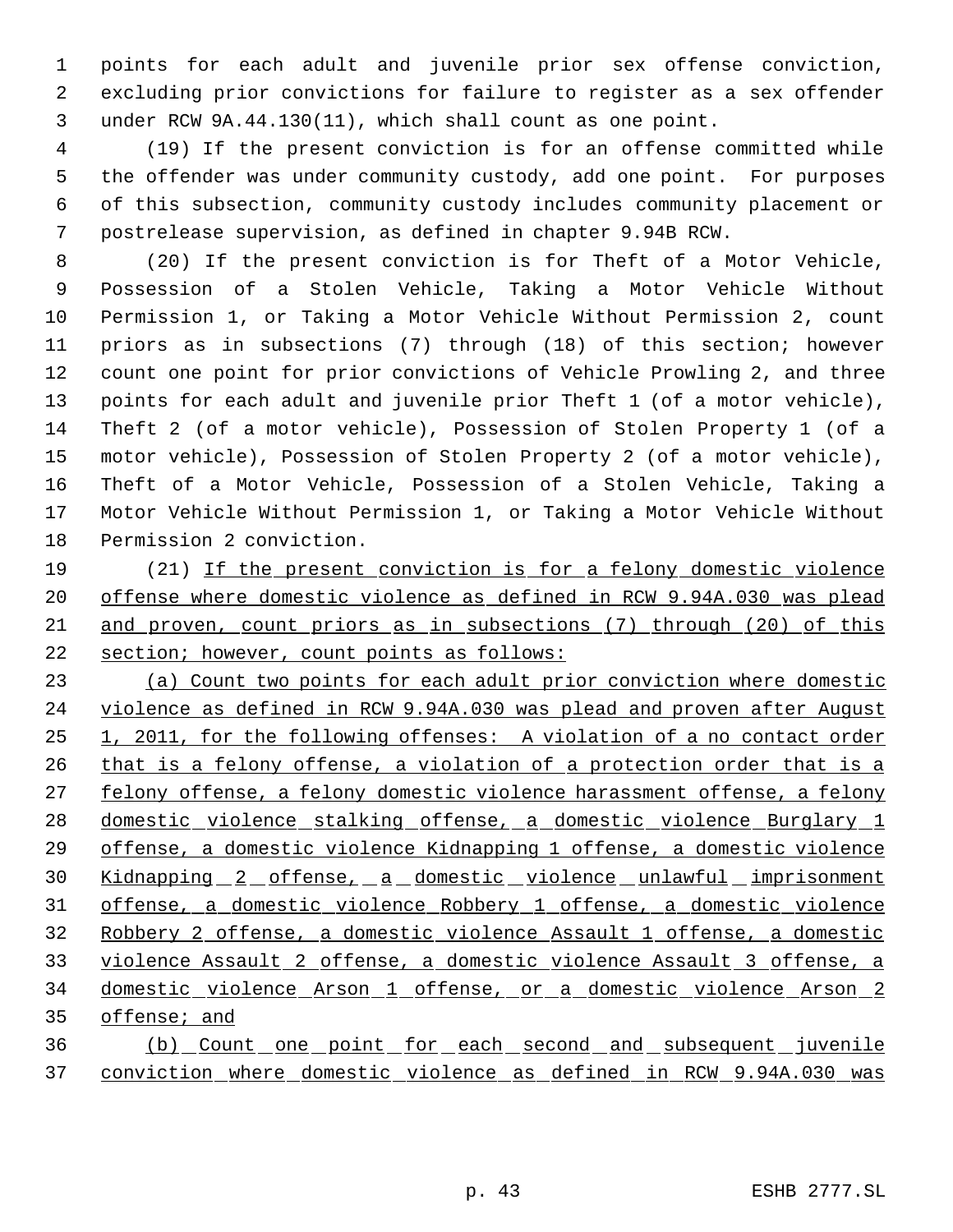plead and proven after August 1, 2011, for the offenses listed in (a)

2 of this subsection.

 (c) Count one point for each adult prior conviction for a repetitive domestic violence offense as defined in RCW 9.94A.030, where domestic violence as defined in RCW 9.94A.030, was plead and proven after August 1, 2011.

 (22) The fact that a prior conviction was not included in an offender's offender score or criminal history at a previous sentencing shall have no bearing on whether it is included in the criminal history or offender score for the current offense. Prior convictions that were not counted in the offender score or included in criminal history under repealed or previous versions of the sentencing reform act shall be included in criminal history and shall count in the offender score if the current version of the sentencing reform act requires including or counting those convictions. Prior convictions that were not included in criminal history or in the offender score shall be included upon any resentencing to ensure imposition of an accurate sentence.

 NEW SECTION. **Sec. 404.** A new section is added to chapter 10.99 RCW to read as follows:

 (1) In sentencing for a crime of domestic violence as defined in this chapter, courts of limited jurisdiction shall consider, among other factors, whether:

 (a) The defendant suffered a continuing pattern of coercion, control, or abuse by the victim of the offense and the offense is a response to that coercion, control, or abuse;

 (b) The offense was part of an ongoing pattern of psychological, physical, or sexual abuse of a victim or multiple victims manifested by multiple incidents over a prolonged period of time; and

 (c) The offense occurred within sight or sound of the victim's or the offender's minor children under the age of eighteen years.

 (2)(a) In sentencing for a crime of domestic violence as defined in this chapter, the prosecutor shall provide for the court's review:

 (i) The defendant's criminal history, if any, that occurred in Washington or any other state;

 (ii) If available, the defendant's prior criminal history that occurred in any tribal jurisdiction; and

(iii) The defendant's individual order history.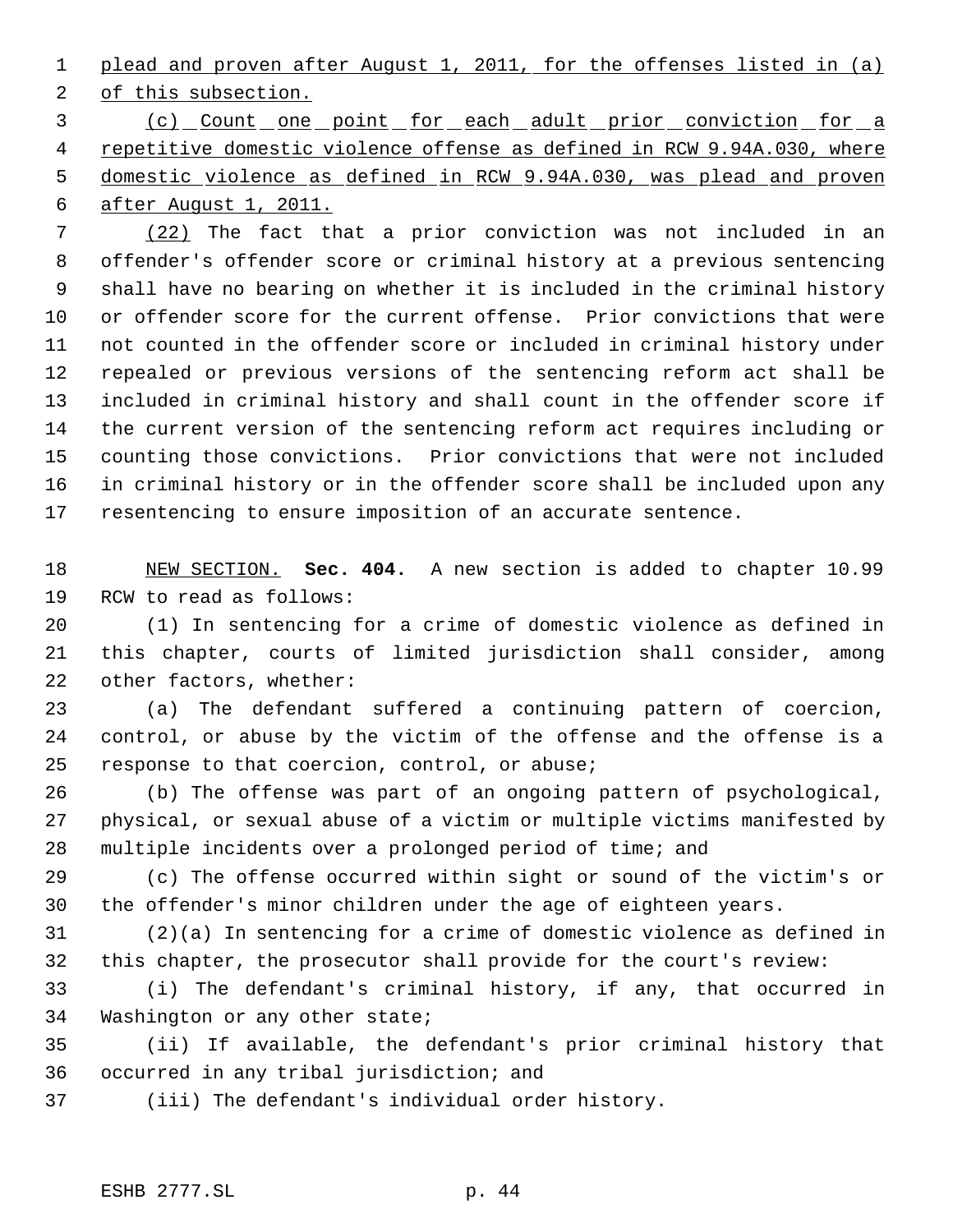(b) For the purposes of (a) of this subsection, criminal history includes all previous convictions and orders of deferred prosecution, as reported through the judicial information system or otherwise available to the court or prosecutor, current to within the period specified in (c) of this subsection before the date of sentencing.

 (c) The periods applicable to previous convictions and orders of deferred prosecution are:

 (i) One working day, in the case of previous actions of courts that fully participate in the state judicial information system; and

 (ii) Seven calendar days, in the case of previous actions of courts that do not fully participate in the judicial information system. For the purposes of this subsection, "fully participate" means regularly providing records to and receiving records from the system by electronic means on a daily basis.

 **Sec. 405.** RCW 3.66.068 and 2001 c 94 s 2 are each amended to read as follows:

 For a period not to exceed five years after imposition of sentence for a defendant sentenced for a domestic violence offense or under RCW 46.61.5055 and two years after imposition of sentence for all other offenses, the court has continuing jurisdiction and authority to suspend or defer the execution of all or any part of its sentence upon stated terms, including installment payment of fines. A defendant who has been sentenced, or whose sentence has been deferred, and who then fails to appear for any hearing to address the defendant's compliance with the terms of probation when ordered to do so by the court, shall have the term of probation tolled until such time as the defendant makes his or her presence known to the court on the record. However, the jurisdiction period in this section does not apply to the 29 enforcement of orders issued under RCW 46.20.720. For the purposes of this section, "domestic violence offense" means a crime listed in RCW 31 10.99.020 that is not a felony offense.

 **Sec. 406.** RCW 3.50.330 and 2001 c 94 s 5 are each amended to read as follows:

 For a period not to exceed five years after imposition of sentence 35 for a defendant sentenced for a domestic violence offense or under RCW 46.61.5055 and two years after imposition of sentence for all other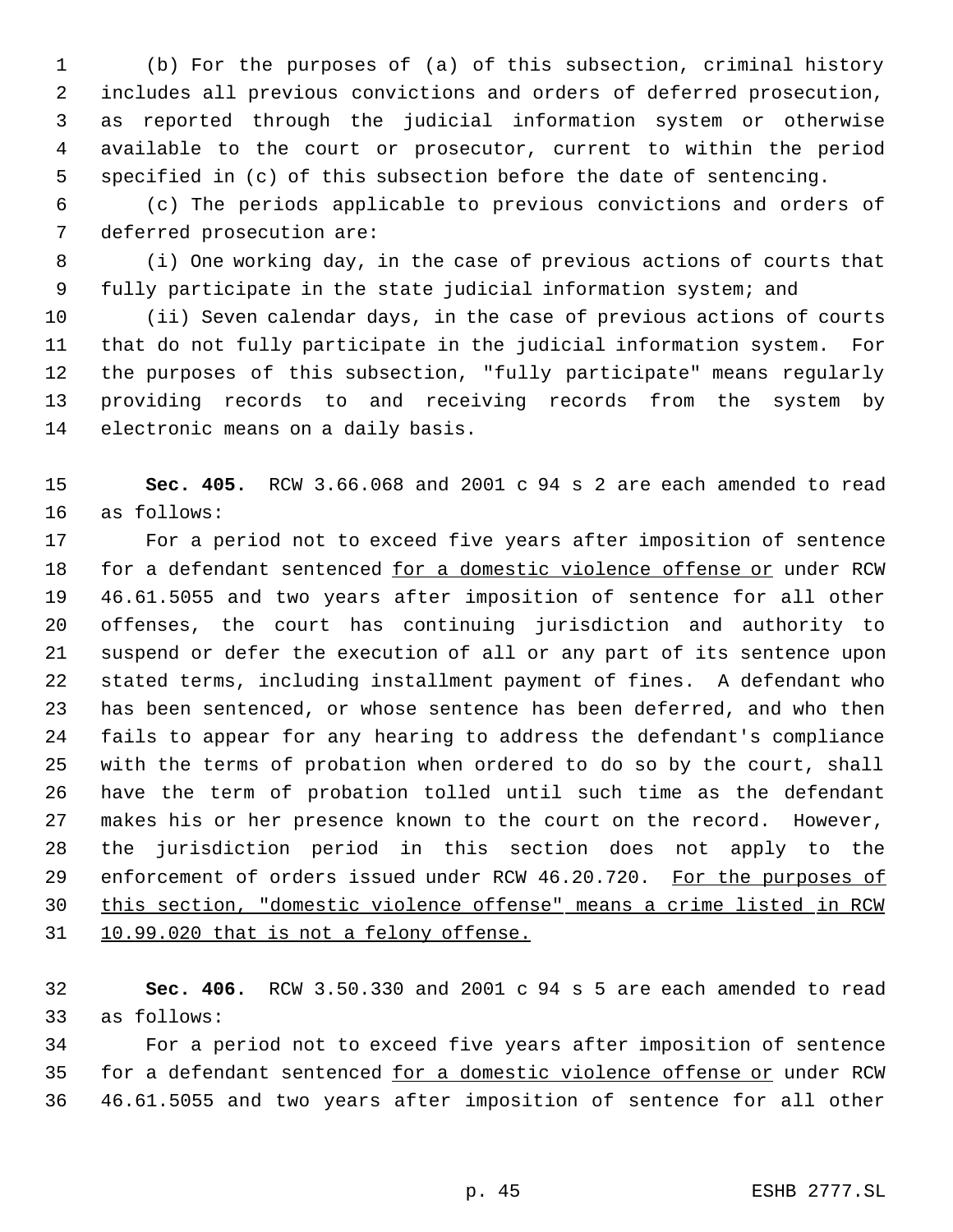offenses, the court shall have continuing jurisdiction and authority to suspend or defer the execution of all or any part of the sentence upon stated terms, including installment payment of fines. A defendant who has been sentenced, or whose sentence has been deferred, and who then fails to appear for any hearing to address the defendant's compliance with the terms of probation when ordered to do so by the court, shall have the term of probation tolled until such time as the defendant makes his or her presence known to the court on the record. However, the jurisdiction period in this section does not apply to the enforcement of orders issued under RCW 46.20.720. Any time before entering an order terminating probation, the court may modify or revoke its order suspending or deferring the imposition or execution of the 13 sentence. For the purposes of this section, "domestic violence offense" means a crime listed in RCW 10.99.020 that is not a felony 15 offense.

 **Sec. 407.** RCW 35.20.255 and 2005 c 400 s 5 are each amended to read as follows:

 (1) Judges of the municipal court, in their discretion, shall have the power in all criminal proceedings within their jurisdiction including violations of city ordinances, to defer imposition of any sentence, suspend all or part of any sentence including installment payment of fines, fix the terms of any such deferral or suspension, and provide for such probation as in their opinion is reasonable and necessary under the circumstances of the case, but in no case shall it extend for more than five years from the date of conviction for a 26 defendant to be sentenced for a domestic violence offense or under RCW 46.61.5055 and two years from the date of conviction for all other offenses. A defendant who has been sentenced, or whose sentence has been deferred, and who then fails to appear for any hearing to address the defendant's compliance with the terms of probation when ordered to do so by the court, shall have the term of probation tolled until such time as the defendant makes his or her presence known to the court on the record. However, the jurisdiction period in this section does not apply to the enforcement of orders issued under RCW 46.20.720. Any time before entering an order terminating probation, the court may modify or revoke its order suspending or deferring the imposition or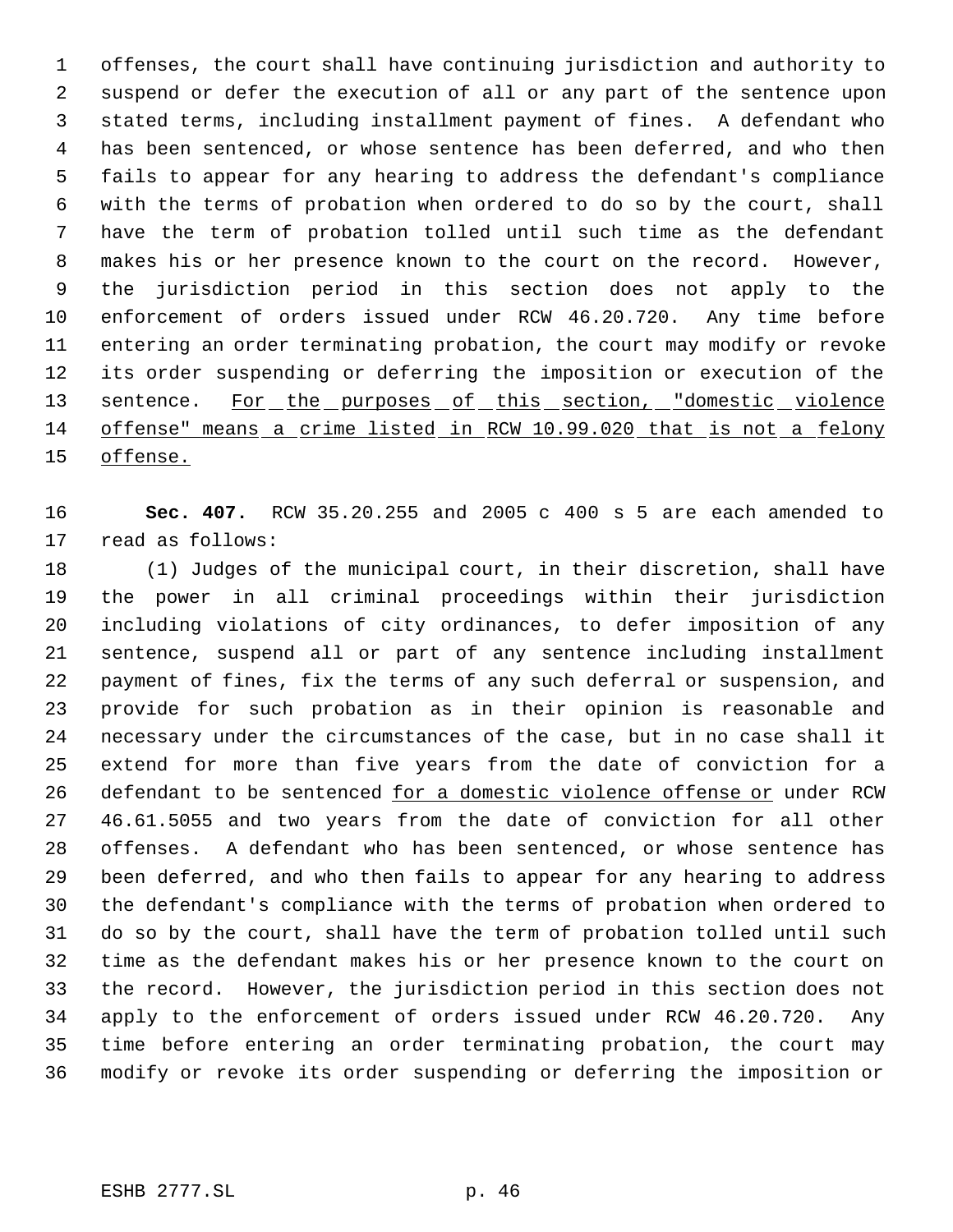1 execution of the sentence. For the purposes of this subsection, "domestic violence offense" means a crime listed in RCW 10.99.020 that is not a felony offense.

 (2)(a) If a defendant whose sentence has been deferred requests permission to travel or transfer to another state, the director of probation services or a designee thereof shall determine whether such request is subject to RCW 9.94A.745, the interstate compact for adult offender supervision. If such request is subject to the compact, the director or designee shall:

 (i) Notify the department of corrections of the defendant's request;

 (ii) Provide the department of corrections with the supporting 13 documentation it requests for processing an application for transfer;

 (iii) Notify the defendant of the fee due to the department of 15 corrections for processing an application under the compact;

 (iv) Cease supervision of the defendant while another state supervises the defendant pursuant to the compact;

 (v) Resume supervision if the defendant returns to this state before the period of deferral expires.

 (b) The defendant shall receive credit for time served while being supervised by another state.

 (c) If the probationer is returned to the state at the request of the receiving state under rules of the interstate compact for adult offender supervision, the department of corrections is responsible for the cost of returning the probationer.

 (d) The state of Washington, the department of corrections and its employees, and any city and its employees are not liable for civil damages resulting from any act or omission authorized or required under this section unless the act or omission constitutes gross negligence.

# **PART FIVE**

# **TREATMENT/SERVICES FOR PERPETRATORS AND VICTIMS**

 **Sec. 501.** RCW 26.50.150 and 1999 c 147 s 1 are each amended to read as follows:

 Any program that provides domestic violence treatment to perpetrators of domestic violence must be certified by the department of social and health services and meet minimum standards for domestic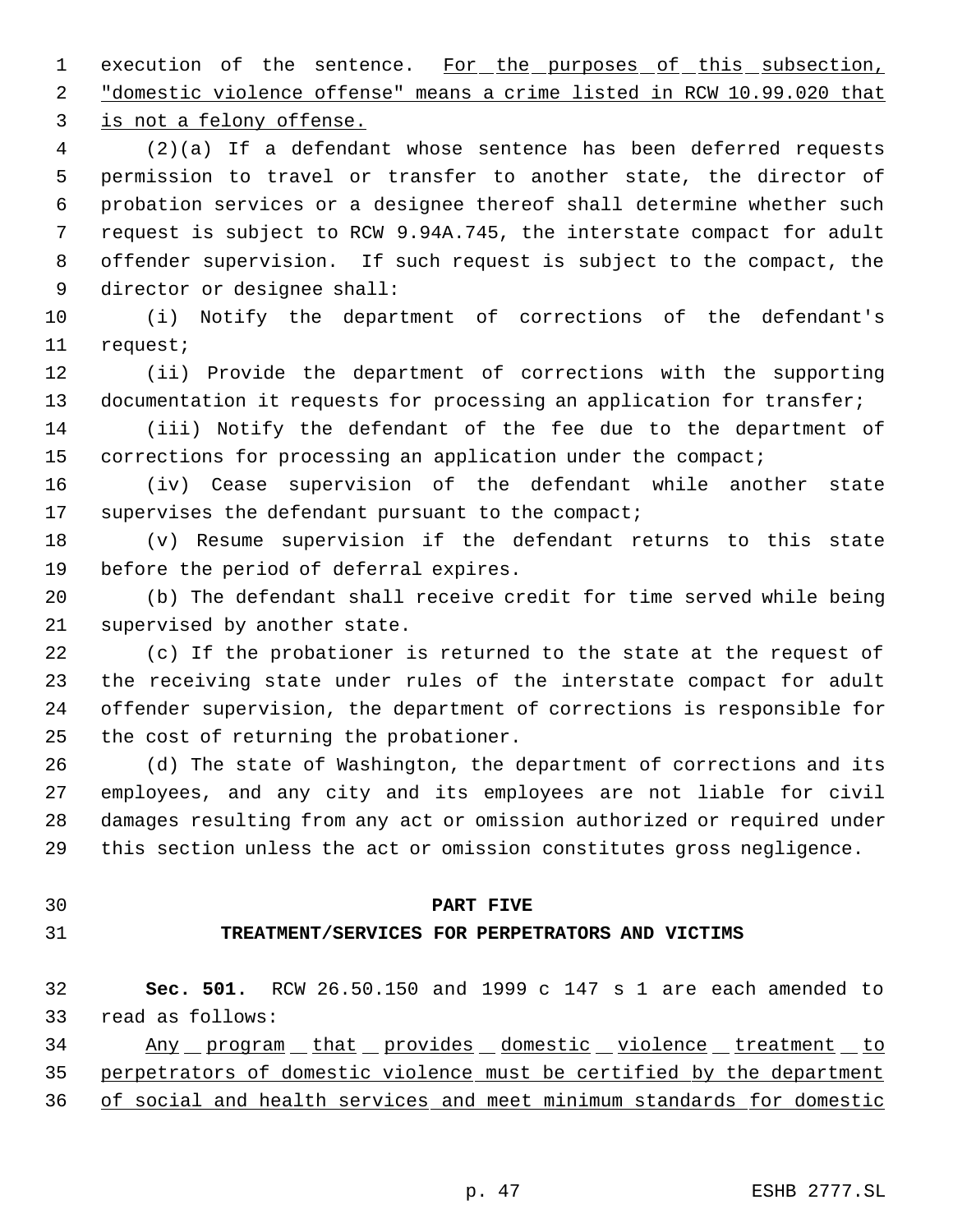1 violence treatment purposes. The department of social and health services shall adopt rules for standards of approval of domestic 3 violence perpetrator programs ((that accept perpetrators of domestic violence into treatment to satisfy court orders or that represent the 5 programs as ones that treat domestic violence perpetrators)). The treatment must meet the following minimum qualifications:

 (1) All treatment must be based upon a full, complete clinical 8 intake including but not limited to: Current and past violence 9 history; a lethality risk assessment; history of treatment from past 10 domestic violence perpetrator treatment programs; a complete diagnostic evaluation; a substance abuse assessment; criminal history; assessment of cultural issues, learning disabilities, literacy, and special 13 language needs; and a treatment plan that adequately and appropriately addresses the treatment needs of the individual.

 (2) To facilitate communication necessary for periodic safety checks and case monitoring, the program must require the perpetrator to sign the following releases:

 (a) A release for the program to inform the victim and victim's community and legal advocates that the perpetrator is in treatment with the program, and to provide information, for safety purposes, to the victim and victim's community and legal advocates;

 (b) A release to prior and current treatment agencies to provide information on the perpetrator to the program; and

 (c) A release for the program to provide information on the perpetrator to relevant legal entities including: Lawyers, courts, parole, probation, child protective services, and child welfare services.

 (3) Treatment must be for a minimum treatment period defined by the secretary of the department by rule. The weekly treatment sessions must be in a group unless there is a documented, clinical reason for another modality. Any other therapies, such as individual, marital, or family therapy, substance abuse evaluations or therapy, medication reviews, or psychiatric interviews, may be concomitant with the weekly group treatment sessions described in this section but not a substitute for it.

 (4) The treatment must focus primarily on ending the violence, holding the perpetrator accountable for his or her violence, and changing his or her behavior. The treatment must be based on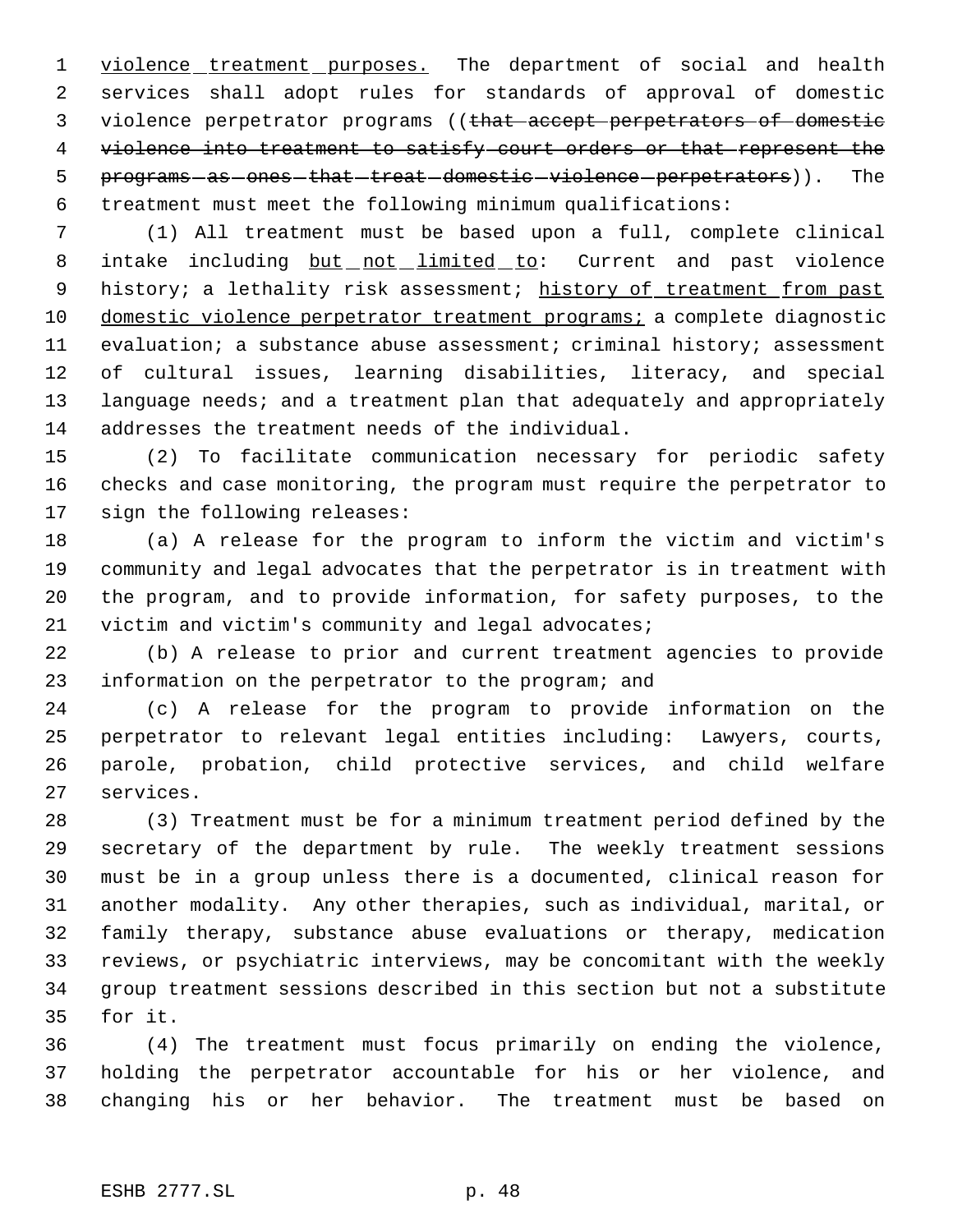nonvictim-blaming strategies and philosophies and shall include education about the individual, family, and cultural dynamics of domestic violence. If the perpetrator or the victim has a minor child, treatment must specifically include education regarding the effects of domestic violence on children, such as the emotional impacts of domestic violence on children and the long-term consequences that exposure to incidents of domestic violence may have on children.

 (5) Satisfactory completion of treatment must be contingent upon the perpetrator meeting specific criteria, defined by rule by the secretary of the department, and not just upon the end of a certain period of time or a certain number of sessions.

 (6) The program must have policies and procedures for dealing with reoffenses and noncompliance.

 (7) All evaluation and treatment services must be provided by, or under the supervision of, qualified personnel.

 (8) The secretary of the department may adopt rules and establish fees as necessary to implement this section.

 (9) The department may conduct on-site monitoring visits as part of 19 its plan for certifying domestic violence perpetrator programs and monitoring implementation of the rules adopted by the secretary of the department to determine compliance with the minimum qualifications for 22 domestic violence perpetrator programs. The applicant or certified domestic violence perpetrator program shall cooperate fully with the 24 department in the monitoring visit and provide all program and 25 management records requested by the department to determine the program's compliance with the minimum certification qualifications and rules adopted by the department.

## **PART SIX**

# **MISCELLANEOUS PROVISIONS**

 NEW SECTION. **Sec. 601.** A new section is added to chapter 2.56 RCW to read as follows:

 (1)(a) The administrative office of the courts shall, within existing resources, convene a work group to address the issue of transmitting information regarding revocation of concealed pistol licenses, upon the entry of orders issued under chapter 10.99, 26.50, or 26.52 RCW.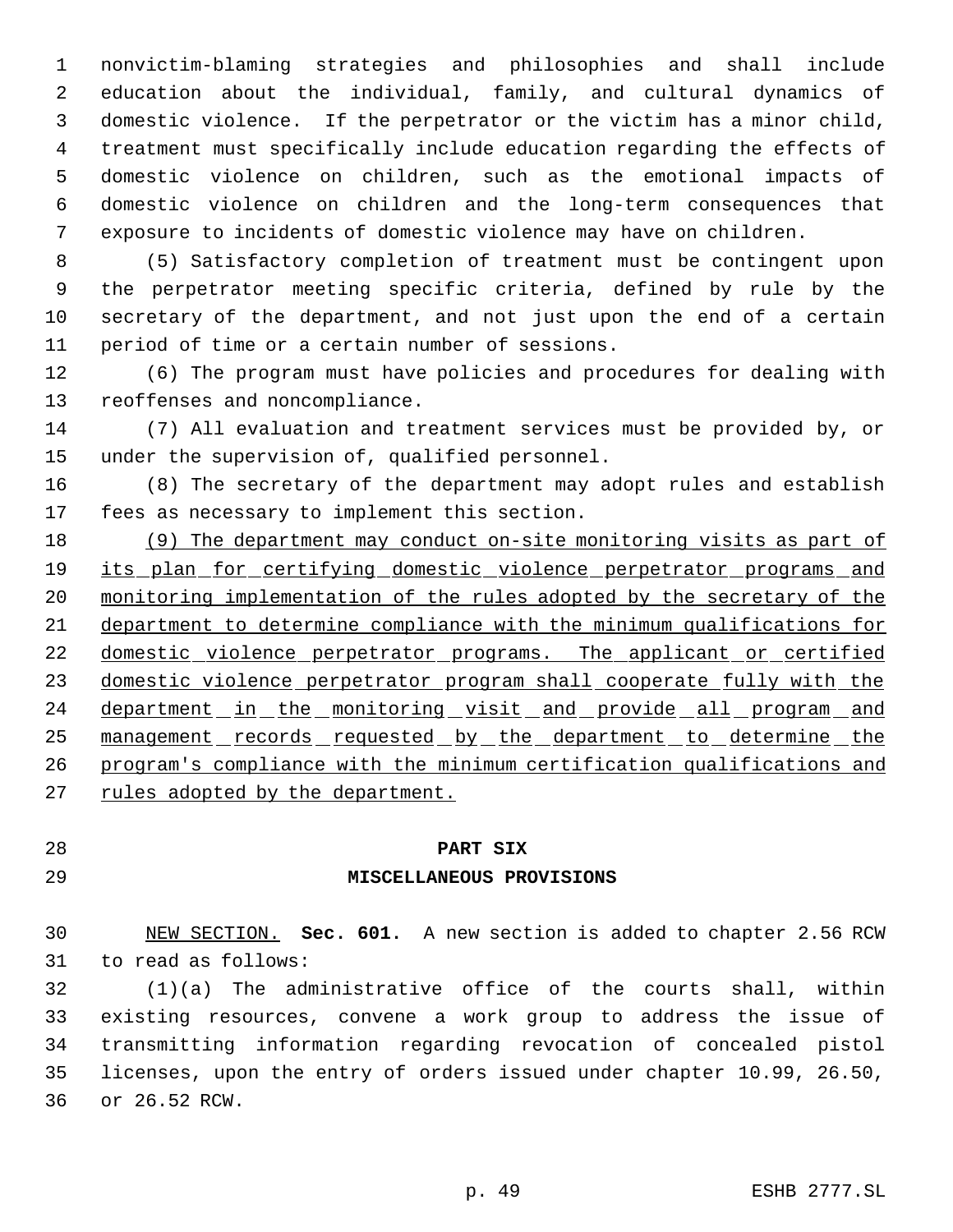(b) The work group must include a superior court judge, a district court judge, a municipal court judge, an attorney whose practice includes a significant amount of time representing defendants in criminal trials, and representatives from the following entities: The Washington state patrol, the Washington association of sheriffs and police chiefs, the prosecuting attorneys association, the department of licensing, and the county clerks. Other members may be added as deemed appropriate by the work group.

 (2) The work group shall review the methods currently used to transfer information between the courts, the county clerks, the prosecutors, the department of licensing, the Washington state patrol, and local law enforcement agencies regarding the suspension and revocation of concealed pistol licenses.

 (3) The goal of the work group is to identify methods to expedite the transfer of information to enhance the safety of law enforcement and the public.

 (4) The work group shall report its recommendations to the affected entities and the legislature not later than December 1, 2010. All agency representatives shall cooperate fully with the work group's efforts.

 **Sec. 602.** RCW 68.50.160 and 2007 c 156 s 24 are each amended to read as follows:

 (1) A person has the right to control the disposition of his or her own remains without the predeath or postdeath consent of another person. A valid written document expressing the decedent's wishes regarding the place or method of disposition of his or her remains, signed by the decedent in the presence of a witness, is sufficient legal authorization for the procedures to be accomplished.

 (2) Prearrangements that are prepaid, or filed with a licensed funeral establishment or cemetery authority, under RCW 18.39.280 through 18.39.345 and chapter 68.46 RCW are not subject to cancellation or substantial revision by survivors. Absent actual knowledge of contrary legal authorization under this section, a licensed funeral establishment or cemetery authority shall not be held criminally nor civilly liable for acting upon such prearrangements.

 (3) If the decedent has not made a prearrangement as set forth in subsection (2) of this section or the costs of executing the decedent's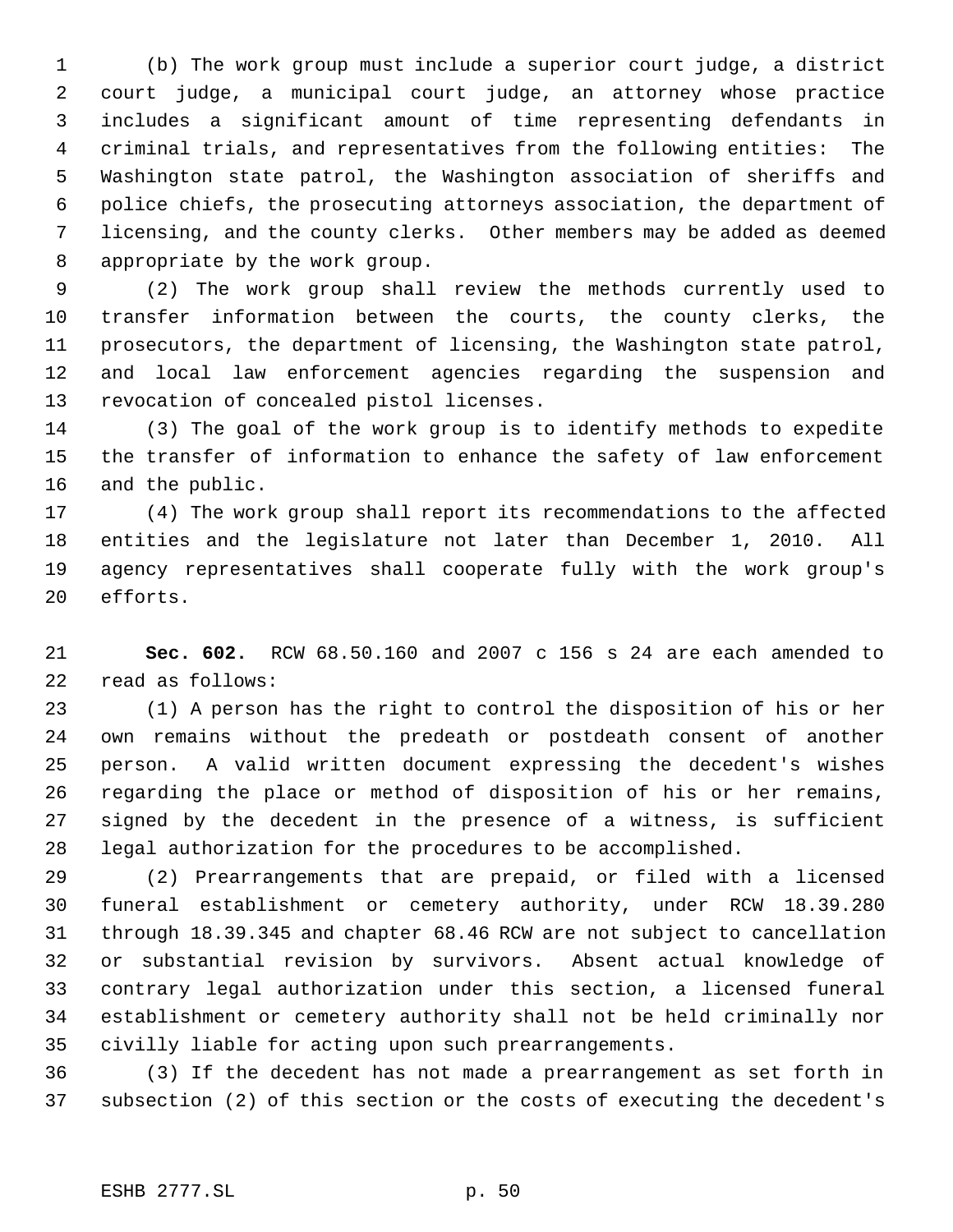wishes regarding the disposition of the decedent's remains exceeds a reasonable amount or directions have not been given by the decedent, the right to control the disposition of the remains of a deceased person vests in, and the duty of disposition and the liability for the reasonable cost of preparation, care, and disposition of such remains devolves upon the following in the order named:

(a) The surviving spouse or state registered domestic partner.

(b) The surviving adult children of the decedent.

(c) The surviving parents of the decedent.

(d) The surviving siblings of the decedent.

 (e) A person acting as a representative of the decedent under the signed authorization of the decedent.

13 (4) If any person to whom the right of control has vested pursuant to subsection (3) of this section has been arrested or charged with 15 first or second degree murder or first degree manslaughter in 16 connection with the decedent's death, the right of control is 17 relinquished and passed on in accordance with subsection (3) of this section.

 (5) If a cemetery authority as defined in RCW 68.04.190 or a funeral establishment licensed under chapter 18.39 RCW has made a good faith effort to locate the person cited in subsection (3)(a) through (e) of this section or the legal representative of the decedent's estate, the cemetery authority or funeral establishment shall have the right to rely on an authority to bury or cremate the human remains, executed by the most responsible party available, and the cemetery authority or funeral establishment may not be held criminally or civilly liable for burying or cremating the human remains. In the event any government agency provides the funds for the disposition of any human remains and the government agency elects to provide funds for cremation only, the cemetery authority or funeral establishment may not be held criminally or civilly liable for cremating the human remains.

 $((\langle 5 \rangle)(6)$  The liability for the reasonable cost of preparation, care, and disposition devolves jointly and severally upon all kin of the decedent in the same degree of kindred, in the order listed in subsection (3) of this section, and upon the estate of the decedent.

> Passed by the House March 6, 2010. Passed by the Senate March 3, 2010. Approved by the Governor April 1, 2010, with the exception of certain items that were vetoed. Filed in Office of Secretary of State April 2, 2010.

Note: Governor's explanation of partial veto is as follows: